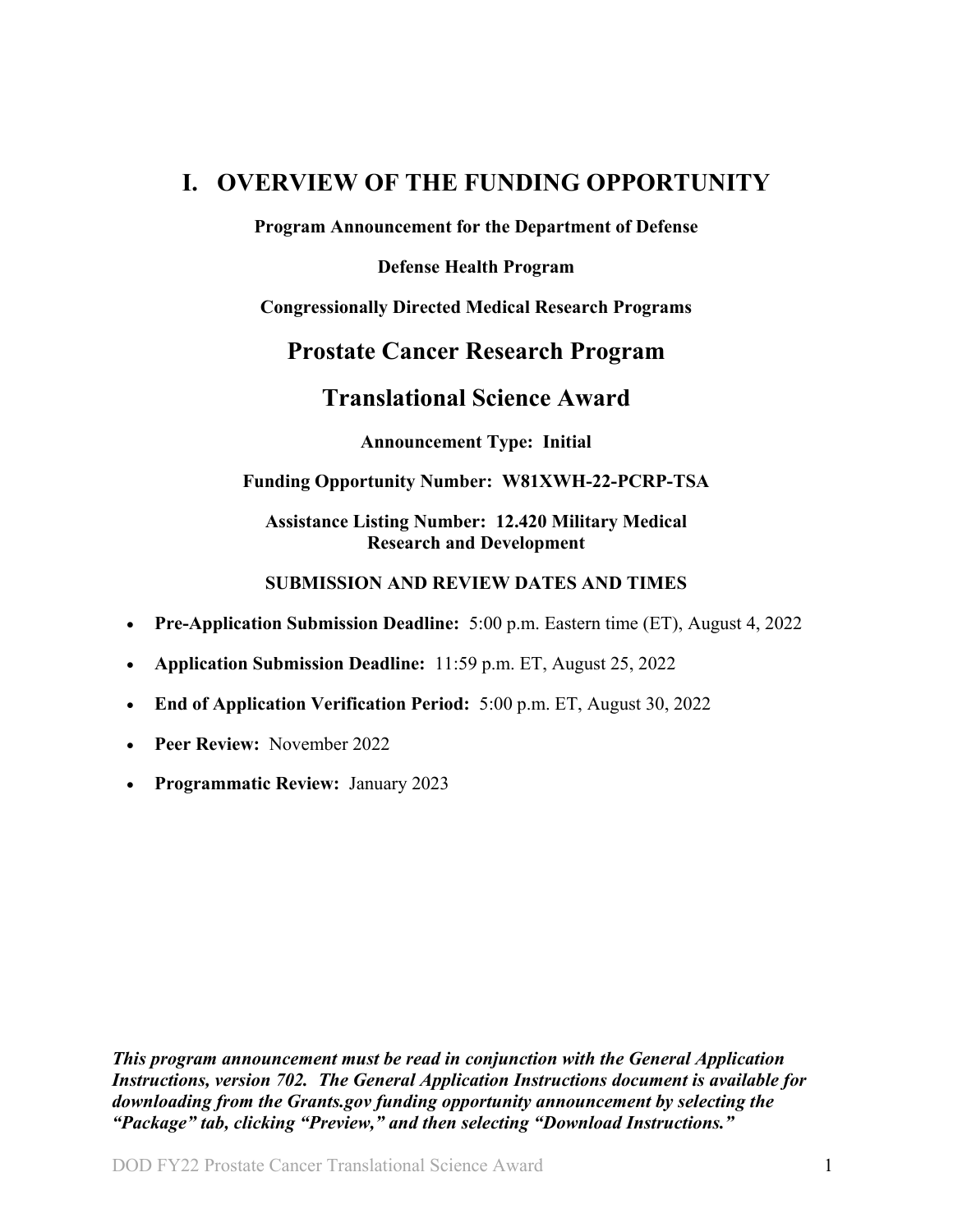# **TABLE OF CONTENTS**

| I.  |                                                                                  |  |
|-----|----------------------------------------------------------------------------------|--|
| II. | <b>DETAILED INFORMATION ABOUT THE FUNDING OPPORTUNITY  3</b>                     |  |
|     |                                                                                  |  |
|     |                                                                                  |  |
|     |                                                                                  |  |
|     |                                                                                  |  |
|     |                                                                                  |  |
|     |                                                                                  |  |
|     |                                                                                  |  |
|     |                                                                                  |  |
|     |                                                                                  |  |
|     |                                                                                  |  |
|     | II.D.3. Unique Entity Identifier (UEI) and System for Award Management (SAM)  26 |  |
|     |                                                                                  |  |
|     |                                                                                  |  |
|     |                                                                                  |  |
|     |                                                                                  |  |
|     |                                                                                  |  |
|     |                                                                                  |  |
|     |                                                                                  |  |
|     |                                                                                  |  |
|     |                                                                                  |  |
|     |                                                                                  |  |
|     |                                                                                  |  |
|     |                                                                                  |  |
|     |                                                                                  |  |
|     |                                                                                  |  |
|     |                                                                                  |  |
|     |                                                                                  |  |
|     | II.H.1. Program Announcement and General Application Instructions Versions 36    |  |
|     |                                                                                  |  |
|     |                                                                                  |  |
|     |                                                                                  |  |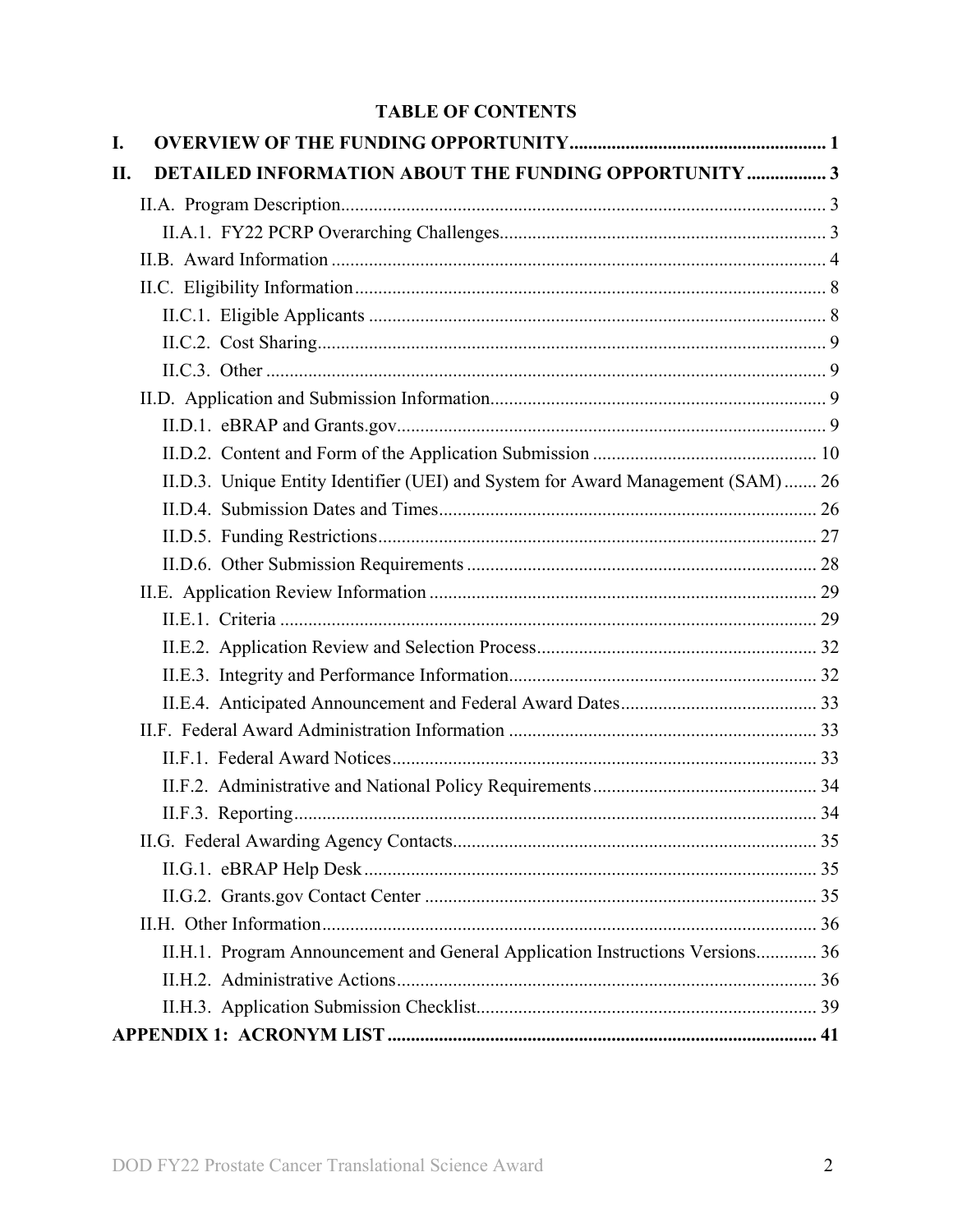# <span id="page-2-0"></span>**II. DETAILED INFORMATION ABOUT THE FUNDING OPPORTUNITY**

# <span id="page-2-1"></span>**II.A. Program Description**

Applications to the Fiscal Year 2022 (FY22) Prostate Cancer Research Program (PCRP) are being solicited by the U.S. Army Medical Research Acquisition Activity (USAMRAA) using delegated authority provided by United States Code, Title 10, Section 2358 (10 USC 2358). The execution management agent for this program announcement is the Congressionally Directed Medical Research Programs (CDMRP) at the U.S. Army Medical Research and Development Command (USAMRDC). The PCRP was initiated in 1997 to promote innovative research focused on eradicating prostate cancer. Appropriations for the PCRP from FY97 through FY21 totaled \$2.04 billion. The FY22 appropriation is \$110 million (M).

The PCRP seeks to promote highly innovative, groundbreaking research; high-impact research with near-term clinical relevance; the next generation of prostate cancer investigators through mentored research; and resources that will facilitate translational research.

# <span id="page-2-2"></span>**II.A.1. FY22 PCRP Overarching Challenges**

The Mission of the FY22 PCRP is to fund research that will lead to the elimination of death from prostate cancer and enhance the well-being of Service Members, Veterans, and all the men and their families who are experiencing the impact of the disease. Within this context, the PCRP is interested in supporting research that addresses specific gaps in prostate cancer research and clinical care; therefore, applications are *required to address one or more* of the following FY22 PCRP Overarching Challenges:

• **Improve quality of life to enhance outcomes and overall health and wellness for those impacted by prostate cancer**

Applications should aim to understand the impact of prostate cancer on quality of life for the cancer survivor, their family, caregivers, and their community with the goal of improving and enhancing quality of life and overall health and wellness. Studies should consider both shortand long-term quality of life outcomes. Areas of particular interest include:

- o The mental and emotional health of patients and their families/caregivers
- o Impact of quality of life considerations on decision-making after diagnosis and/or treatment
- o Identification of vulnerable groups of men and their families at great risk of quality of life detriments
- o Translation of factors or interventions that improve quality of life outcomes and overall health and wellness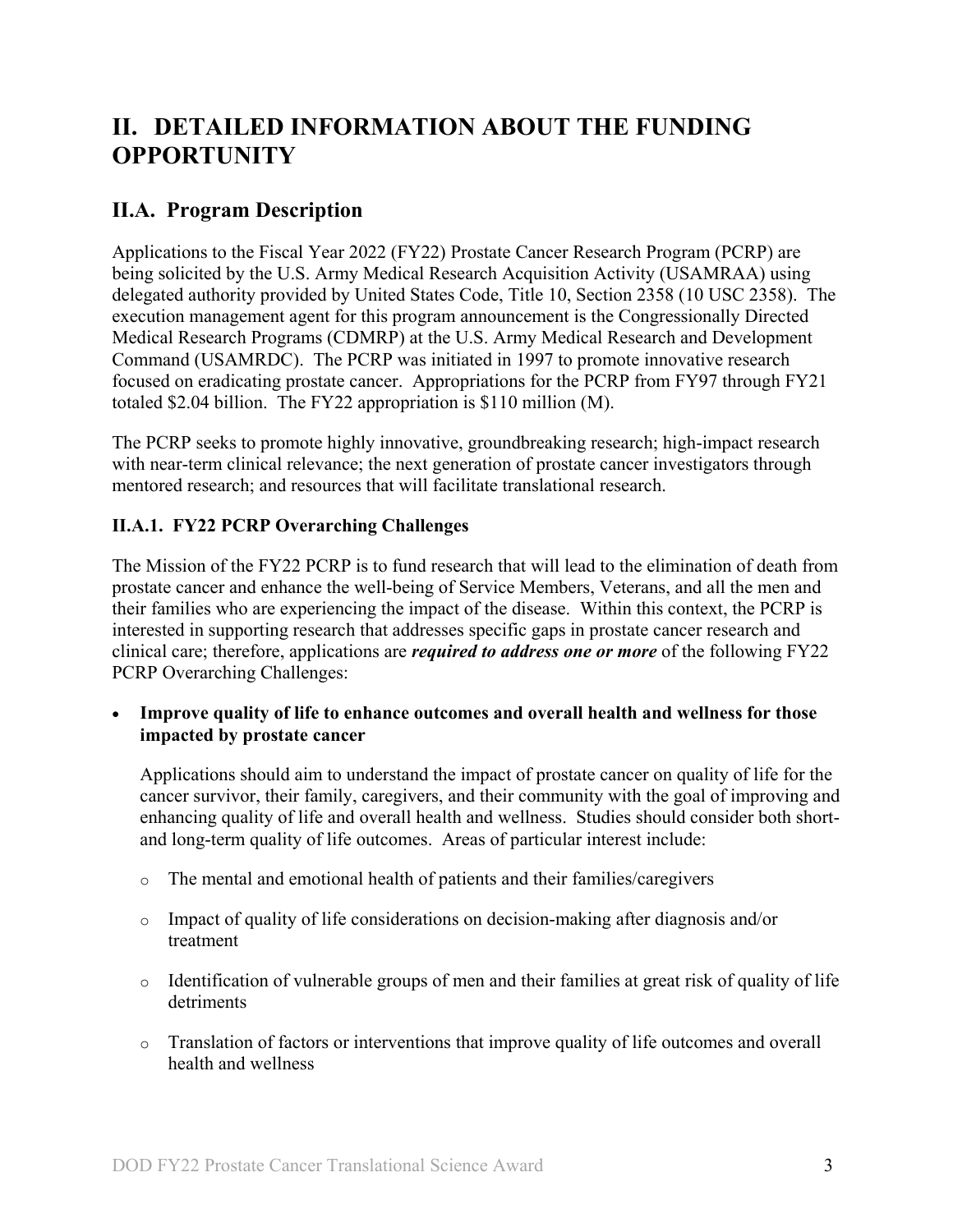#### • **Develop treatments that improve outcomes for men with lethal prostate cancer**

Applications must be directly related to prostate cancer with a high risk of death, including high-risk, very high-risk, and metastatic prostate cancer. Applications should not focus on active surveillance, low-risk and intermediate-risk prostate cancer and/or biochemical recurrence. Refer to the National Comprehensive Cancer Network guidelines for risk assessment definitions. [\(https://www.nccn.org/patients/guidelines/content/PDF/prostate](file://amedmrmcdf001/USAMRMC/CDMRP/Public/Leidos/Leidos%20Business%20(R)/8%20Program%20Teams/PCRP/16-Program%20Announcements/FY21/Template/(https:/www.ncc%20n.org/patients/guidelines/content/PDF/prostate-advanced-patient.pdf)[advanced-patient.pdf\)](file://amedmrmcdf001/USAMRMC/CDMRP/Public/Leidos/Leidos%20Business%20(R)/8%20Program%20Teams/PCRP/16-Program%20Announcements/FY21/Template/(https:/www.ncc%20n.org/patients/guidelines/content/PDF/prostate-advanced-patient.pdf).

#### • **Advance health equity and reduce disparities in prostate cancer**

Applications must be directly relevant to the better understanding and/or reduction of inequities and disparities that impact a person, their family, or their caregiver's ability to prevent, detect, manage, and survive prostate cancer.

Inequities may arise from socioeconomic status, race or ethnicity, geography, environment, lifestyle, sexual and/or gender identification, access to care (in rural or urban settings), or other factors.

Health inequities may include physical, mental, or emotional health differences, as well as social and financial differences experienced primarily in high-risk or underserved prostate cancer patients.

High-risk populations include, but are not limited to, people of African descent (including Caribbean), genetically predisposed populations, Service Members, and Veterans.

Underserved populations include, but are not limited to, men with limited access to clinical care and resources (in rural or urban settings), and sexual and/or gender minorities.

## • **Define the biology of prostate cancer progression to lethal prostate cancer to reduce death**

Applications must be directly related to high-risk, very high-risk, and metastatic prostate cancer. Refer to the National Comprehensive Cancer Network guidelines for risk assessment definitions [\(https://www.nccn.org/patients/guidelines/content/PDF/prostate-advanced](https://www.nccn.org/patients/guidelines/content/PDF/prostate-advanced-patient.pdf)[patient.pdf\)](https://www.nccn.org/patients/guidelines/content/PDF/prostate-advanced-patient.pdf).

# <span id="page-3-0"></span>**II.B. Award Information**

The FY22 PCRP Translational Science Award mechanism supports advanced translational research that will foster transformation of promising ideas in prostate cancer into clinical applications, ultimately providing a solution to one or more of the FY22 [PCRP Overarching](#page-2-2)  [Challenges.](#page-2-2) Translational research may be defined as an integration of basic science and clinical observations. Observations that drive a research idea may originate from a laboratory discovery, population-based studies, or a clinician's firsthand knowledge of patient care. *Principal Investigators (PIs) should not view translational research as a one-way continuum from bench to bedside, but can include a reciprocal flow of ideas and information between basic*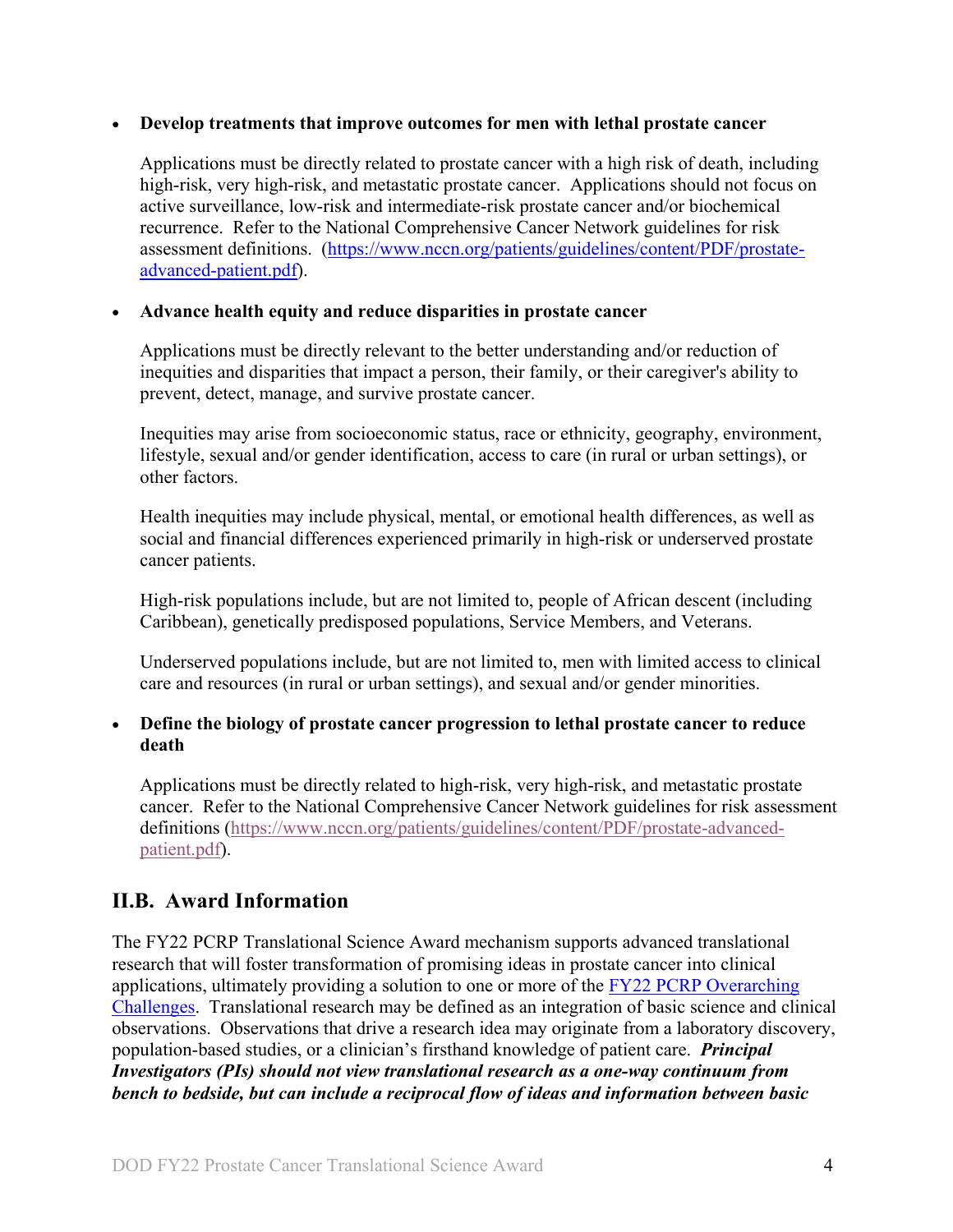*science and clinical science (bench to bedside and/or bedside to bench).* This mechanism is intended to fund a broad range of translational studies including, but not limited to, the following:

- Advanced preclinical studies aimed at translating results from animal studies to applications with human samples/cohorts (The Translational Science Award is *not* intended to support initial mechanistic studies of a new target.)
- Late-stage preclinical work leading to/preparing for a clinical trial, e.g., an Investigational New Drug application submission
- Correlative studies that are associated with an open/ongoing or completed clinical trial, e.g., projects that utilize biospecimens from clinical trials to improve clinical management of prostate cancer and/or define new areas of research
- Projects that develop endpoints for clinical trials

## *Preliminary data to support the scientific rationale and feasibility of the research approaches are required. The inclusion of additional preliminary data to support the clinical relevance of the idea is strongly encouraged.*

Applications should carefully consider study sample size to ensure that the study results will be able to support valid conclusions and further translation towards clinical application. It is the applicant's responsibility to demonstrate access to the required resources or populations necessary for the study and to provide sufficient evidence that the sample size is appropriate to meet the objectives of the study. Additional guidance regarding statistical rigor for preclinical studies is provided at the end of this section.

As the ultimate goal of translational research is to move a concept or observation forward into clinical application, applications must include a detailed transition plan that articulates the pathway to moving the project's findings to the next phase of development after successful completion of the award and how the PI(s) will continue advancing the research toward making a clinical impact, even if clinical impact is not an immediate outcome.

*Research involving human subjects is permitted under this funding opportunity; however, clinical trials are not allowed.* Correlative studies associated with an existing clinical trial are particularly encouraged, provided they are determined to be no greater than minimal risk by the Institutional Review Board (IRB) of record and the USAMRDC, Office of Research Protections (ORP), Human Research Protection Office (HRPO).

**Partnering PI Option:** The FY22 PCRP Translational Science Award encourages applications that include meaningful and productive collaborations between investigators. The PIs may have expertise in similar or disparate scientific disciplines, but each PI is expected to bring distinct contributions to the application; *collaborations between basic science and clinical researchers are highly encouraged*. The Partnering PI Option is structured to accommodate two PIs. One PI will be identified as the Initiating PI and will be responsible for the majority of the administrative tasks associated with application submission. The other PI will be identified as a Partnering PI. Both PIs should contribute significantly to the development of the proposed research project,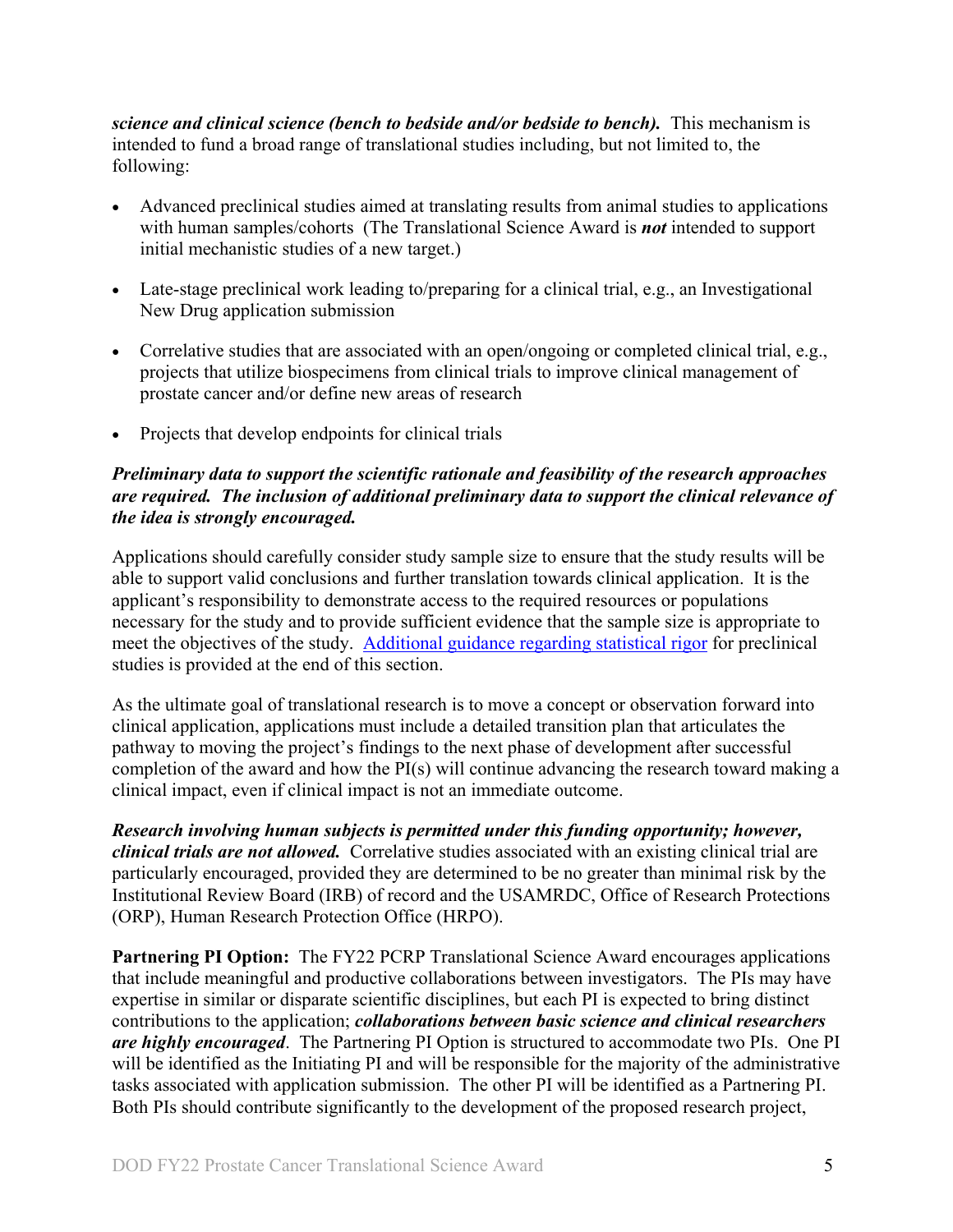including the Project Narrative, Statement of Work (SOW), and other required components. If recommended for funding, each PI will be named to an individual award within the recipient organization. For individual submission requirements for the Initiating and Partnering PI, refer to Section [II.D.2, Content and Form of the Application Submission.](#page-9-0)

The types of awards made under the program announcement will be assistance agreements. An assistance agreement is appropriate when the federal government transfers a "thing of value" to a "state, local government," or "other recipient" to carry out a public purpose of support or stimulation authorized by a law of the United States instead of acquiring property or service for the direct benefit and use of the U.S. government. An assistance agreement can take the form of a grant or cooperative agreement. The level of involvement on the part of the Department of Defense (DOD) during project performance is the key factor in determining whether to award a grant or cooperative agreement. If "no substantial involvement" on the part of the funding agency is anticipated, a grant award will be made (31 USC 6304). Conversely, if substantial involvement on the part of the funding agency is anticipated, a cooperative agreement will be made (31 USC 6305), and the award will identify the specific substantial involvement. Substantial involvement may include, but is not limited to, collaboration, participation, or intervention in the research to be performed under the award. The award type, along with the start date, will be determined during the negotiation process.

A congressionally mandated Metastatic Cancer Task Force was formed with the purpose of identifying ways to help accelerate clinical and translational research aimed at extending the lives of advanced state and recurrent patients. As a member of the Metastatic Cancer Task Force, the CDMRP encourages applicants to review the recommendations [\(https://health.mil/Reference-Center/Congressional-Testimonies/2018/05/03/Metastatic-Cancer-](https://health.mil/Reference-Center/Congressional-Testimonies/2018/05/03/Metastatic-Cancer-Research)[Research\)](https://health.mil/Reference-Center/Congressional-Testimonies/2018/05/03/Metastatic-Cancer-Research) and submit research ideas to address these recommendations, provided they are within the limitations of this funding opportunity and fit within the FY22 PCRP priorities.

*The proposed research must be relevant to active-duty Service Members, Veterans, military beneficiaries, and/or the American public.* Collaborations between researchers at military or Veteran institutions and non-military institutions are strongly encouraged. These relationships can leverage knowledge, infrastructure, and access to unique clinical populations that the partners bring to the research effort, ultimately advancing cancer research that is of significance to the Warfighter, military families, and the American public.

The anticipated direct costs budgeted for the entire period of performance for an FY22 PCRP Translational Science Award will not exceed **\$900,000**. Refer to Section [II.D.5, Funding](#page-26-0)  [Restrictions,](#page-26-0) for detailed funding information.

Awards will be made no later than September 30, 2023. For additional information, refer to [Section II.F.1, Federal Award Notices.](#page-32-2)

*The CDMRP expects to allot approximately \$7.2M to fund approximately five Translational Science Award applications. Funding of applications received is contingent upon the availability of federal funds for this program as well as the number of applications received, the quality and merit of the applications as evaluated by scientific and programmatic review, and the requirements of the government. Funds to be obligated on any award resulting from*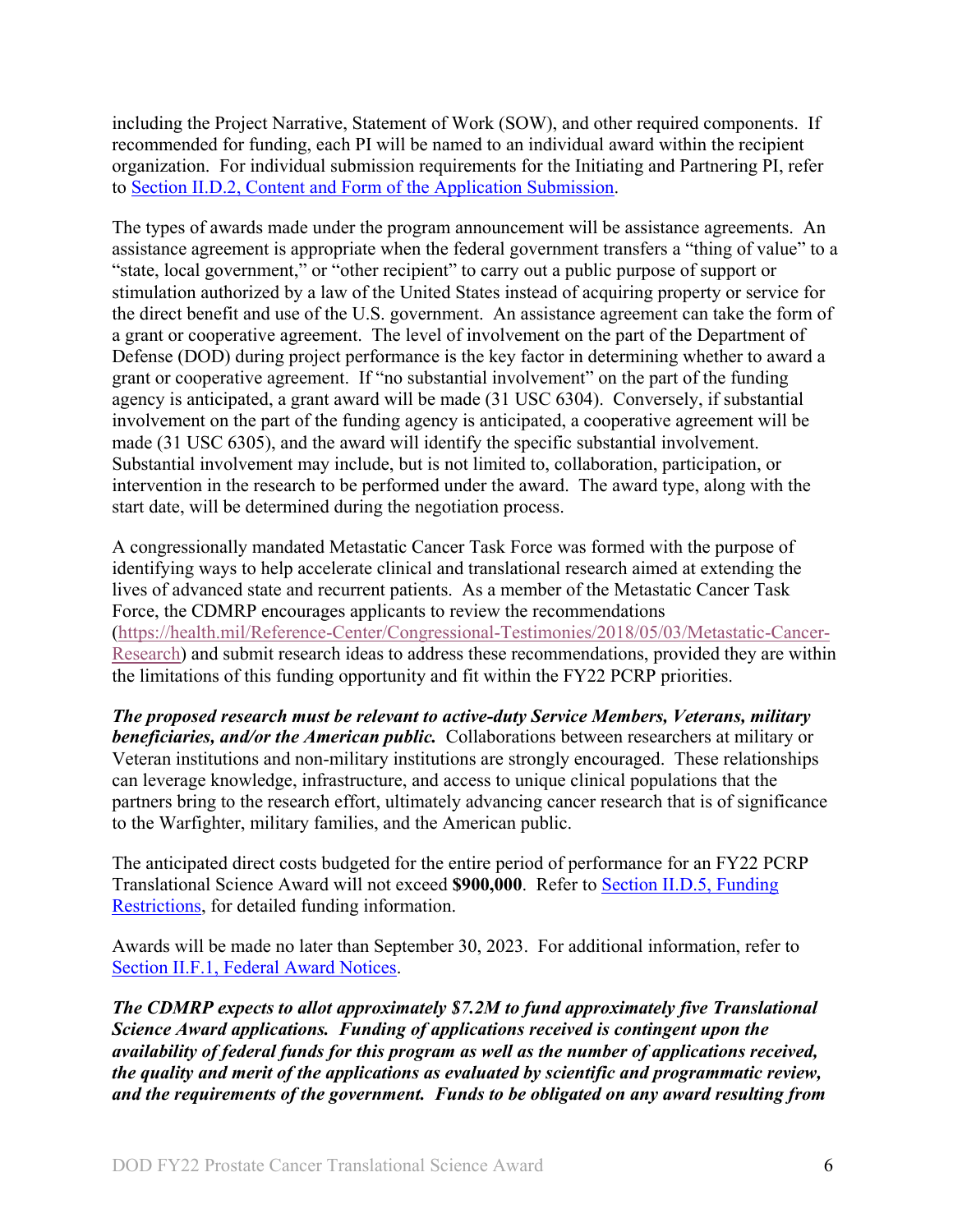### *this funding opportunity will be available for use for a limited time period based on the fiscal year of the funds. It is anticipated that awards made from this FY23 funding opportunity will be funded with FY23 funds, which will expire for use on September 30, 2028.*

**Research Involving Human Anatomical Substances, Human Subjects, or Human Cadavers:** All DOD-funded research involving new and ongoing research with human anatomical substances, human subjects, or human cadavers must be reviewed and approved by the USAMRDC ORP HRPO prior to research implementation. This administrative review requirement is in addition to the local IRB or Ethics Committee (EC) review. Local IRB/EC approval at the time of submission is *not* required. Allow up to 3 months to complete the HRPO regulatory review and approval process following submission of *all required and complete* documents to the HRPO. Refer to the General Application Instructions, Appendix 1, and the HRPO Resources and Overview document available on the electronic Biomedical Research Application Portal (eBRAP) "Funding Opportunities & Forms" web page [\(https://ebrap.org/eBRAP/public/Program.htm\)](https://ebrap.org/eBRAP/public/Program.htm) for additional information.

If the proposed research involves more than one institution, a written plan for single IRB review arrangements must be provided at the time of application submission or award negotiation. The lead institution responsible for developing the master protocol and master consent form should be identified and should be the single point of contact for regulatory submissions and requirements.

*Clinical research is defined* as: (1) Patient-oriented research. Research conducted with human subjects (or on material of human origin such as tissues, specimens, and cognitive phenomena) for which an investigator (or colleague) directly interacts with human subjects. Excluded from this definition are in vitro studies that utilize human tissues that cannot be linked to a living individual. Patient-oriented research includes: (a) mechanisms of human disease, (b) therapeutic interventions, (c) clinical trials, and (d) development of new technologies. (2) Epidemiologic and behavioral studies. (3) Outcomes research and health services research. *Note:* Studies that meet the requirements for IRB Exemption 4 are not considered CDMRP-defined clinical research. IRB Exemption 4 refers to research involving the collection or study of existing deidentified specimens or data, if these sources are publicly available.

*Clinical trials are not allowed.* A clinical trial is defined as a research study in which one or more human subjects are prospectively assigned to one or more interventions (which may include a placebo or another control) to evaluate the effects of the interventions on biomedical or behavioral health-related outcomes.

**Use of DOD or Department of Veterans Affairs (VA) Resources:** If the proposed research involves access to active-duty military patient populations and/or DOD or VA resources or databases, the application must describe the access at the time of submission and include a plan for maintaining access as needed throughout the proposed research. Refer to Section [II.D.2.b.ii,](#page-14-0)  [Full Application Submission Components,](#page-14-0) for detailed information. Refer to the General Application Instructions, Appendix 1, for additional information.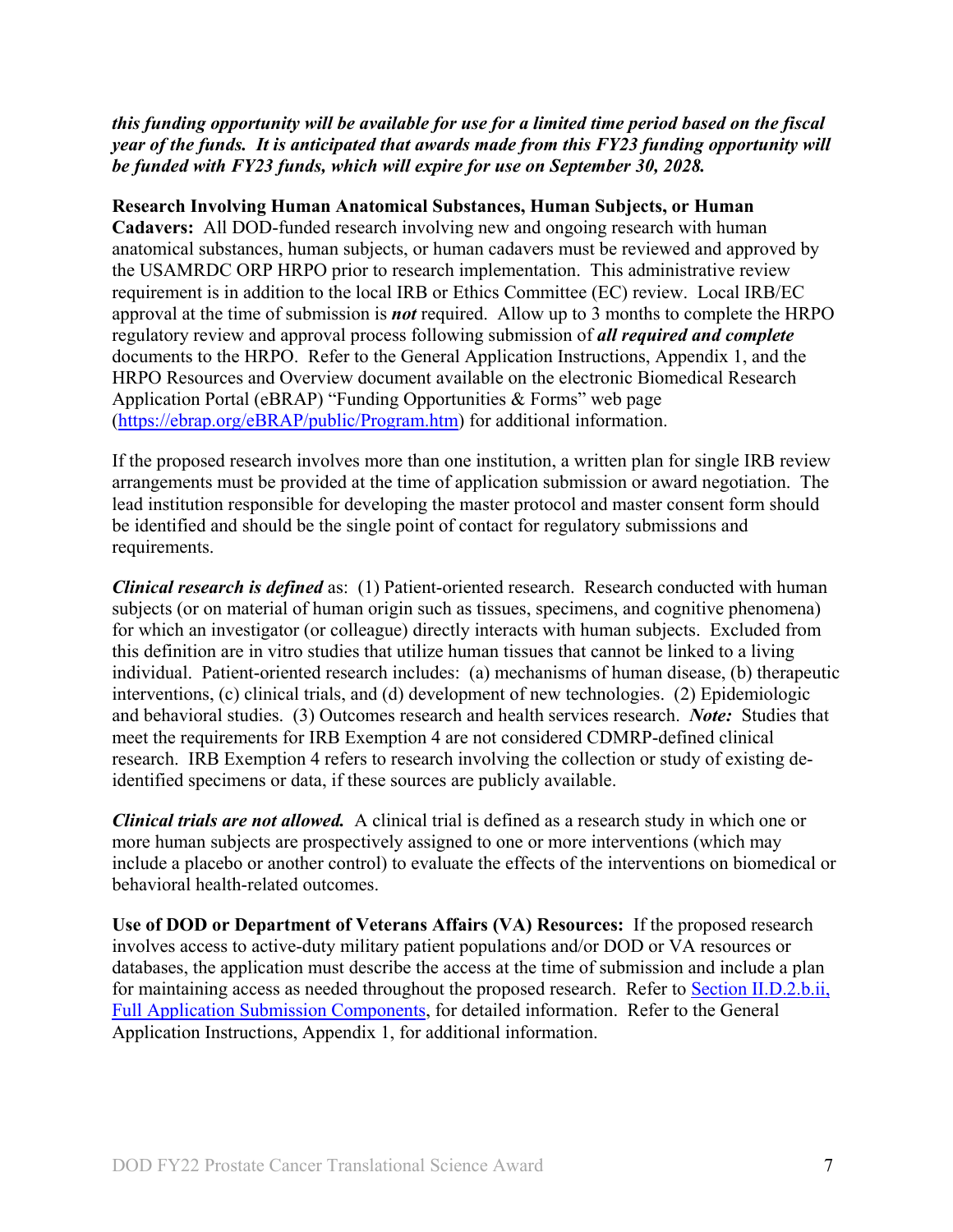**Research Involving Animals:** All research funded by the FY22 PCRP Translational Research Award involving new and ongoing research with animals must be reviewed and approved by the USAMRDC ORP Animal Care and Use Review Office (ACURO), in addition to the local Institutional Animal Care and Use Committee (IACUC) of record. IACUC approval at the time of submission is *not* required. *Allow at least 3 to 4 months for ACURO regulatory review and approval processes for animal studies.* Refer to the General Application Instructions, Appendix 1, for additional information.

All projects should adhere to a core set of standards for rigorous study design and reporting to maximize the reproducibility and translational potential of preclinical research. The standards are described in Landis, S.C., et al. A call for transparent reporting to optimize the predictive value of preclinical research, *Nature* 2012, 490:187-191

[\(www.nature.com/nature/journal/v490/n7419/full/nature11556.html\)](http://www.nature.com/nature/journal/v490/n7419/full/nature11556.html). While these standards are written for preclinical studies, the basic principles of randomization, blinding, sample-size estimation, and data handling derive from well-established best practices in clinical studies. Applicants should consult the ARRIVE 2.0 (Animal Research: Reporting *In Vivo* Experiments) guidelines to ensure relevant aspects of rigorous animal research are adequately planned for and, ultimately, reported. The ARRIVE 2.0 guidelines can be found at [https://arriveguidelines.org/arrive-guidelines.](https://arriveguidelines.org/arrive-guidelines)

# <span id="page-7-0"></span>**II.C. Eligibility Information**

# <span id="page-7-1"></span>**II.C.1. Eligible Applicants**

<span id="page-7-2"></span>**II.C.1.a. Organization: All organizations, including foreign organizations, foreign public entities, and international organizations, are eligible to apply.**

**Government Agencies Within the United States:** Local, state, and federal government agencies are eligible to the extent that applications do not overlap with their fully funded internal programs. Such agencies are required to explain how their applications do not overlap with their internal programs.

As applications for this program announcement may be submitted by extramural and intramural organizations, these terms are defined below.

**Extramural Organization:** An eligible non-DOD organization. Examples of extramural organizations include academic institutions, biotechnology companies, foundations, federal government organizations other than the DOD, and research institutes.

**Intramural DOD Organization:** A DOD laboratory, DOD military treatment facility, and/or DOD activity embedded within a civilian medical center. *Intramural Submission:* **An**  *application submitted by a DOD organization for an intramural investigator working within a DOD laboratory or military treatment facility or in a DOD activity embedded within a civilian medical center.*

**The USAMRAA makes awards to eligible organizations, not to individuals.**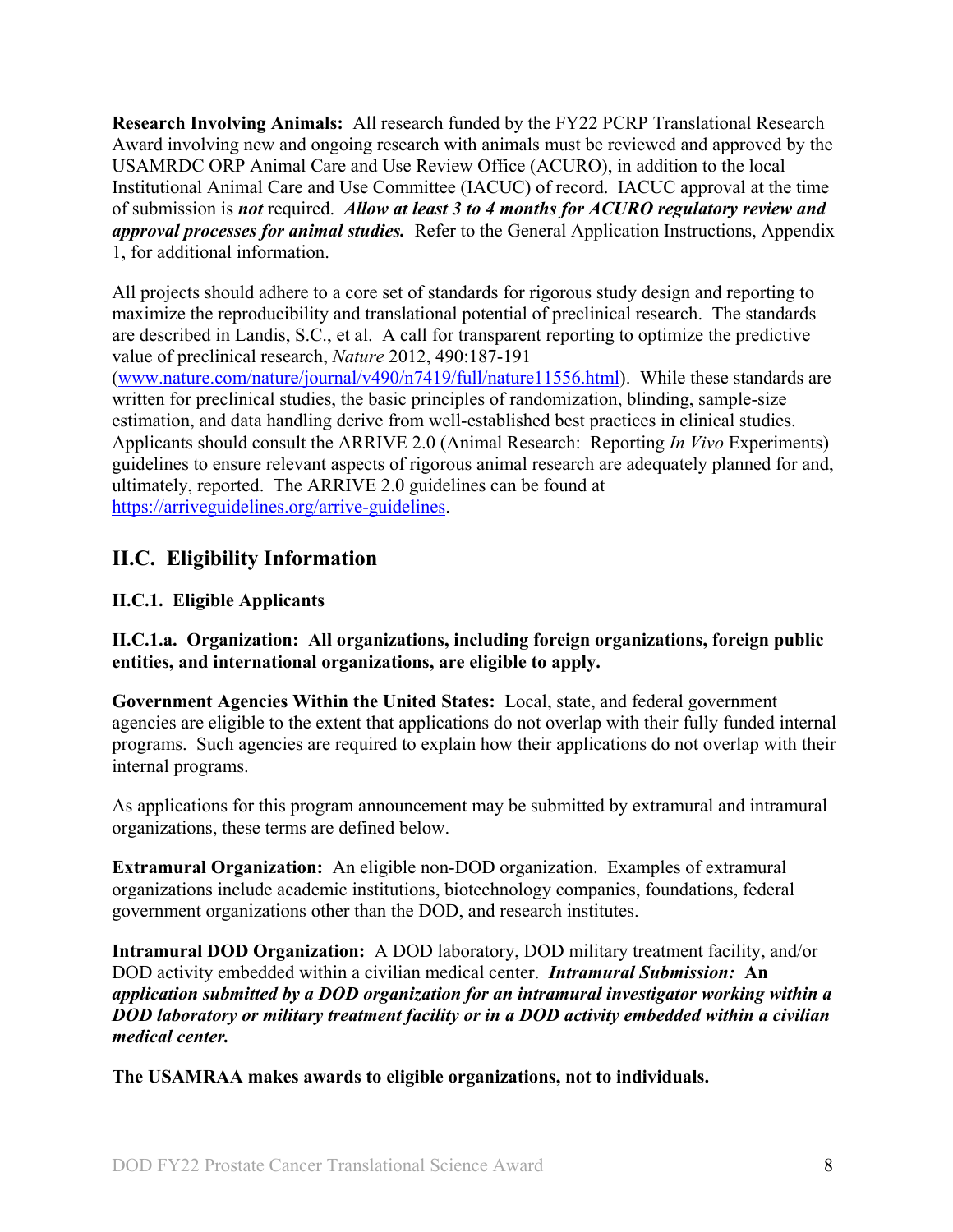## **II.C.1.b. Principal Investigator**

Each investigator may be named on only one FY22 PCRP Translational Science Award application as a PI, Initiating PI, or Partnering PI.

Independent investigators at all levels are eligible to be named as PI, Initiating PI, or Partnering PI on an application for the FY22 PCRP Translational Science Award.

An eligible PI, regardless of ethnicity, nationality, or citizenship status, must be employed by or affiliated with an eligible organization.

The CDMRP strongly encourages all PIs to participate in a digital identifier initiative through Open Researcher and Contributor ID, Inc. (ORCID). Registration for a unique ORCID identifier can be done online at [https://orcid.org/.](https://orcid.org/)

## <span id="page-8-0"></span>**II.C.2. Cost Sharing**

Cost sharing/matching is not an eligibility requirement.

# <span id="page-8-1"></span>**II.C.3. Other**

Organizations must be able to access **.gov** and **.mil** websites in order to fulfill the financial and technical deliverable requirements of the award and submit invoices for payment.

For general information on required qualifications for award recipients, refer to the General Application Instructions, Appendix 3.

Refer to [Section II.H.2, Administrative Actions,](#page-35-2) for a list of administrative actions that may be taken if a pre-application or application does not meet the administrative, eligibility, or ethical requirements defined in this program announcement.

# <span id="page-8-2"></span>**II.D. Application and Submission Information**

*Submission of applications that are essentially identical or propose essentially the same research project to different funding opportunities within the same program and fiscal year is prohibited and will result in administrative withdrawal of the duplicative application(s).*

# <span id="page-8-3"></span>**II.D.1. eBRAP and Grants.gov**

**eBRAP** [\(https://ebrap.org\)](https://ebrap.org/) is a secure web-based system that allows PIs to submit their preapplications, view and verify extramural full applications submitted to Grants.gov [\(https://grants.gov\)](https://grants.gov/), receive communications from the CDMRP, and submit documentation during award negotiations and throughout the period of performance. eBRAP also allows intramural organizations to submit full applications following pre-application submission.

Grants.gov is a federal system required to be utilized by agencies to receive and process extramural grant applications. Full applications may only be submitted to Grants.gov after submission of a pre-application through eBRAP.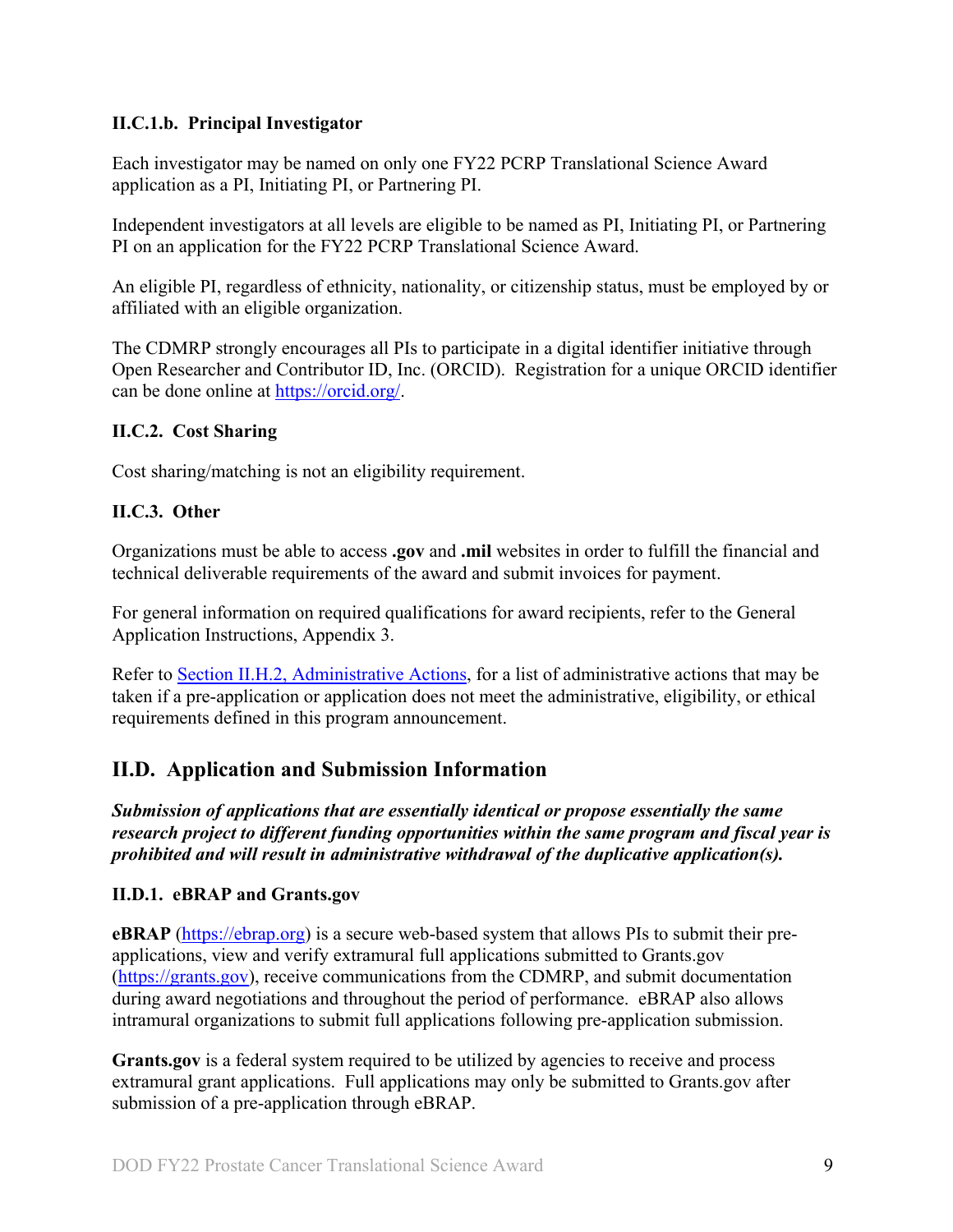Contact information for the eBRAP Help Desk and the Grants.gov Contact Center can be found in [Section II.G, Federal Awarding Agency Contacts.](#page-34-0)

## *Extramural Submission:*

- Pre-application content and forms must be accessed and submitted at eBRAP.org.
- Full application packages must be accessed and submitted at Grants.gov.

#### *Intramural DOD Submission:*

- Pre-application content and forms must be accessed and submitted at eBRAP.org.
- Full application packages must be accessed and submitted at eBRAP.org.

## *Note: Applications from an intramural DOD organization or from an extramural federal government organization may be submitted to Grants.gov through a research foundation.*

#### <span id="page-9-0"></span>**II.D.2. Content and Form of the Application Submission**

Submission is a two-step process requiring both *pre-application* (eBRAP.org) and *full application* (eBRAP.org or Grants.gov) as indicated below. The submission process should be started early to avoid missing deadlines. There are no grace periods. Full application submission guidelines differ for extramural (Grants.gov) and intramural (eBRAP.org) organizations (refer to [Table 1, Full Application Guidelines\)](#page-12-0).

*The application title, eBRAP log number, and all information for the PI(s), Business Official(s), performing organization, and contracting organization must be consistent throughout the entire pre-application and full application submission process.* Inconsistencies may delay application processing and limit or negate the ability to view, modify, and verify the application in eBRAP. If any changes need to be made, the applicant should contact the eBRAP Help Desk at  $\text{help@eBRAP.org}$  or 301-682-5507 prior to the application submission deadline.

**Partnering PI Option:** The Initiating PI must complete the pre-application submission process and submit the contact information for the Partnering PI. The Partnering PI will then be notified of the pre-application submission separately by email. *The Partnering PI must follow the link in the notification email in order to associate their full application package with that of the Initiating PI. After following the link, the Partnering PI must verify their contact information, organization, and designation as an extramural or intramural submission within eBRAP***.** If not previously registered, the Partnering PI must register in eBRAP. A new preapplication based on this research project should not be initiated by the Partnering P. Applicants are urged to complete these steps as soon as possible. If they are not completed, the Partnering PI will not be able to view and modify their application during the verification period in eBRAP. If these steps are not completed, an intramural partner will not be able to submit the Partnering PI's required full application package components to eBRAP.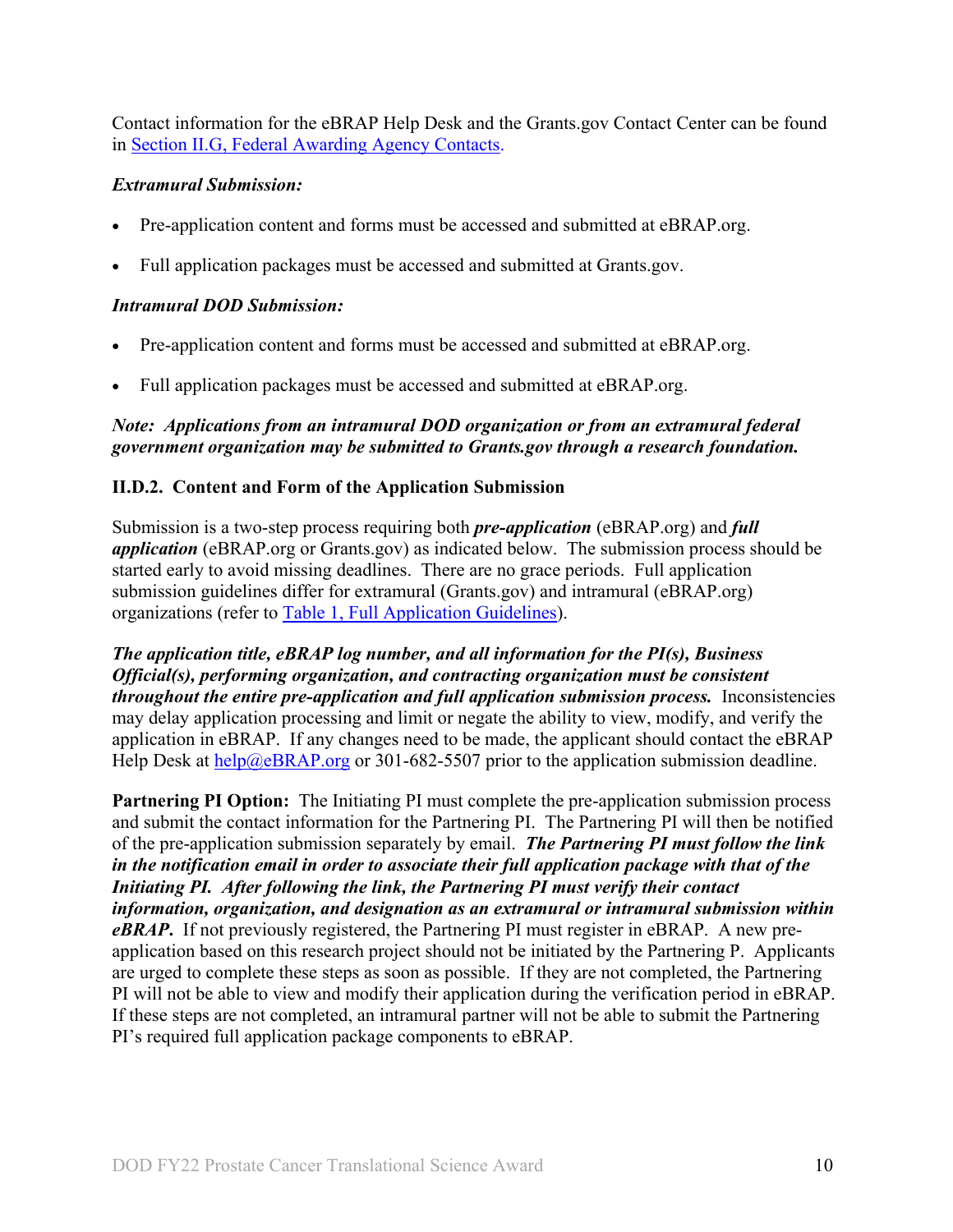#### **II.D.2.a. Step 1: Pre-Application Submission Content**

## *During the pre-application process, eBRAP assigns each submission a unique log number. This unique eBRAP log number is required during the full application submission process***.**

To begin the pre-application process, first select whether the submitting organization is extramural or intramural, then confirm your selection or cancel. **Incorrect selection of extramural or intramural submission type will delay processing.**

If an error has been made in the selection of extramural versus intramural and the pre-application submission deadline has passed, the PI or Business Official must contact the eBRAP Help Desk at [help@eBRAP.org](mailto:help@eBRAP.org) or 301-682-5507 to request a change in designation.

All pre-application components must be submitted by the Initiating PI through eBRAP [\(https://eBRAP.org/\)](https://ebrap.org/).

The applicant organization and associated PI(s) identified in the pre-application should be the same as those intended for the subsequent application submission. If any changes are necessary after submission of the pre-application, the applicant must contact the eBRAP Help Desk at [help@eBRAP.org](mailto:help@eBRAP.org) or 301-682-5507.

PIs with an ORCID identifier should enter that information in the appropriate field in the "My Profile" tab in the "Account Information" section of eBRAP.

The pre-application consists of the following components, which are organized in eBRAP by separate tabs (refer to the General Application Instructions, Section II.B, for additional information on pre-application submission):

## • **Tab 1 – Application Information**

Submission of application information includes assignment of primary and secondary research classification codes, which may be found at [https://ebrap.org/eBRAP/public/](https://ebrap.org/eBRAP/public/Program.htm) [Program.htm.](https://ebrap.org/eBRAP/public/Program.htm) Applicants are strongly encouraged to review and confirm the codes prior to making their selection.

#### • **Tab 2 – Application Contacts**

Enter contact information for the PI. Enter the organization's Business Official responsible for sponsored program administration (the "person to be contacted on matters involving this application" in Block 5 of the Grants.gov SF424 Research & Related Form). The Business Official must be either selected from the eBRAP list or invited in order for the preapplication to be submitted.

Select the performing organization (site at which the PI will perform the proposed work) and the contracting organization (organization submitting on behalf of the PI, which corresponds to Block 5 on the Grants.gov SF424 Research & Related Form), and click on "Add Organizations to this Pre-application." The organization(s) must be either selected from the eBRAP drop-down list or invited in order for the pre-application to be submitted.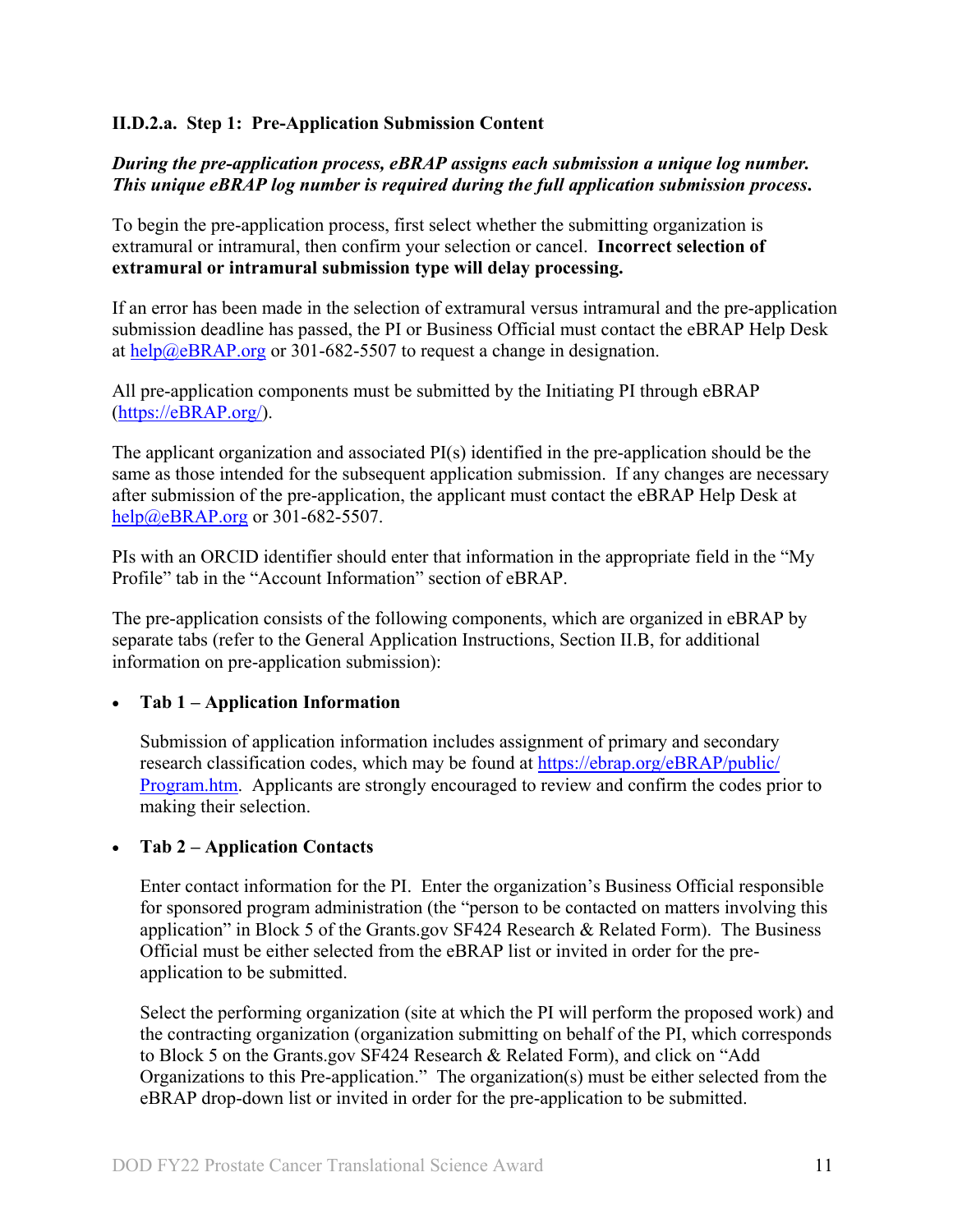It is recommended that applicants identify an Alternate Submitter in the event that assistance with pre-application submission is needed.

## • **Tab 3 – Collaborators and Key Personnel**

Enter the name, organization, and role of all collaborators and key personnel associated with the application.

[FY22 PCRP Programmatic Panel members](https://cdmrp.army.mil/pcrp/panels/panel22) should not be involved in any pre-application or application. For questions related to panel members and pre-applications or applications, refer to [Section II.H.2.c, Withdrawal,](#page-36-0) or contact the eBRAP Help Desk at [help@eBRAP.org](mailto:help@eBRAP.org) or 301-682-5507.

**Partnering PI Option:** The Initiating PI must enter the contact information for each Partnering PI in the Partnering PI section.

## • **Tab 4 – Conflicts of Interest**

List all individuals other than collaborators and key personnel who may have a conflict of interest in the review of the application (including those with whom the PI(s) has/have a personal or professional relationship).

## • **Tab 5 – Pre-Application Files**

**Letter of Intent (LOI) (one-page limit):** Provide a brief description of the research to be conducted. LOIs are used for program planning purposes only (e.g., reviewer recruitment) and will not be reviewed during either the peer or programmatic review sessions. An invitation to submit is *not* required.

## • **Tab 6 – Submit Pre-Application**

This tab must be completed for the pre-application to be accepted and processed.

## **II.D.2.b. Step 2: Full Application Submission Content**

## *The CDMRP cannot make allowances/exceptions to its policies for submission problems encountered by the applicant organization using system-to-system interfaces with Grants.gov.*

Each application submission must include the completed full application package for this program announcement. The full application package is submitted by the Authorized Organizational Representative through Grants.gov [\(https://grants.gov/\)](https://www.grants.gov/) for extramural organizations or through eBRAP [\(https://ebrap.org/\)](https://ebrap.org/) for intramural organizations. See Table 1 below for more specific guidelines.

## **II.D.2.b.i. Full Application Guidelines**

Extramural organizations must submit full applications through Grants.gov. Applicants must create a Grants.gov Workspace for submission, which allows the application components to be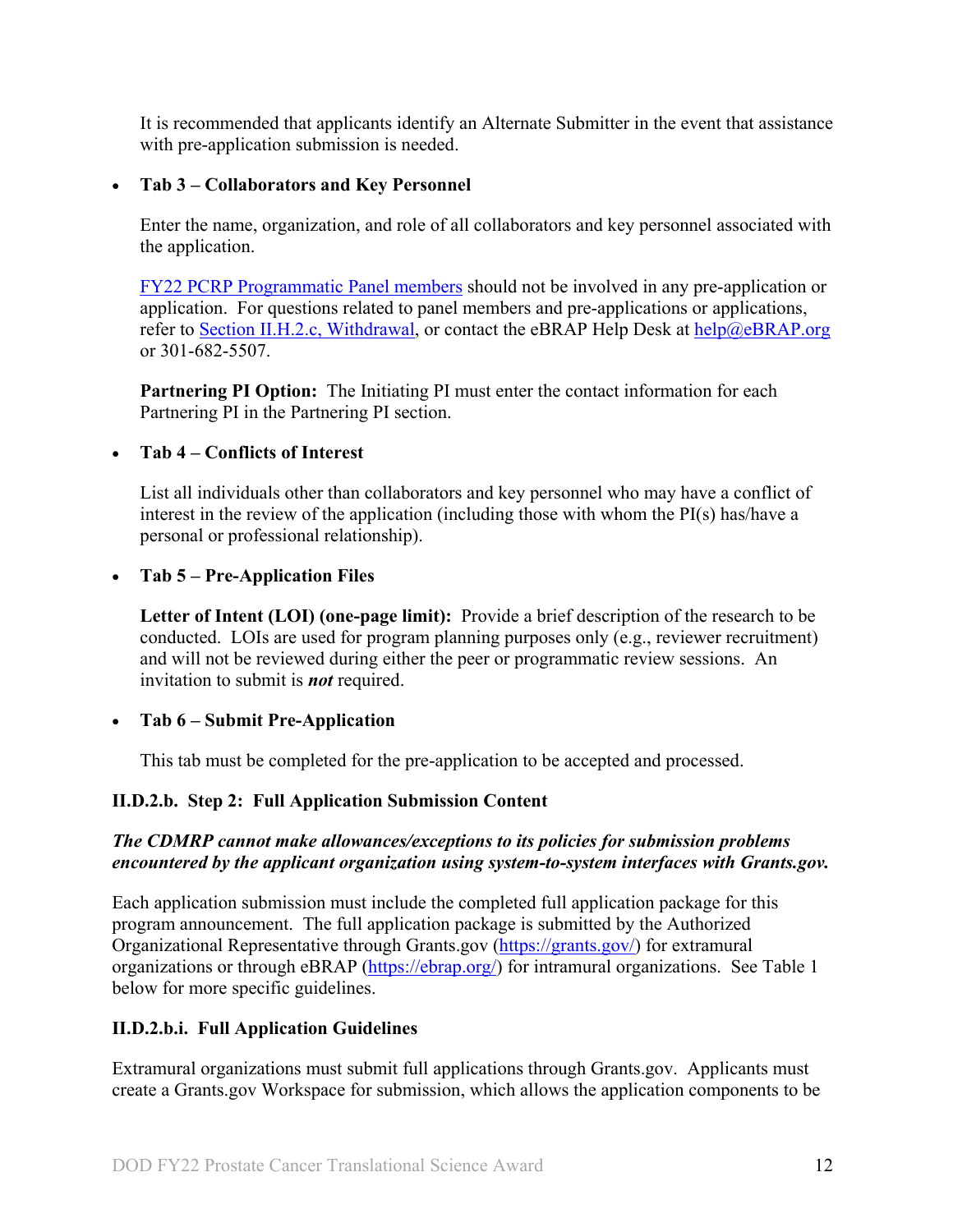completed online and routed through the applicant organization for review prior to submission. Applicants may choose to download and save individual PDF forms rather than filling out webforms in Workspace. A compatible version of Adobe Reader **must** be used to view, complete, and submit an application package consisting of PDF forms. If more than one person is entering text into an application package, the *same version* of Adobe Reader software should be used by each person. Check the version number of the Adobe software on each user's computer to make sure the versions match. Using different versions of Adobe Reader may cause submission and/or save errors – even if each version is individually compatible with Grants.gov. Refer to the General Application Instructions, Section III, and the "Apply For Grants" page of Grants.gov [\(https://www.grants.gov/web/grants/applicants/apply-for-grants.html\)](https://www.grants.gov/web/grants/applicants/apply-for-grants.html) for further information about the Grants.gov Workspace submission process. Submissions of extramural applications through eBRAP may be withdrawn.

## <span id="page-12-0"></span>*Do not password protect any files of the application package, including the Project Narrative.*

| <b>Extramural Submissions</b>                                                                                                                                                                                                                                                                                                                                                    | <b>Intramural DOD Submissions</b>                                                                                                                                                                                                                                                                                                                                                                                                                              |  |  |
|----------------------------------------------------------------------------------------------------------------------------------------------------------------------------------------------------------------------------------------------------------------------------------------------------------------------------------------------------------------------------------|----------------------------------------------------------------------------------------------------------------------------------------------------------------------------------------------------------------------------------------------------------------------------------------------------------------------------------------------------------------------------------------------------------------------------------------------------------------|--|--|
| <b>Application Package Location</b>                                                                                                                                                                                                                                                                                                                                              |                                                                                                                                                                                                                                                                                                                                                                                                                                                                |  |  |
| Download application package components for<br>W81XWH-22-PCRP-TSA from Grants.gov<br>(https://grants.gov) and create a Grants.gov<br>Workspace. Workspace allows online completion<br>of the application components and routing of the<br>application package through the applicant<br>organization for review prior to submission.                                              | Download application package components for<br>W81XWH-22-PCRP-TSA from eBRAP<br>(https://ebrap.org).                                                                                                                                                                                                                                                                                                                                                           |  |  |
| <b>Full Application Package Components</b>                                                                                                                                                                                                                                                                                                                                       |                                                                                                                                                                                                                                                                                                                                                                                                                                                                |  |  |
| <b>SF424 Research &amp; Related Application for</b><br><b>Federal Assistance Form: Refer to the General</b><br>Application Instructions, Section III.A.1, for<br>detailed information.                                                                                                                                                                                           | Tab 1 – Summary: Provide a summary of the<br>application information.<br>Tab $2$ – Application Contacts: This tab will be<br>pre-populated by eBRAP; add Authorized<br>Organizational Representative.                                                                                                                                                                                                                                                          |  |  |
| Descriptions of each required file can be found<br>under Full Application Submission Components:<br><b>Attachments</b><br>Research & Related Personal Data<br>Research & Related Senior/Key Person<br>Profile (Expanded)<br>Research & Related Budget<br><b>Project/Performance Site Location(s) Form</b><br><b>Research &amp; Related Subaward Budget</b><br>Attachment(s) Form | Tab 3 – Full Application Files: Upload files<br>under each Application Component in eBRAP.<br>Descriptions of each required file can be found<br>under Full Application Submission Components:<br><b>Attachments</b><br><b>Key Personnel</b><br><b>Budget</b><br><b>Performance Sites</b><br>Tab 4 – Application and Budget Data: Review<br>and edit proposed project start date, proposed end<br>date, and budget data pre-populated from the<br>Budget Form. |  |  |

## **Table 1. Full Application Submission Guidelines**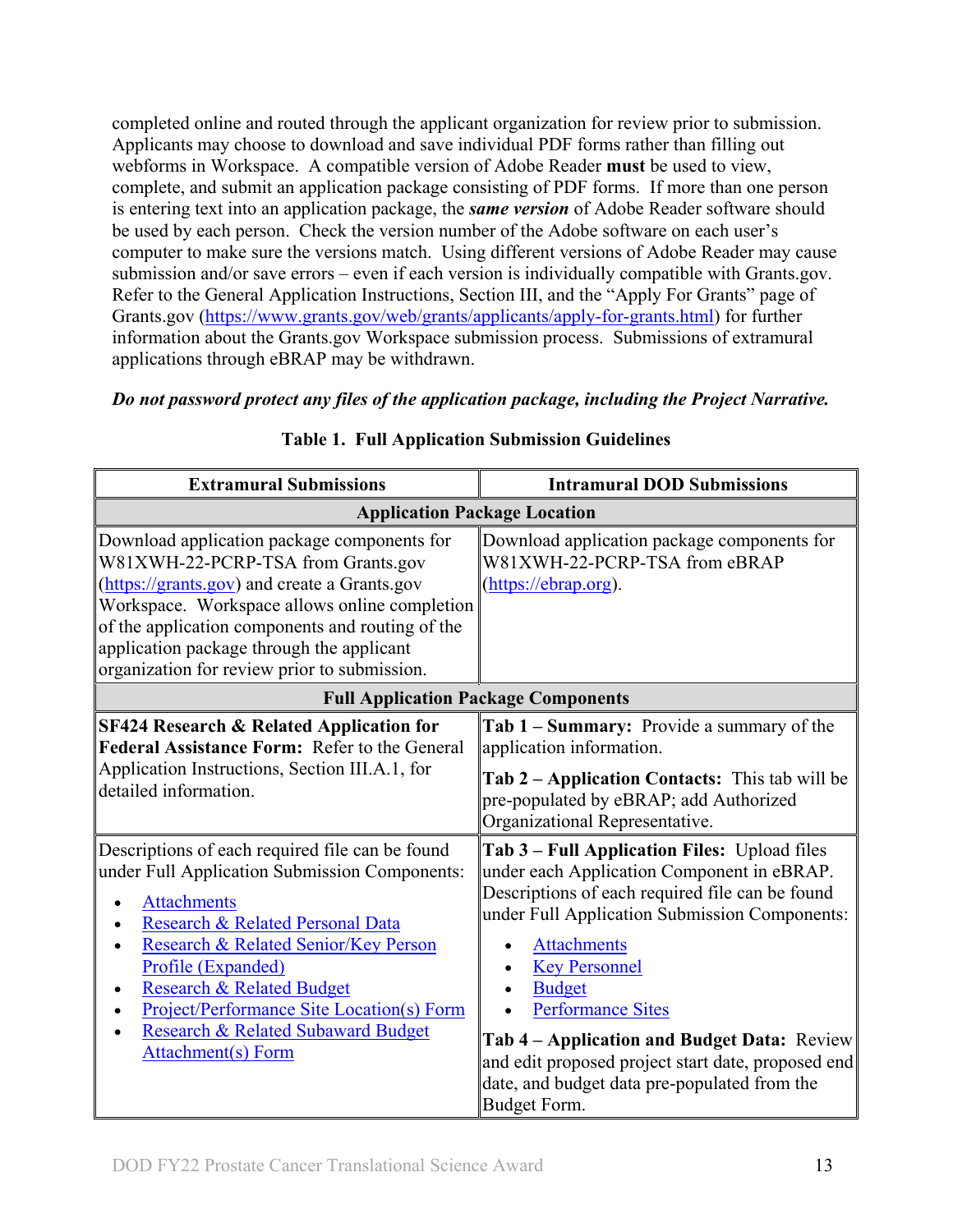| <b>Extramural Submissions</b>                                                                                                                                                                                                                                                                                                                                                                                                                                                                                                                                                                                               | <b>Intramural DOD Submissions</b>                                                                                                                                                                                                                                                                                                                                                                                                                                                                                                                                                                                                                                                                    |  |  |  |
|-----------------------------------------------------------------------------------------------------------------------------------------------------------------------------------------------------------------------------------------------------------------------------------------------------------------------------------------------------------------------------------------------------------------------------------------------------------------------------------------------------------------------------------------------------------------------------------------------------------------------------|------------------------------------------------------------------------------------------------------------------------------------------------------------------------------------------------------------------------------------------------------------------------------------------------------------------------------------------------------------------------------------------------------------------------------------------------------------------------------------------------------------------------------------------------------------------------------------------------------------------------------------------------------------------------------------------------------|--|--|--|
| <b>Application Package Submission</b>                                                                                                                                                                                                                                                                                                                                                                                                                                                                                                                                                                                       |                                                                                                                                                                                                                                                                                                                                                                                                                                                                                                                                                                                                                                                                                                      |  |  |  |
| Create a Grants.gov Workspace.<br>Add participants (investigators and Business<br>Officials) to Workspace, complete all required<br>forms, and check for errors before submission.<br><b>Submit a Grants.gov Workspace Package.</b><br>An application may be submitted through<br>Workspace by clicking the "Sign and Submit"<br>button on the "Manage Workspace" page, under<br>the "Forms" tab. Grants.gov recommends<br>submission of the application package at least<br>24-48 hours prior to the close date to allow time<br>to correct any potential technical issues that may<br>disrupt the application submission. | <b>Submit package components to eBRAP</b><br>(https://ebrap.org).<br>Tab 5 – Submit/Request Approval Full<br>Application: After all components are uploaded<br>and prior to the full application submission<br>deadline, enter your password in the space<br>provided next to "Enter Your Password Here"<br>and press the "Submit Full Application" button.<br>eBRAP will notify your Resource Manager/<br>Comptroller/Task Area Manager or equivalent<br>Business Official(s) by email. Do not password<br>protect any files of the application package,<br>including the Project Narrative.                                                                                                        |  |  |  |
| <b>Note:</b> If either the Project Narrative or the budget<br>fails eBRAP validation or needs to be modified,<br>an updated Grants.gov application package must<br>be submitted via Grants.gov as a<br>"Changed/Corrected Application" with the<br>previous Grants.gov Tracking ID <i>prior to</i> the<br>application submission deadline. Do not<br>password protect any files of the application<br>package, including the Project Narrative.                                                                                                                                                                             |                                                                                                                                                                                                                                                                                                                                                                                                                                                                                                                                                                                                                                                                                                      |  |  |  |
| <b>Application Verification Period</b>                                                                                                                                                                                                                                                                                                                                                                                                                                                                                                                                                                                      |                                                                                                                                                                                                                                                                                                                                                                                                                                                                                                                                                                                                                                                                                                      |  |  |  |
| The full application package submitted to<br>Grants.gov may be viewed and modified in<br>eBRAP until the end of the application<br>verification period. During the application<br>verification period, the full application package<br>may be modified with the exception of the<br><b>Project Narrative and Research &amp; Related</b><br><b>Budget Form.</b>                                                                                                                                                                                                                                                              | After eBRAP has processed the full application,<br>the organizational Resource Manager/<br>Comptroller/Task Area Manager or equivalent<br>Business Official(s) and PI(s) will receive email<br>notification of this status and will be able to view<br>and modify application components in eBRAP.<br>During the application verification period, the<br>full application package may be modified with<br>the exception of the Project Narrative and<br><b>Research &amp; Related Budget Form.</b> Your<br>Resource Manager/Comptroller/Task Area<br>Manager or equivalent Business Official(s)<br>should log into eBRAP to review and to approve<br>prior to the application verification deadline. |  |  |  |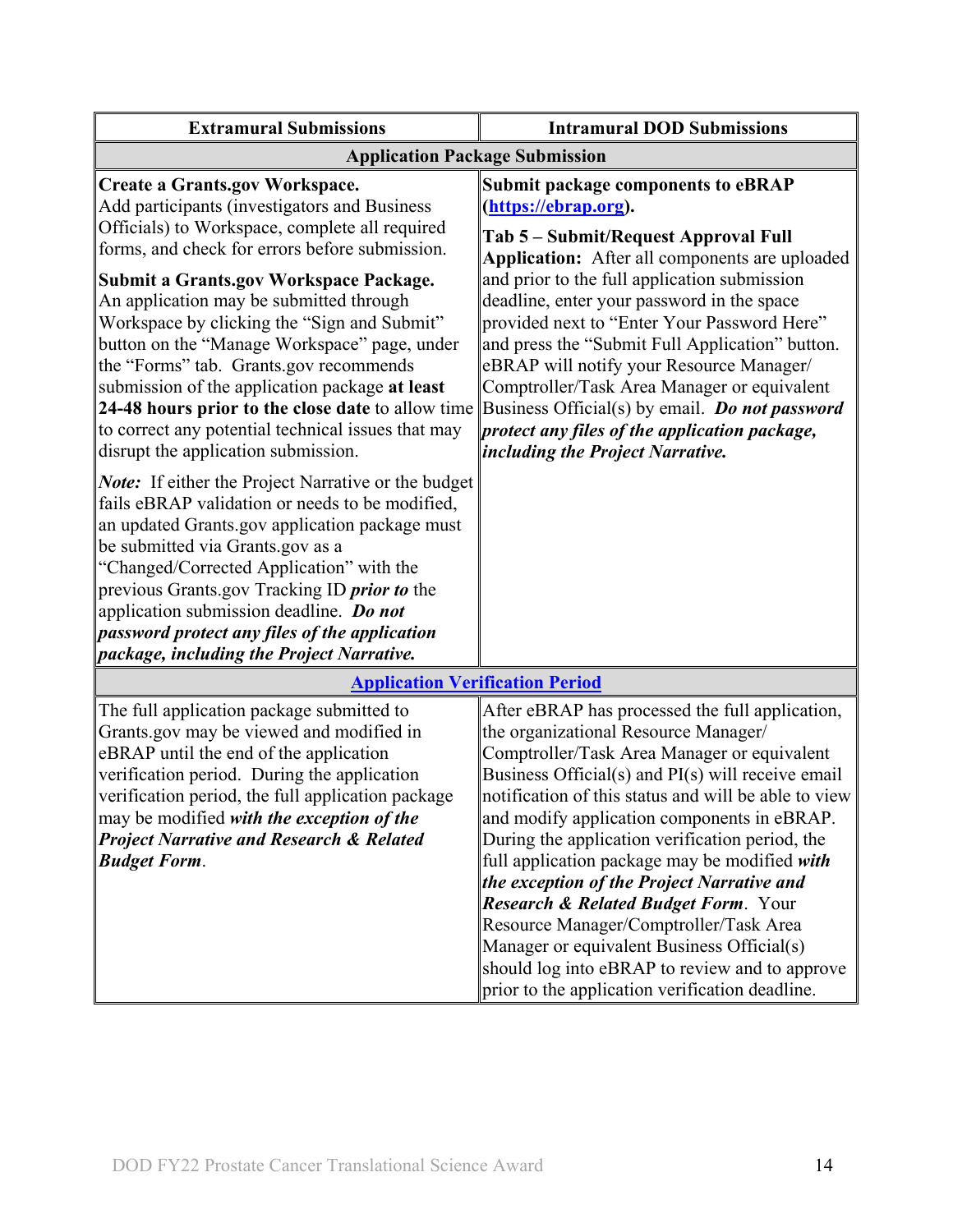| <b>Extramural Submissions</b>                                                                                                                                                                                                                                                     | <b>Intramural DOD Submissions</b>                                                                                      |  |
|-----------------------------------------------------------------------------------------------------------------------------------------------------------------------------------------------------------------------------------------------------------------------------------|------------------------------------------------------------------------------------------------------------------------|--|
| <b>Further Information</b>                                                                                                                                                                                                                                                        |                                                                                                                        |  |
| <b>Tracking a Grants.gov Workspace Package.</b><br>After successfully submitting a Workspace<br>package, a Grants.gov Tracking Number is<br>automatically assigned to the package. The<br>number will be listed on the "Confirmation" page<br>that is generated after submission. | Refer to the General Application Instructions,<br>Section IV, for further information regarding<br>eBRAP requirements. |  |
| Refer to the General Application Instructions,<br>Section III, for further information regarding<br>Grants.gov requirements.                                                                                                                                                      |                                                                                                                        |  |

**Partnering PI Option:** The CDMRP requires separate full application package submissions for the Initiating PI and each Partnering PI, even if the PIs are located within the same organization. Initiating and Partnering PIs will each be assigned a unique eBRAP log number. Each full application package must be submitted using the unique eBRAP log number. *Note: All associated applications (Initiating PI's and the Partnering PI's) must be submitted by the full application submission deadline.*

The full application package must be submitted using the unique eBRAP log number to avoid delays in application processing.

## <span id="page-14-0"></span>**II.D.2.b.ii. Full Application Submission Components**

## • **Extramural Applications Only**

**SF424 Research & Related Application for Federal Assistance Form:** Refer to the General Application Instructions, Section III.A.1, for detailed information.

## • **Extramural and Intramural Applications**

## <span id="page-14-1"></span>**Attachments:**

## *Each attachment to the full application components must be uploaded as an individual file in the format specified and in accordance with the formatting guidelines listed in the General Application Instructions, Appendix 4.*

For all attachments, ensure that the file names are consistent with the guidance. Attachments will be rejected if the file names are longer than 50 characters or have incorrect file names that contain characters other than the following: A-Z, a-z, 0-9, underscore, hyphen, space, and period. In addition, there are file size limits that may apply in some circumstances. Individual attachments may not exceed 20 megabytes (MB), and the file size for the entire full application package may not exceed 200 MB.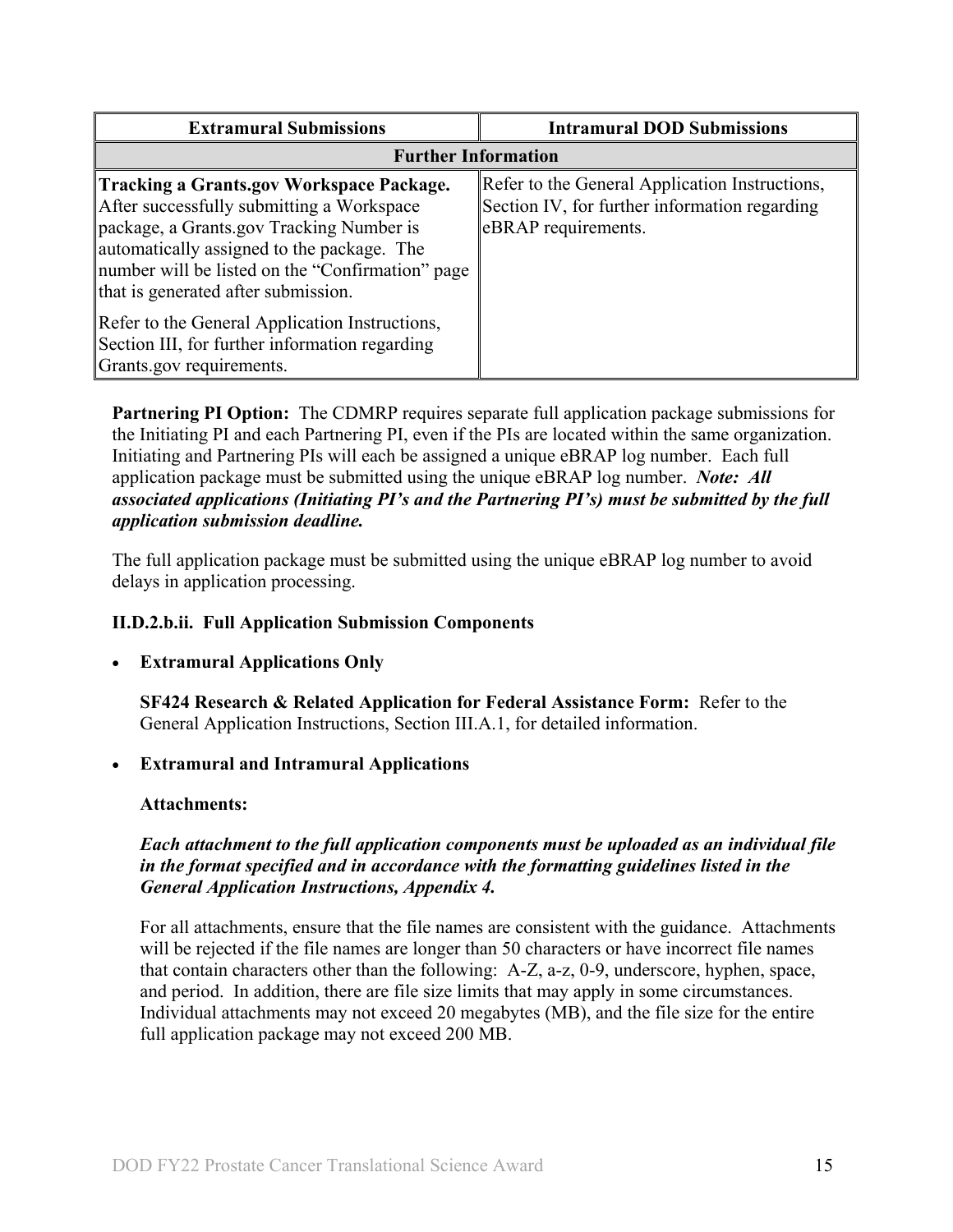#### ○ **Attachment 1: Project Narrative (15-page limit): Upload as**

**"ProjectNarrative.pdf".** The page limit of the Project Narrative applies to text and nontext elements (e.g., figures, tables, graphs, photographs, diagrams, chemical structures, drawings) used to describe the project. Inclusion of URLs (uniform resource locators) that provide additional information to expand the Project Narrative and could confer an unfair competitive advantage is prohibited and may result in administrative withdrawal of the application.

Describe the proposed project in detail using the outline below.

- **Background:** Present the ideas and reasoning behind the proposed research and the FY22 [PCRP Overarching Challenge](#page-2-2) that will be addressed. The application must provide a sound scientific rationale to support the proposed project and its feasibility as established through the demonstration of logical reasoning and a critical review and analysis of published literature; include relevant literature citations. *Include preliminary data to support the scientific rationale and feasibility of the research approaches.* Applications are strongly encouraged to also include preliminary data to support the clinical relevance of the idea. Any unpublished, preliminary data provided should originate from the laboratory of the PI(s) or a member(s) of the research team.
- **Hypothesis or Objective:** State the hypothesis to be tested or the objective to be reached.
- **Specific Aims:** Concisely explain the project's specific aims to be funded by this application. The specific aims should be aligned with the specific aims/tasks outlined in the SOW.
- **Research Strategy and Feasibility:**
	- Describe the experimental design, methods, and analyses, including appropriate sample-size estimation and controls, in sufficient detail for analysis. Include information describing the availability of required resources, if applicable.
	- Address potential problem areas and present alternative methods and approaches.
	- Clearly describe the statistical plan and the rationale for the statistical methodology. Include sample size projections and an appropriate power analysis, if applicable. Describe the biostatistical expertise that will be available to support the analysis(es). If animal studies are proposed, describe how they will be conducted in accordance with the ARRIVE 2.0 guidelines [\(https://arriveguidelines.org/arrive-guidelines\)](https://arriveguidelines.org/arrive-guidelines) by describing the controls, sample size estimation, blinding, randomization, and data handling included to achieve reproducible and rigorous results.
	- If human subjects or human biological samples will be used, include a detailed plan for the recruitment of subjects or the acquisition of samples. Describe the clinical expertise available to support the project, if applicable. Provide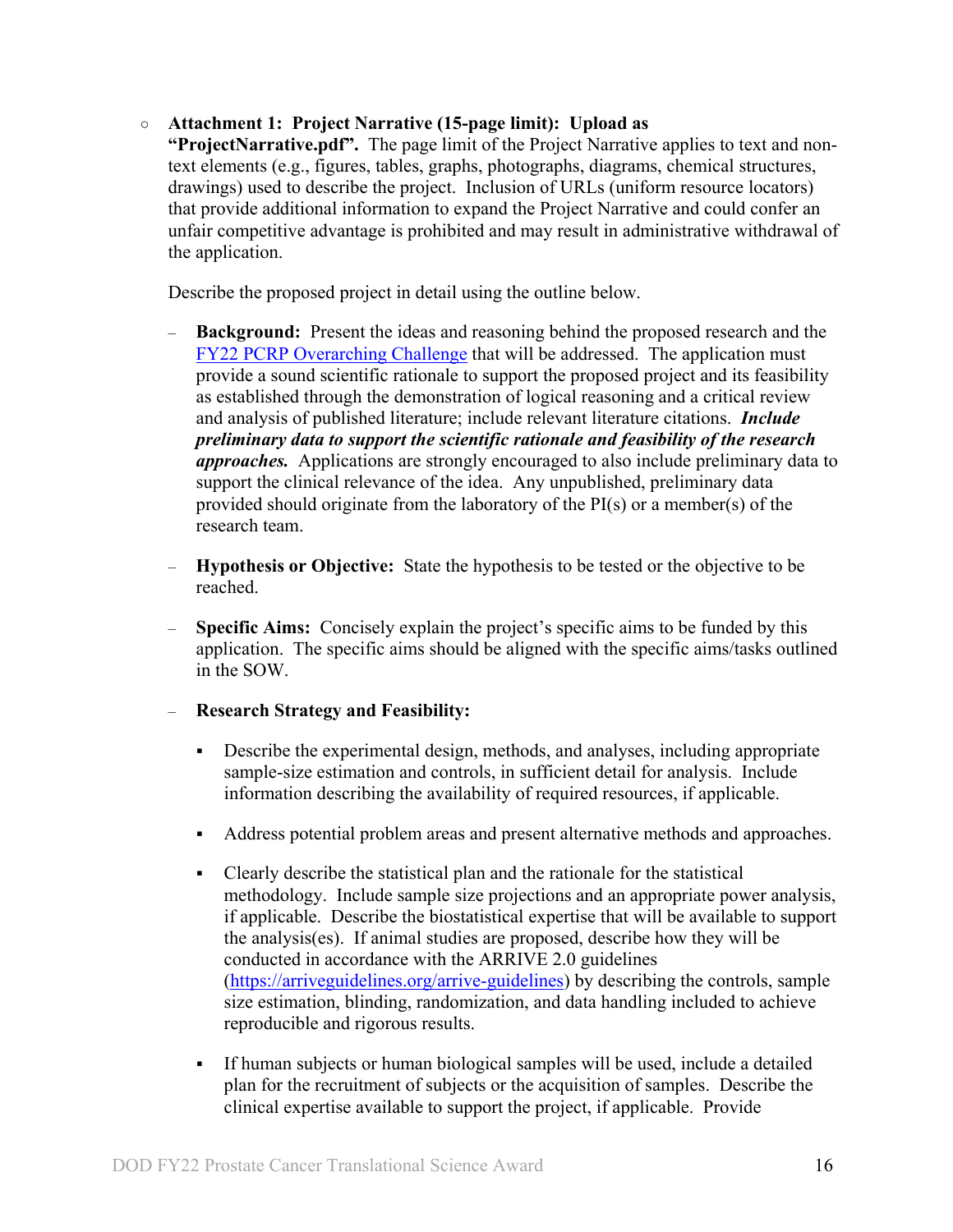information to support the availability of and access to the appropriate resources, patient population(s), and/or samples. For clinical research, see [Attachment 9](#page-20-0) for the required strategy for the inclusion of women and minorities appropriate to the objectives of the study. *This award does not support clinical trials.*

- If applicable, describe how data will be reported and how it will be assured that the documentation will support a regulatory filing with the Food and Drug Administration (FDA).
- **Attachment 2: Supporting Documentation: Combine and upload as a single file named "Support.pdf".** Start each document on a new page. If documents are scanned to PDF, the lowest resolution (100 to 150 dpi) should be used. The Supporting Documentation attachment should not include additional information such as figures, tables, graphs, photographs, diagrams, chemical structures, or drawings. These items should be included in the Project Narrative.

*There are no page limits for any of these components unless otherwise noted. Include only those components described below; inclusion of items not requested or viewed as an extension of the Project Narrative will result in the removal of those items or may result in administrative withdrawal of the application.*

- **References Cited:** List the references cited (including URLs, if available) in the Project Narrative using a standard reference format that includes the full citation (i.e., author[s], year published, title of reference, source of reference, volume, chapter, page numbers, and publisher, as appropriate).
- **List of Abbreviations, Acronyms, and Symbols:** Provide a list of abbreviations, acronyms, and symbols.
- **Facilities, Existing Equipment, and Other Resources:** Describe the facilities and equipment available for performance of the proposed project and any additional facilities or equipment proposed for acquisition at no cost to the award. Indicate whether or not government-furnished facilities or equipment are proposed for use. If so, reference should be made to the original or present government award under which the facilities or equipment items are now accountable. There is no form for this information.
- **Publications and/or Patents:** Include a list of relevant publication URLs and/or patent abstracts. If articles are not publicly available, then copies of up to five published manuscripts may be included in Attachment 2. Extra items will not be reviewed.
- **Letters of Organizational Support:** Provide a letter (or letters, if applicable) signed by the Department Chair or appropriate organization official, confirming the laboratory space, equipment, and other resources available for the project. Letters of support not requested in the program announcement, such as those from members of Congress, do not impact application review or funding decisions.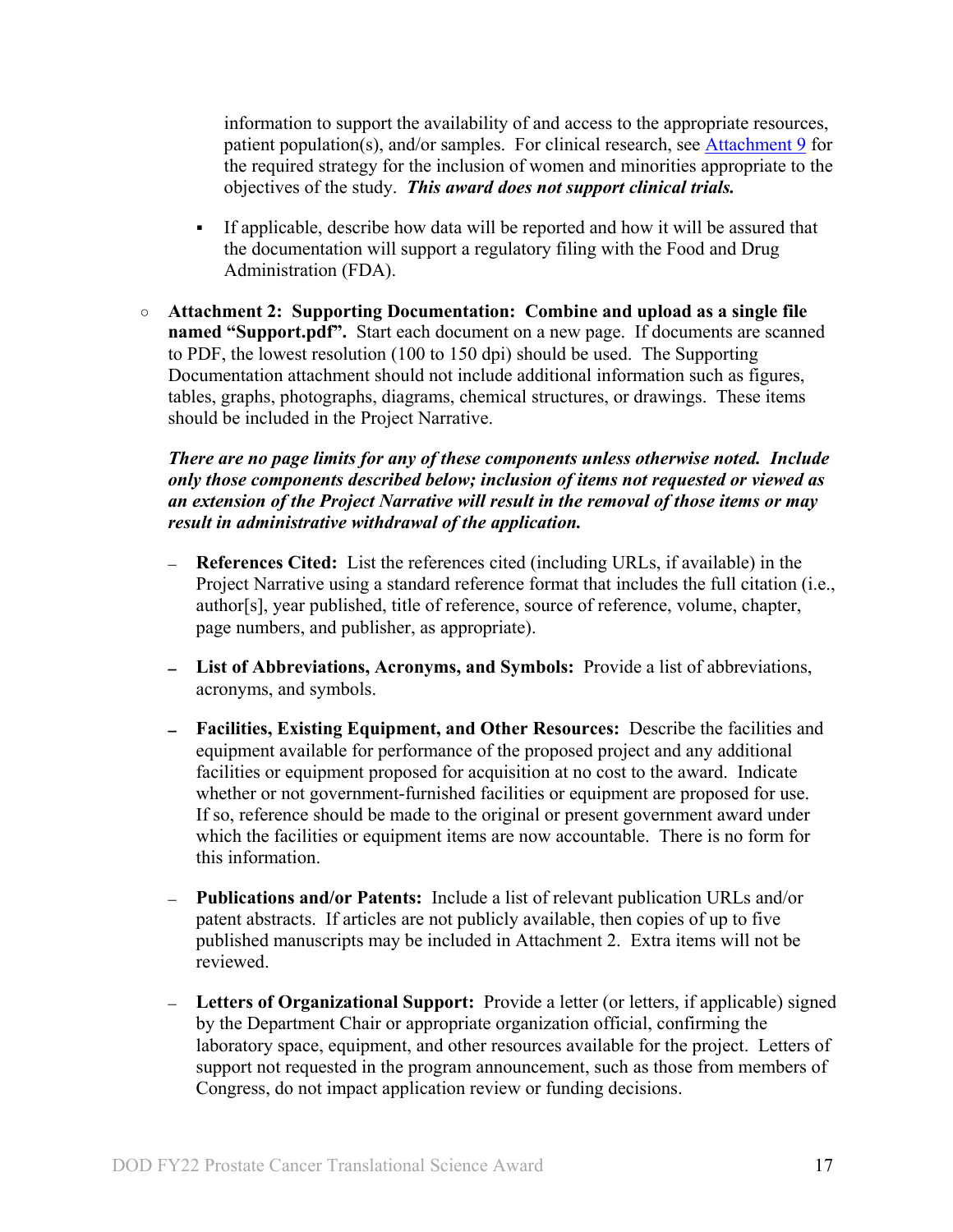- **Letters of Collaboration:** Provide a signed letter from each collaborating individual or organization that demonstrates that the PI has the support or resources necessary for the proposed work. If an investigator at an intramural organization is named as a collaborator on an application submitted through an extramural organization, the application must include a letter from the collaborator's Commander or Commanding Officer at the intramural organization that authorizes the collaborator's involvement.
- **Letters of Support (if applicable):** Provide a signed letter from any organizations providing resources or biospecimens for the proposed study that will demonstrate that the PI has the support and access to resources necessary for the proposed work.
- **Intellectual Property:** Information can be found in the Code of Federal Regulations, Title 2, Part 200.315 (2 CFR 200.315), "Intangible Property."
	- **Intellectual and Material Property Plan (if applicable):** Provide a plan for resolving intellectual and material property issues among participating organizations.
- **Data and Research Resources Sharing Plan:** Describe how data and resources generated during the performance of the project will be shared with the research community. Refer to the General Application Instructions, Appendix 2, Section K, for more information about the CDMRP expectations for making data and research resources publicly available.
- **Use of DOD Resources (if applicable):** Provide a letter of support signed by the lowest-ranking person with approval authority confirming access to active-duty military populations and/or DOD resources or databases.
- **Use of VA Resources (if applicable):** Provide a letter of support from the VA Facility Director(s) or individual designated by the VA Facility Director(s), such as the Associate Chief of Staff for Research and Development (ACOS/R&D) or Clinical Service Chief, confirming access to VA patients, resources, and/or VA research space. For VA PIs, if the VA non-profit corporation is not identified as the applicant institution for administering the funds, include a letter from the VA ACOS/R&D confirming this arrangement and identifying the institution that will administer the funds associated with the proposed research.
- **Attachment 3: Technical Abstract (one-page limit): Upload as "TechAbs.pdf".** The technical abstract is used by all reviewers. Abstracts of all funded research projects will be posted publicly. *Do not include proprietary or confidential information.* Use only characters available on a standard QWERTY keyboard. Spell out all Greek letters, other non-English letters, and symbols. Graphics are not allowed.

Programmatic reviewers typically do not have access to the full application and rely on the technical abstract for appropriate description of the project's key aspects. Therefore, clarity and completeness within the space limits of the technical abstract are highly important.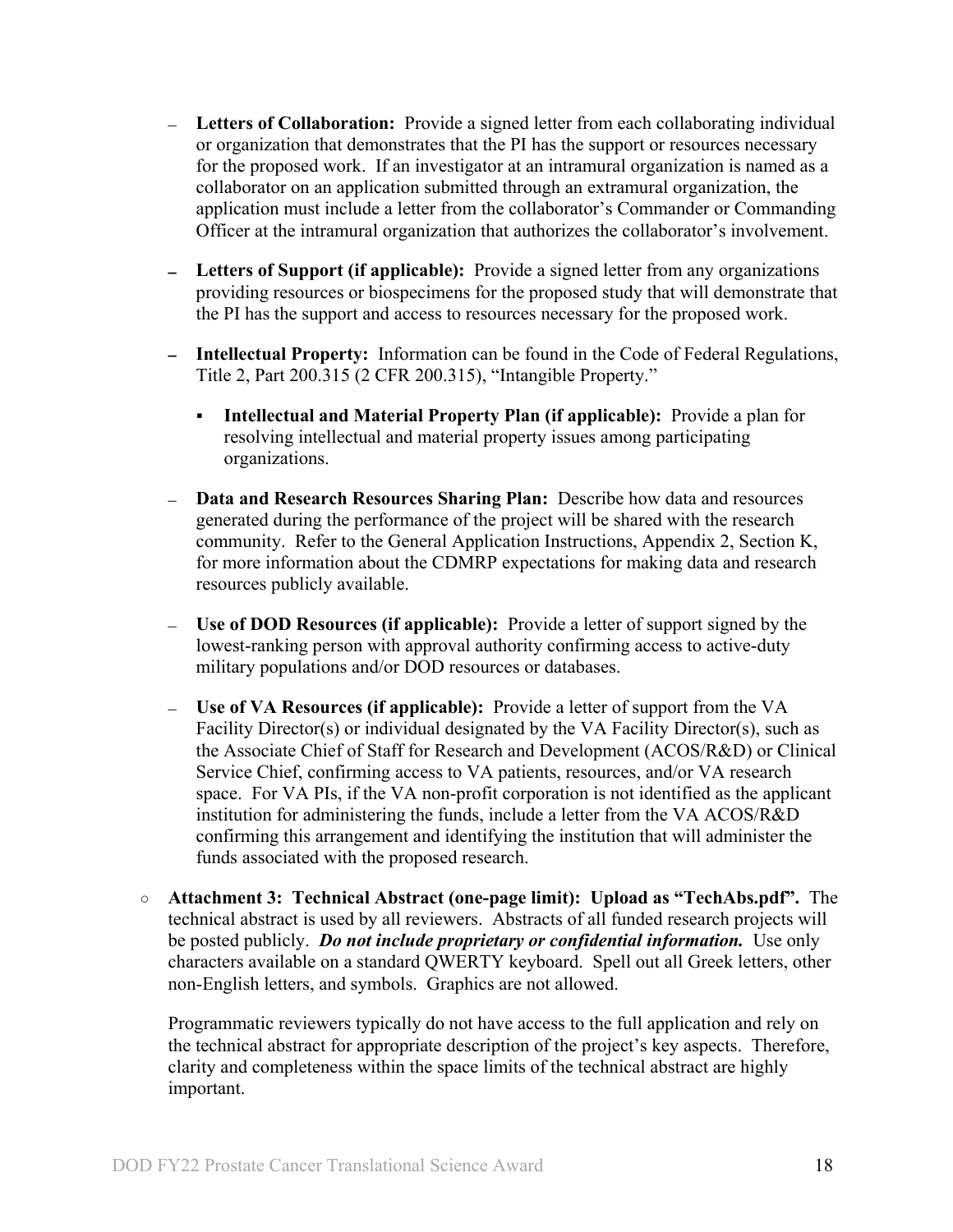Describe the proposed research project including the following elements:

- **–** Background: Present the ideas and reasoning behind the proposed project.
- **–** Hypothesis/Objective: State the hypothesis to be tested or the objective to be reached. Provide evidence or rationale that supports the objective/hypothesis.
- **–** Specific Aims: State the specific aims of the study.
- **–** Study Design: Briefly describe the study design, including appropriate controls.
- **–** Impact: Summarize the potential short-term and long-term impact of the proposed research. Include how the anticipated outcomes will provide a foundation for future research projects that will enable progress towards a solution to one or more of the [FY22 PCRP Overarching Challenges](#page-2-2) and ultimately will provide progress toward the elimination of death from prostate cancer and enhance the well-being of Service Members, Veterans, and all the men and their families who are experiencing the impact of the disease.
- **Attachment 4: Lay Abstract (one-page limit): Upload as "LayAbs.pdf".** The lay abstract is used by all reviewers. Abstracts of all funded research projects will be posted publicly. *Do not include proprietary or confidential information*. *Do not duplicate the technical abstract.* Use only characters available on a standard QWERTY keyboard. Spell out all Greek letters, other non-English letters, and symbols. Graphics are not allowed.

The lay abstract should be written using the outline below. *Do not duplicate the technical abstract.* Minimize use of acronyms and abbreviations, where appropriate. The lay abstract is an important component of the application review process because it addresses issues of particular interest to the consumer advocate community.

- **–** Clearly describe, in a manner readily *understood by readers without a background in science or medicine*, the rationale, objective, and aims of the application.
- **–** Describe the ultimate applicability of the research.
	- What are the likely contributions of this study to the  $FY22$  PCRP Overarching [Challenges?](#page-2-2)
	- What types of patients will it help and how will it help them?
	- What are the potential clinical applications, benefits, and risks?
	- What is the projected time it may take to achieve a patient-related outcome?
	- If the research is too basic for clinical applicability, describe the interim outcomes.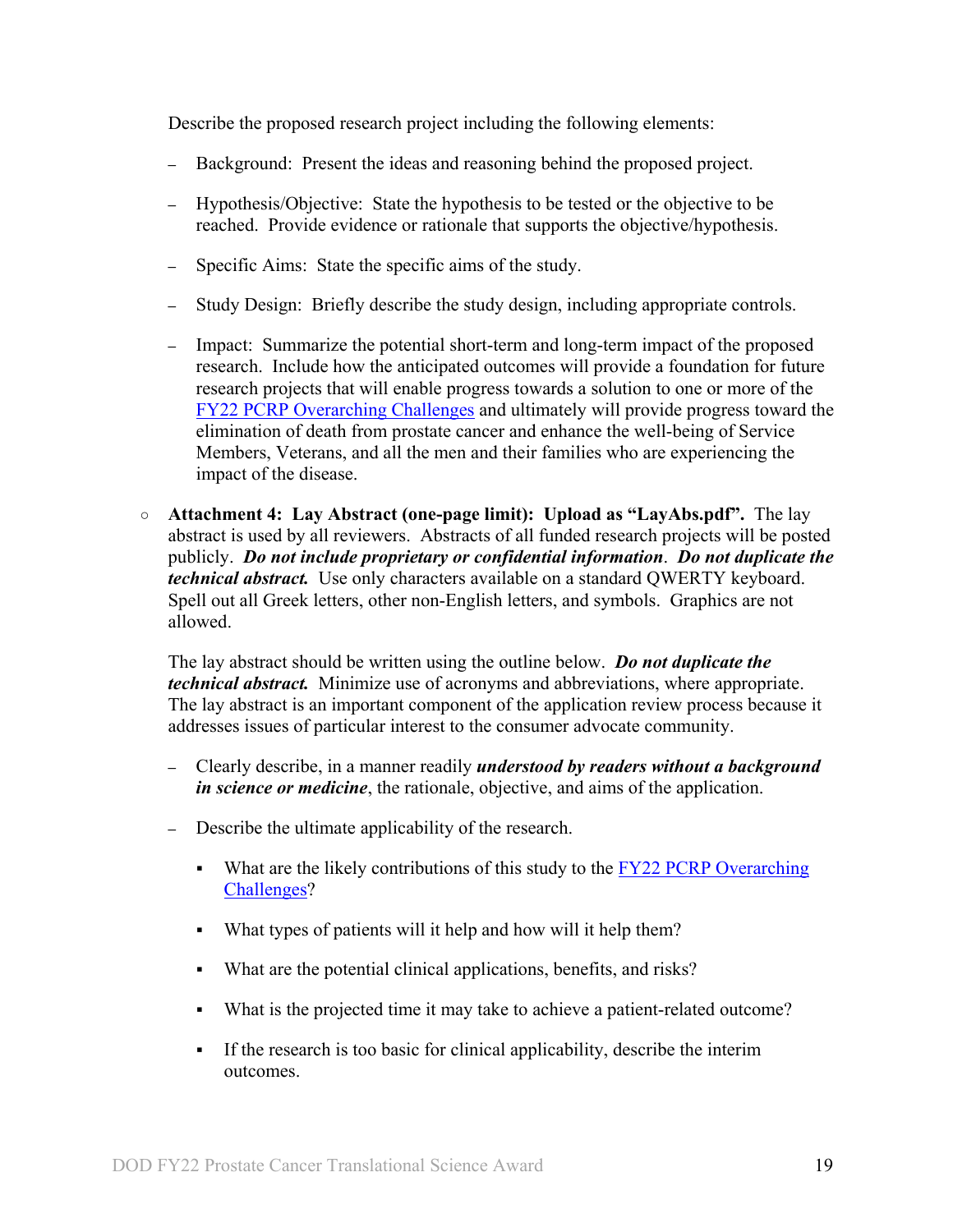○ **Attachment 5: Statement of Work (three-page limit): Upload as "SOW.pdf".** The suggested SOW format and examples specific to different types of research projects are available on the eBRAP "Funding Opportunities & Forms" web page [\(https://ebrap.org/eBRAP/public/Program.htm\)](https://ebrap.org/eBRAP/public/Program.htm). Recommended strategies for assembling the SOW can be found at [https://ebrap.org/eBRAP/public/Program.htm.](https://ebrap.org/eBRAP/public/Program.htm)

For the FY22 PCRP Translational Science Award mechanism, refer to the "*Suggested SOW Strategy Generic Research*" document for guidance on preparing the SOW and use the blank SOW format titled "Suggested SOW Format". The SOW must be in PDF format prior to attaching.

#### *Partnering PI Option: Each PI must submit an identical copy of a jointly created SOW. The contributions of the Initiating PI and the Partnering PI should be noted for each task.*

○ **Attachment 6: Impact Statement (one-page limit): Upload as "Impact.pdf".** 

Explain in detail why the proposed research project is important, as follows:

- **–** *Describe the short-term impact:* Detail the anticipated outcome(s)/product(s) that will be directly attributed to the results of the proposed research, including any clinically relevant results. Summarize how the anticipated outcome(s)/product(s) will provide a foundation for future research projects that will enable progress towards a solution to one or more of the FY22 [PCRP Overarching Challenges.](#page-2-2)
- **–** *Describe the long-term impact:* Explain the anticipated long-term gains from the proposed research. Describe how the anticipated long-term gains would make an impact on prostate cancer patient care, and ultimately contribute to the goal of eliminating death from prostate cancer and enhancing the well-being of Service Members, Veterans, and all the men and their families who are experiencing the impact of the disease.
- **Attachment 7: Partnership Statement (one-page limit): Upload as "Partnership.pdf".** *(Attachment 7 is only applicable and required for applications submitted under the Partnering PI Option.)* Describe the expertise of the Initiating and Partnering PIs. Describe the contribution and the time commitment of each PI toward the proposed research project. Describe how the partners' combined expertise will better address the research question and explain why the work should be done together rather than through separate efforts.
- **Attachment 8: Transition Plan (two-page limit): Upload as "Transition.pdf".** Provide information on potential methods and strategies to feasibly move the project's findings to the next phase of development, clinical trials, and/or delivery to the commercial market after successful completion of the award. The transition plan should include the components listed below.
	- A description of the scientific or technical requirements needed to advance the research findings.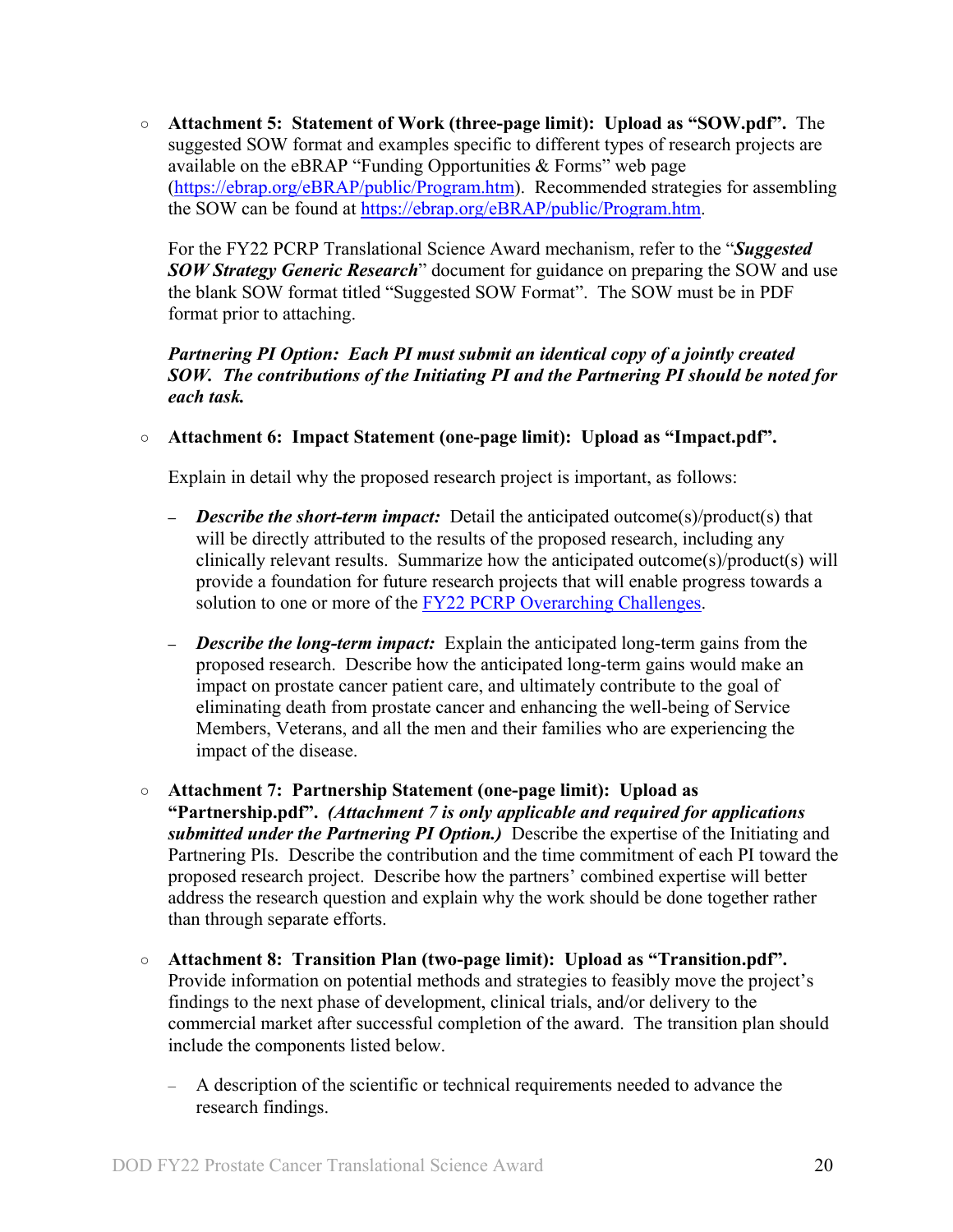- An assessment of the opportunities available and potential barriers that would impact the progress of commercializing and/or translating the study results into clinical practice.
- A timeline with defined milestones and deliverables describing the expected postaward progress of the results toward the next phase of development and eventual clinical impact.
- Details of the funding strategy that will be used to bring the outcomes to the next phase of development. Provide sufficient evidence that the PI has, or can secure, additional funding, and describe potential options to secure the additional funding needed to bring the outcomes to the next phase of development (e.g., specific potential industry partners; specific funding opportunities to apply for).
- A description of collaborations and other resources that will be used to provide continuity of development.
- A plan to distribute the findings or intervention to the prostate cancer community.
- <span id="page-20-0"></span>○ **Attachment 9: Inclusion of Women and Minorities (four-page limit): Upload as "Inclusion.pdf".** *(Attachment 9 is only applicable and required for applications that propose clinical research.)* Describe the strategy for the inclusion of women and minorities appropriate to the objectives of the study, including a description of the composition of the proposed study population in terms of sex/gender, racial, and ethnic group and an accompanying rationale for the selection of subjects. Provide an anticipated enrollment table(s) for the inclusion of women and minorities appropriate to the objectives of the study with the proposed enrollment distributed on the basis of sex/gender, race, and ethnicity. The Public Health Service (PHS) Inclusion Enrollment Report format is a three-page fillable PDF form, which can be downloaded from eBRAP at [https://ebrap.org/eBRAP/public/Program.htm.](https://ebrap.org/eBRAP/public/Program.htm)
- **Attachment 10: Representations, if applicable (extramural submissions only): Upload as "RequiredReps.pdf".** All extramural applicants must complete and submit the Required Representations template available on eBRAP [\(https://ebrap.org/eBRAP/](https://ebrap.org/eBRAP/public/Program.htm) [public/Program.htm\)](https://ebrap.org/eBRAP/public/Program.htm). For more information, see the General Application Instructions, Appendix 5, Section B, Representations.
- <span id="page-20-1"></span>○ **Attachment 11: Suggested Collaborating DOD Military Facility Budget Format, if applicable: Upload as "MFBudget.pdf".** If a military facility (Military Health System facility, research laboratory, medical treatment facility, dental treatment facility, or DOD activity embedded with a civilian medical center) will be a collaborator in performance of the project, complete a separate budget, using "Suggested Collaborating DOD Military Facility Budget Format", available for download on the eBRAP "Funding Opportunities & Forms" web page [\(https://ebrap.org/eBRAP/public/Program.htm\)](https://ebrap.org/eBRAP/public/Program.htm), including a budget justification, for each military facility as instructed. The costs per year should be included on the Grants.gov Research & Related Budget Form under subaward costs. Refer to the General Application Instructions, Section III.A.8, for detailed information.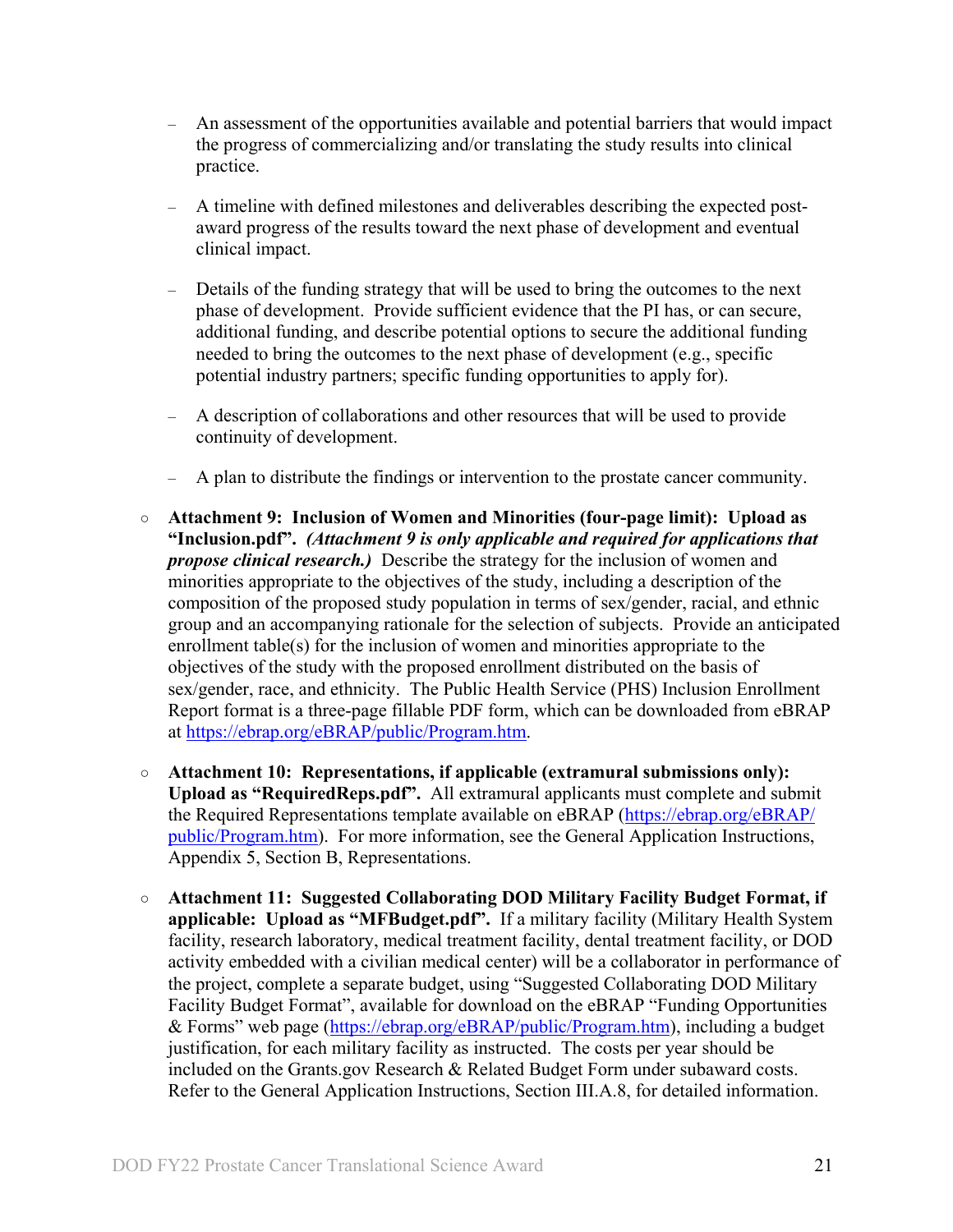#### • **Extramural and Intramural Applications**

To evaluate compliance with Title IX of the Education Amendments of 1972 (20 USC 1681[a] et seq.), the DOD is collecting certain demographic and career information to be able to assess the success rates of women who are proposed for key roles in applications in science, technology, engineering, and/or mathematics (STEM) disciplines. To enable this assessment, each application must include the following forms completed as indicated.

<span id="page-21-0"></span>**Research & Related Personal Data:** For extramural submissions (via Grants.gov), refer to the General Application Instructions, Section III.A.3, and for intramural submissions (via eBRAP), refer to the General Application Instructions, Section IV.A.2, for detailed information.

<span id="page-21-1"></span>**Research & Related Senior/Key Person Profile (Expanded):** For extramural submissions (via Grants.gov), refer to the General Application Instructions, Section III.A.4, and for intramural submissions (via eBRAP), refer to the General Application Instructions, Section IV.A.3, for detailed information.

- PI Biographical Sketch (five-page limit): Upload as "Biosketch\_LastName.pdf". The suggested biographical sketch format is available on the "Funding Opportunities  $\&$ Forms" web page [\(https://ebrap.org/eBRAP/public/Program.htm\)](https://ebrap.org/eBRAP/public/Program.htm) in eBRAP. The National Institutes of Health (NIH) Biographical Sketch may also be used. All biographical sketches should be submitted in uneditable PDF format.
- PI Previous/Current/Pending Support (no page limit): Upload as "Support\_LastName.pdf".
	- For extramural submissions, refer to the General Application Instructions, Section III.A.4, for detailed information.
	- For intramural submissions, refer to the General Application Instructions, Section IV.A.3, for detailed information.
- Key Personnel Biographical Sketches (five-page limit each): Upload as "Biosketch\_LastName.pdf".
- Key Personnel Previous/Current/Pending Support (no page limit): Upload as "Support\_LastName.pdf".
	- For extramural submissions, refer to the General Application Instructions, Section III.A.4, for detailed information.
	- For intramural submissions, refer to the General Application Instructions, Section IV.A.3, for detailed information.

<span id="page-21-2"></span>**Research & Related Budget:** For extramural submissions (via Grants.gov), refer to the General Application Instructions, Section III.A.5, and for intramural submissions (via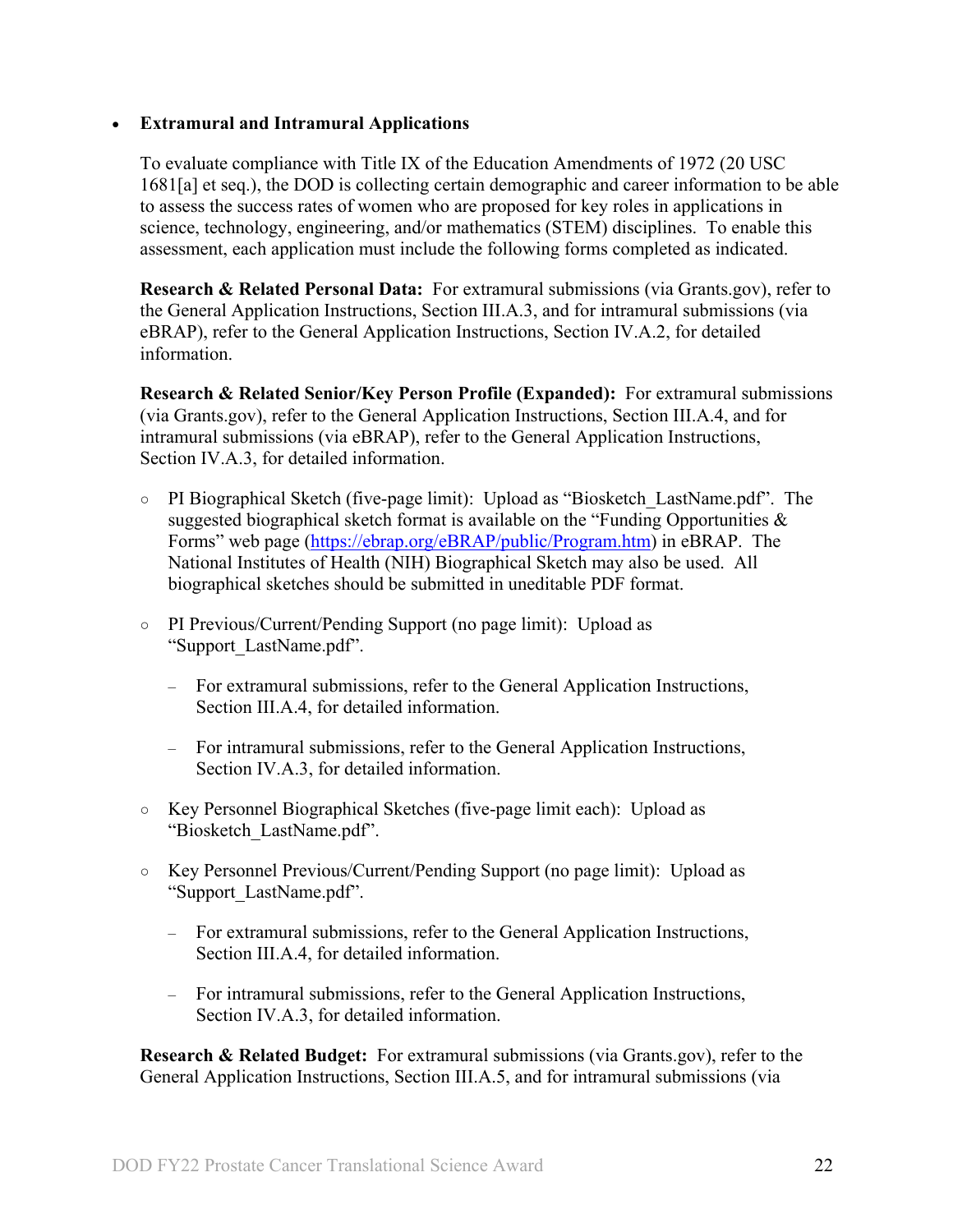eBRAP), refer to the General Application Instructions, Section IV.A.4, for detailed information.

**Budget Justification (no page limit): Upload as "BudgetJustification.pdf".** The budget justification for the entire period of performance must be uploaded to the Research & Related Budget after completion of the budget for Period 1.

*Partnering PI Option: Initiating and Partnering PIs must have a separate budget and justification specific to their distinct portions of the effort that the applicant organization will submit as separate Grants.gov or eBRAP application packages. The Initiating PI should not include budget information for Partnering PI(s) even if they are located within the same organization. Refer to Section [II.D.5, Funding Restrictions,](#page-26-0) for detailed information.*

**Project/Performance Site Location(s) Form:** For extramural submissions (via Grants.gov), refer to the General Application Instructions, Section III.A.6, and for intramural submissions (via eBRAP), refer to the General Application Instructions, Section IV.A.5, for detailed information.

#### • **Extramural Applications Only**

<span id="page-22-0"></span>**Research & Related Subaward Budget Attachment(s) Form (if applicable):** Refer to the General Application Instructions, Section III.A.7, for detailed information.

- **Extramural Subaward:** Complete the Research & Related Subaward Budget Form through Grants.gov. (Refer to the General Application Instructions, Section III.A.7, for detailed information.) Verify subaward budget(s) and budget justification forms are present in eBRAP during the application verification period. If these components are missing, upload them to eBRAP before the end of the application verification period.
- **Intramural DOD Collaborator(s):** Complete the "Suggested Collaborating DOD Military Facility Budget Format" and upload to Grants.gov attachment form as [Attachment 11.](#page-20-1) (Refer to the General Application Instructions, Section IV.A.4, for detailed information.) Each Intramural DOD Collaborator should include costs per year on the Grants.gov Research & Related Budget Form under subaward costs.

**Suggested DOD Military Budget Format:** A military facility collaborating in the performance of the project (but not participating as a Partnering PI) should be treated as a subaward for budget purposes. *Note:*Applicants should complete a separate military budget using "Suggested Collaborating DOD Military Facility Budget Format" (available for download on the eBRAP "Funding Opportunities & Forms" web page [\[https://ebrap.org/eBRAP/public/Program.htm\]](https://ebrap.org/eBRAP/public/Program.htm)) [\(Attachment 11\)](#page-20-1) to show all direct and indirect costs. The costs per year should be included on the Grants.gov Research & Related Budget Form under subaward costs. Refer to the General Application Instructions, Section III.A.8, for detailed information.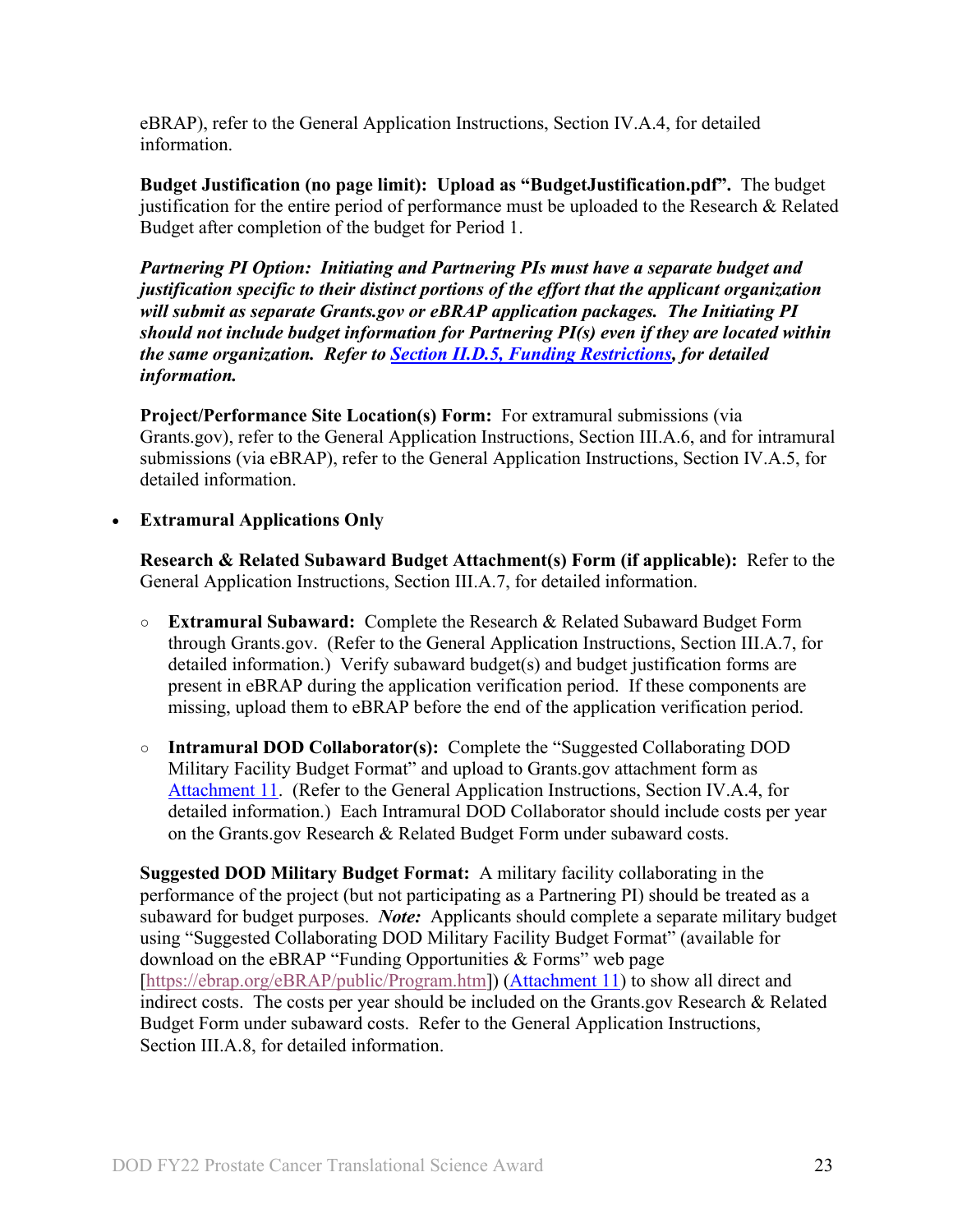## *Partnering PI Option:* **Application Components for the Partnering PI**

The Partnering PI must follow the link in the email from eBRAP and, if not registered in eBRAP, complete the registration process prior to the application submission deadline in order to associate their full application package with that of the Initiating PI.

For the Partnering PI, the Initiating PI must identify if the Partnering PI will be named on an extramural or intramural application (in accordance with the guidelines in Section [II.C.1.a,](#page-7-2)  [Organization\)](#page-7-2) and the appropriate mode of submission (Grants.gov for extramural and eBRAP for intramural). The Partnering PI must verify their contact information and mode of submission within eBRAP to ensure proper submission of their application.

The application submission process for the Partnering PI uses an abbreviated full application package that includes:

## • **Extramural and Intramural Applications**

#### **Attachments:**

- **Attachment 5: Statement of Work (three-page limit): Upload as "SOW.pdf".** Refer to the General Application Instructions, Section III.A.2, for detailed information on completing the SOW. Each PI must submit an identical copy of a jointly created SOW. The contributions of the Initiating PI and the Partnering PI should be noted for each task.
- **Attachment 10: Representations (extramural submissions only): Upload as "RequiredReps.pdf".** All extramural applicants must complete and submit the Required Representations template available on eBRAP [\(https://ebrap.org/eBRAP/](https://ebrap.org/eBRAP/public/Program.htm) [public/Program.htm\)](https://ebrap.org/eBRAP/public/Program.htm). For more information, see the General Application Instructions, Appendix 5, Section B, Representations.
- **Attachment 11: Suggested Collaborating DOD Military Facility Budget Format: Upload as "MFBudget.pdf".** Refer to the General Application Instructions, Section IV.A.4, for detailed information. The costs per year should be included on the Grants.gov Research & Related Budget Form under subaward costs.

**Research & Related Personal Data:** For extramural submissions (via Grants.gov) refer to the General Application Instructions, Section III.A.3, and for intramural submissions (via eBRAP), refer to the General Application Instructions, Section IV.A.2, for detailed information.

**Research & Related Senior/Key Person Profile (Expanded):** For extramural submissions (via Grants.gov), refer to the General Application Instructions, Section III.A.4, and for intramural submissions (via eBRAP), refer to the General Application Instructions, Section IV.A.3, for detailed information.

○ PI Biographical Sketch (five-page limit): Upload as "Biosketch\_LastName.pdf". The suggested biographical sketch format is available on the "Funding Opportunities  $\&$ Forms" web page [\(https://ebrap.org/eBRAP/public/Program.htm\)](https://ebrap.org/eBRAP/public/Program.htm) in eBRAP. The NIH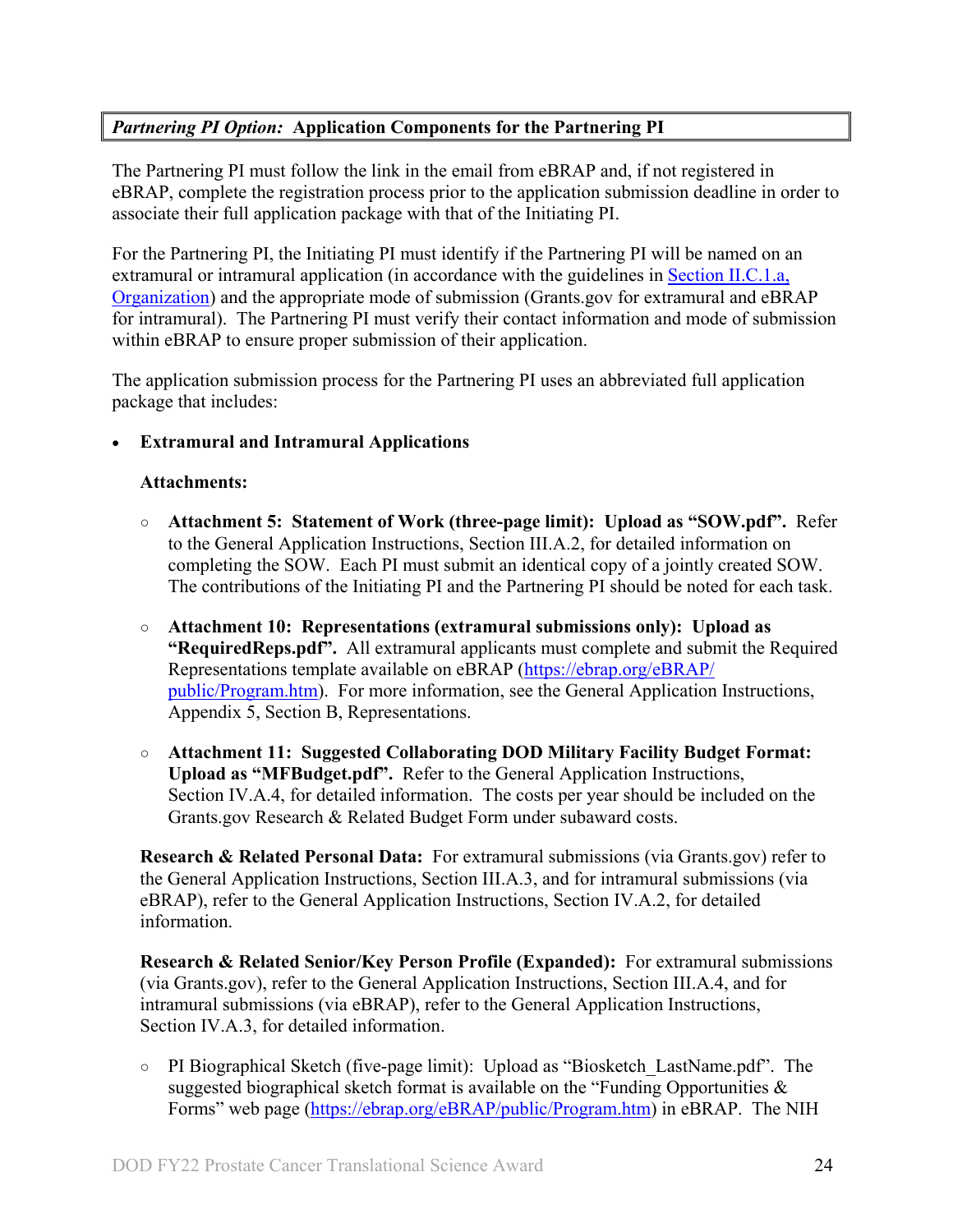Biographical Sketch may also be used. All biographical sketches should be submitted in the PDF format that is not editable.

- PI Previous/Current/Pending Support (no page limit): Upload as "Support\_LastName.pdf".
	- For extramural submissions, refer to the General Application Instructions, Section III.A.4, for detailed information.
	- For intramural submissions, refer to the General Application Instructions, Section IV.A.3, for detailed information.
- Key Personnel Biographical Sketches (five-page limit each): Upload as "Biosketch\_LastName.pdf".
- Key Personnel Previous/Current/Pending Support (no page limit): Upload as "Support\_LastName.pdf".
	- For extramural submissions, refer to the General Application Instructions, Section III.A.4, for detailed information.
	- For intramural submissions, refer to the General Application Instructions, Section IV.A.3, for detailed information.

**Research & Related Budget:** For extramural submissions, refer to the General Application Instructions, Section III.A.5, and for intramural submissions, refer to the General Application Instructions, Section IV.A.4, for detailed information.

## **Budget Justification (no page limit): Upload as "BudgetJustification.pdf".**

*Initiating and Partnering PIs must each submit a budget and justification specific to their own portion of the efforts as part of their separate Grants.gov or eBRAP application packages. The Research & Related Budget for the Partnering PI should not include budget information for the Initiating PI, even if they are located within the same organization. Refer to [Section II.D.5, Funding Restrictions,](#page-26-0) for detailed information.* 

<span id="page-24-0"></span>**Project/Performance Site Location(s) Form:** For extramural submissions (via Grants.gov), refer to the General Application Instructions, Section III.A.6, and for intramural submissions (via eBRAP), refer to General Application Instructions, Section IV.A.5, for detailed information.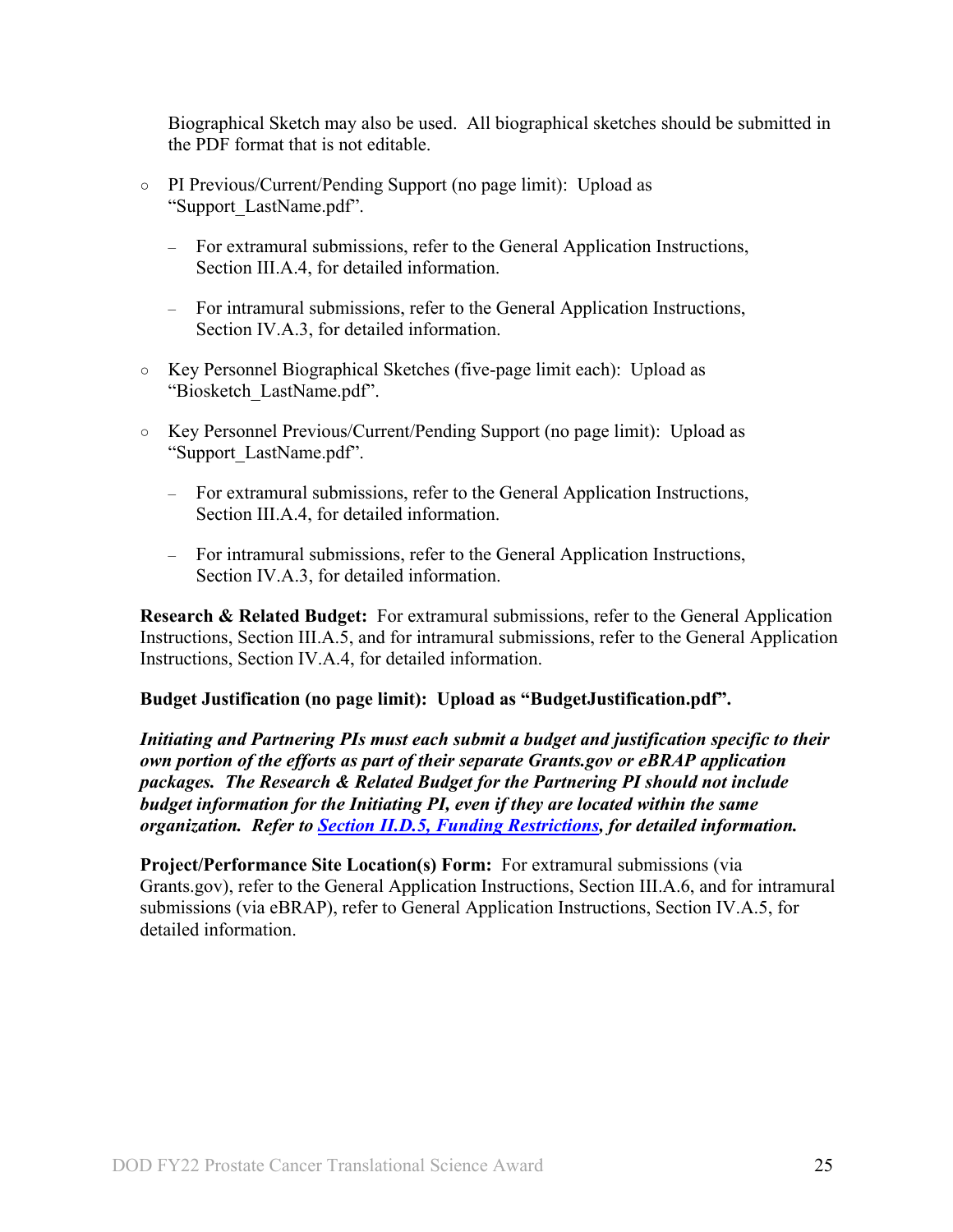## • **Extramural Applications Only**

#### **Research & Related Subaward Budget Attachment(s) Form:**

- **Extramural Subaward:** Complete the Research & Related Subaward Budget Form through Grants.gov. (Refer to the General Application Instructions, Section III.A.7, for detailed information.)
- **Intramural DOD Collaborator(s):** Complete a separate DOD military budget, using Suggested Collaborating DOD Military Facility Budget Format (available for download on the eBRAP "Funding Opportunities & Forms" web page [\[https://ebrap.org/eBRAP/](https://ebrap.org/eBRAP/public/Program.htm) [public/Program.htm\]](https://ebrap.org/eBRAP/public/Program.htm)), and upload to Grants.gov attachment form as [Attachment 11.](#page-20-1) (Refer to the General Application Instructions, Section III.A.8, for detailed information.)

#### <span id="page-25-0"></span>**II.D.3. Unique Entity Identifier (UEI) and System for Award Management (SAM)**

The applicant organization must be registered as an entity in SAM [\(https://www.sam.gov/SAM/\)](https://www.sam.gov/SAM/) and receive confirmation of an "Active" status before submitting an application through Grants.gov. As published in the Federal Register, July 10, 2019, [\(https://www.federalregister.gov/documents/2019/07/10/2019-14665/unique-entity-id-standard](https://www.federalregister.gov/documents/2019/07/10/2019-14665/unique-entity-id-standard-for-awards-management)[for-awards-management\)](https://www.federalregister.gov/documents/2019/07/10/2019-14665/unique-entity-id-standard-for-awards-management), the UEI for awards management generated through SAM will be used instead of the Data Universal Numbering System (DUNS) number as of April 2022. *All federal awards including, but not limited to, contracts, grants, and cooperative agreements will use the UEI.* USAMRDC will transition to use of the UEI beginning with FY22 announcements and utilize the latest SF424, which includes the UEI. The DUNS will no longer be accepted. Applicant organizations will not go to a third-party website to obtain an identifier. During the transition, your SAM registration will automatically be assigned a new UEI displayed in SAM. (For more information, visit the General Services Administration: [https://www.gsa.gov/about](https://www.gsa.gov/about-us/organization/federal-acquisition-service/office-of-systems-management/integrated-award-environment-iae/iae-information-kit/unique-entity-identifier-update)[us/organization/federal-acquisition-service/office-of-systems-management/integrated-award](https://www.gsa.gov/about-us/organization/federal-acquisition-service/office-of-systems-management/integrated-award-environment-iae/iae-information-kit/unique-entity-identifier-update)[environment-iae/iae-information-kit/unique-entity-identifier-update.](https://www.gsa.gov/about-us/organization/federal-acquisition-service/office-of-systems-management/integrated-award-environment-iae/iae-information-kit/unique-entity-identifier-update)) Current SAM.gov registrants are assigned their UEI and can view it within SAM.gov. *Authorized Organizational Representatives with existing eBRAP accounts should update their organizational profile to include the UEI prior to submission of the full application to Grant.gov (see Section II.D.4, Submission Dates and Times below).* Refer to the General Application Instructions, Section III, for further information regarding Grants.gov requirements.

## <span id="page-25-1"></span>**II.D.4. Submission Dates and Times**

All submission dates and times are indicated in [Section I, Overview of the Funding Opportunity.](#page-0-1) Pre-application and application submissions are required. The pre-application and application submission process should be started early to avoid missing deadlines. There are no grace periods. Failure to meet either of these deadlines will result in submission rejection.

## <span id="page-25-2"></span>**Applicant Verification of Full Application Submission in eBRAP**

*For Both Extramural and Intramural Applicants:* eBRAP allows an organization's representatives and PIs to view and modify the full application submissions associated with them. Following retrieval and processing of the full application, eBRAP will notify the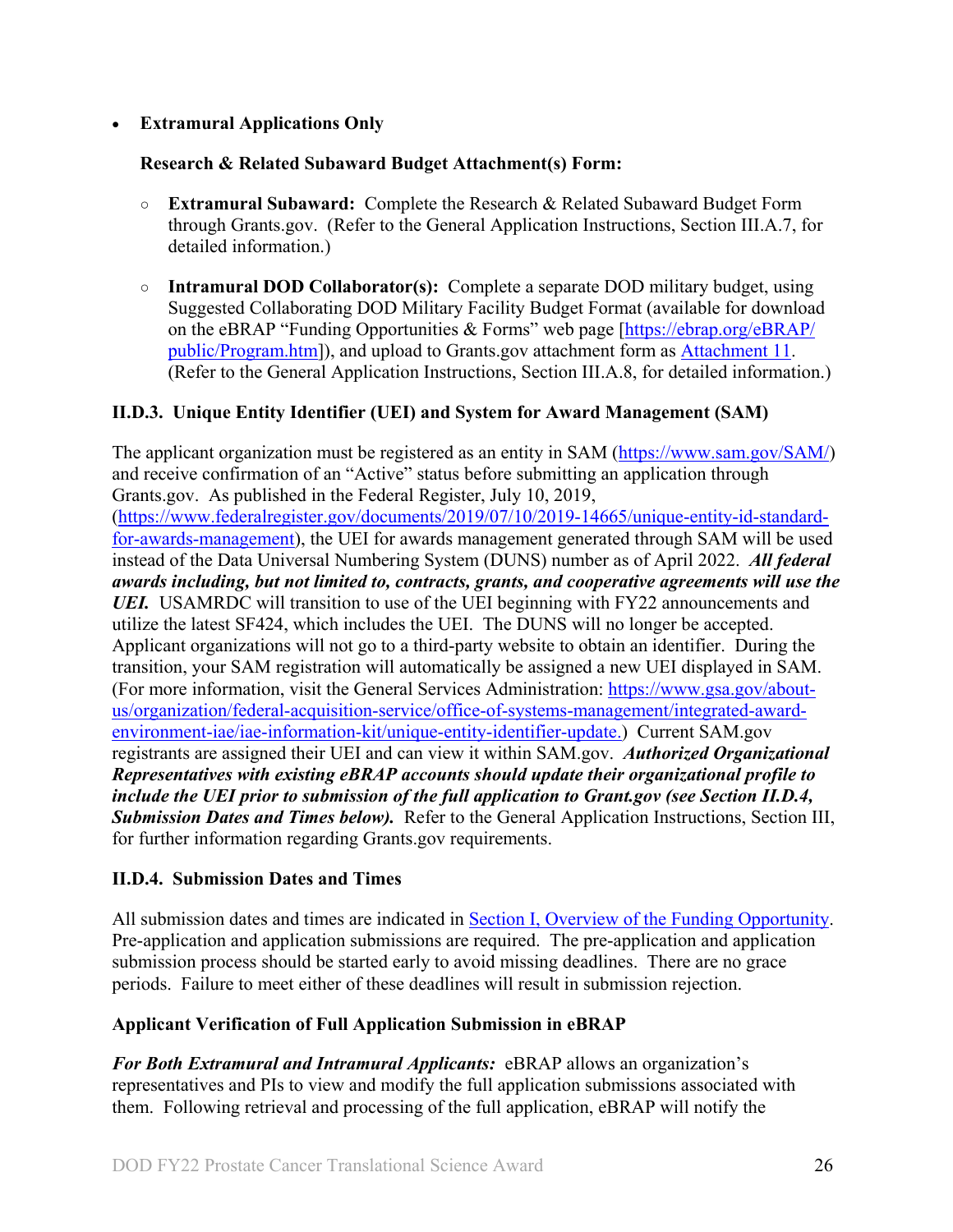organizational representatives and PI by email to log into eBRAP to review, modify, and verify the full application submission. eBRAP will validate full application files against the specific program announcement requirements, and discrepancies will be noted in an email to the PI and in the "Full Application Files" tab in eBRAP. eBRAP does not confirm the accuracy of file content. Application viewing, modification, and verification in eBRAP are strongly recommended, but not required. It is the applicant's responsibility to review all application components and ensure proper ordering as specified in the program announcement. *If either the Project Narrative or the budget fails eBRAP validation or needs to be modified, an updated full application package must be submitted prior to the application submission deadline. The Project Narrative and Research & Related Budget Form cannot be changed after the application submission deadline.* Other application components may be changed until the end of the [application verification period.](#page-0-0) Verify that subaward budget(s) and budget justification forms are present in eBRAP during the application verification period. If these components are missing, upload them to eBRAP before the end of the application verification period. After the end of the application verification period, the full application cannot be modified.

*Extramural Submission:* The full application package submitted to Grants.gov may be viewed and modified in eBRAP until the end of the application verification period. During the application verification period, the full application package, *with the exception of the Project Narrative and Budget Form,* may be modified.

*Intramural DOD Submission:* After eBRAP has processed the full application, the organizational Resource Manager/Comptroller/Task Area Manager or equivalent Business Official(s) and PI(s) will receive email notification of the status and will be able to view and modify application components in eBRAP. During the application verification period, the full application package, *with the exception of the Project Narrative and Budget Form*, may be modified. The Resource Manager/Comptroller/Task Area Manager or equivalent Business Official(s) should log into eBRAP to review and to approve the application package prior to the application verification deadline.

*For All Submissions:* Verify that subaward budget(s) with budget justification are present in eBRAP during the application verification period. If these components are missing, upload them to eBRAP before the end of the application verification period.

## <span id="page-26-0"></span>**II.D.5. Funding Restrictions**

The maximum period of performance is **3** years.

**Single PI:** The anticipated direct costs budgeted for the entire period of performance will not exceed **\$900,000**. If indirect cost rates have been negotiated, indirect costs are to be budgeted in accordance with the organization's negotiated rate. No budget will be approved by the government exceeding **\$900,000** direct costs or using an indirect cost rate exceeding the organization's negotiated rate.

**Partnering PI Option:** The anticipated combined direct costs budgeted for the entire period of performance for the Initiating PI's and the Partnering PI's applications will not exceed **\$900,000**. If indirect cost rates have been negotiated, indirect costs are to be budgeted in accordance with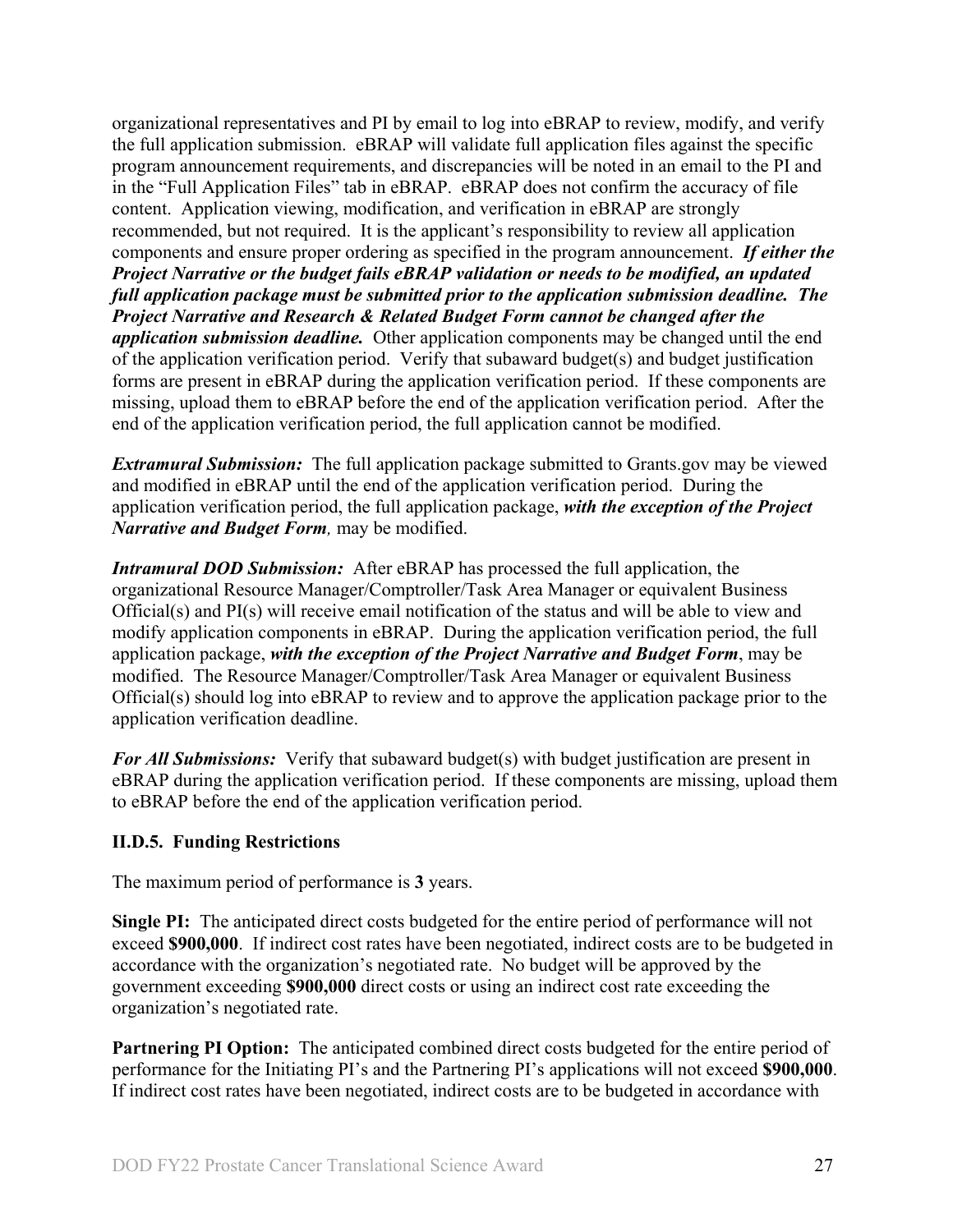the organization's negotiated rate. Collaborating organizations should budget associated indirect costs in accordance with each organization's negotiated rate. The combined budgeted direct costs approved by the government will not exceed **\$900,000** or use an indirect cost rate exceeding each organization's negotiated rate. The PIs are expected to be partners in the research, and direct cost funding should be divided accordingly, unless otherwise warranted and clearly justified.

All direct and indirect costs of any subaward or contract must be included in the total direct costs of the primary award.

The applicant may request the entire maximum funding amount for a project that may have a period of performance less than the maximum **3** years.

For this award mechanism, direct may be requested for (not all-inclusive):

- Costs for one investigator to travel to one scientific/technical meeting per year. The intent of travel costs to scientific/technical meetings is to present project information or disseminate project results of the FY22 PCRP Translational Science Award
- Research-related subject costs
- Clinical research costs
- Supports for multidisciplinary collaborations, including travel

Must not be requested for:

• Clinical trial costs

For extramural awards with an intragovernmental component, direct transfer of funds from an extramural award recipient to a DOD or other federal agency is not allowed except under very limited circumstances. Funding to intramural DOD and other federal agencies will be managed through a direct funds transfer. Intramural applicants are responsible for coordinating through their agency's procedures the use of contractual or assistance funding awards or other appropriate agreements to support extramural collaborators.

Refer to the General Application Instructions, Section III.A.5, for budget regulations and instructions for the Research & Related Budget. *For federal agencies or organizations collaborating with federal agencies, budget restrictions apply as are noted in the General Application Instructions, Section III.A.5***.**

#### <span id="page-27-0"></span>**II.D.6. Other Submission Requirements**

Refer to the General Application Instructions, Appendix 4, for detailed formatting guidelines.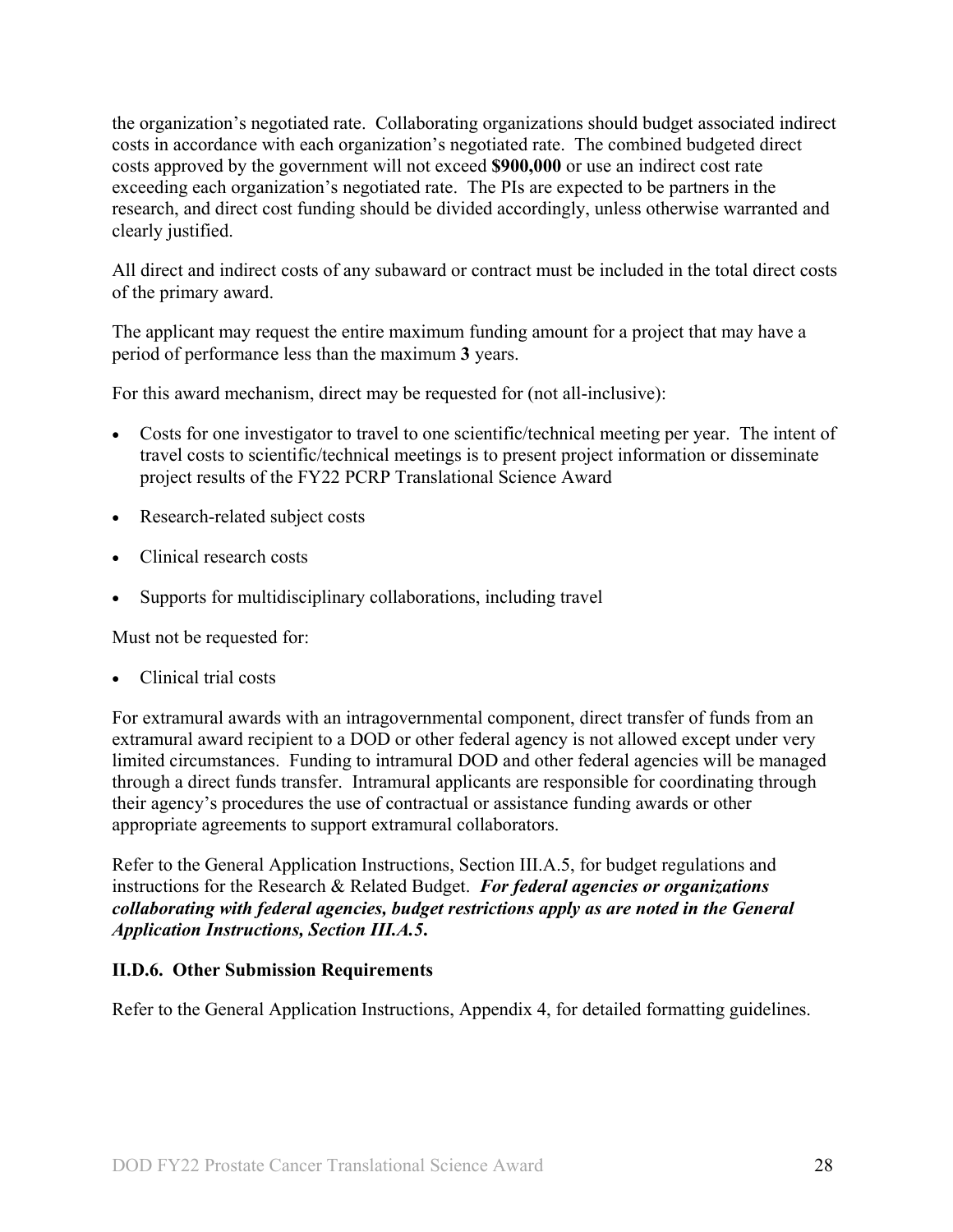# <span id="page-28-0"></span>**II.E. Application Review Information**

#### <span id="page-28-1"></span>**II.E.1. Criteria**

#### **II.E.1.a. Peer Review**

To determine technical merit, all applications will be evaluated according to the following **scored criteria**, which are of *equal importance*:

#### • **Impact**

## ○ *Assuming the objectives/goals of the proposed research project are realized, to what degree:*

- The anticipated outcome(s)/product(s) of the project will be used as the foundation for future research projects that will enable progress towards providing a solution to one or more of the **FY22 PCRP** Overarching Challenges
- The proposed research would, in the long term, make an impact on prostate cancer patient care, and contribute to the goal of eliminating death from prostate cancer and enhancing the well-being of Service Members, Veterans, and all the men and their families who are experiencing the impact of the disease

#### • **Research Strategy and Feasibility**

- How well the scientific rationale supports the research and its feasibility, as demonstrated by logical reasoning, a critical review and analysis of the published literature, and the presentation of preliminary data to support the scientific rationale and research approaches
- If applicable, how well the preliminary data supports the clinical relevance of the idea
- How well the hypotheses or objectives, aims, experimental design, methods, and analyses are developed
- How well the application acknowledges potential problems and addresses alternative approaches
- Whether the application provides sufficient evidence to support the availability of and access to the resources, patient populations, and/or samples required for the study and whether the plan for the recruitment of subjects or the acquisition of samples is sufficient for the proposed research project (if applicable)
- Whether the strategy for the inclusion of women and minorities and distribution of proposed enrollment are appropriate for the proposed research (if applicable)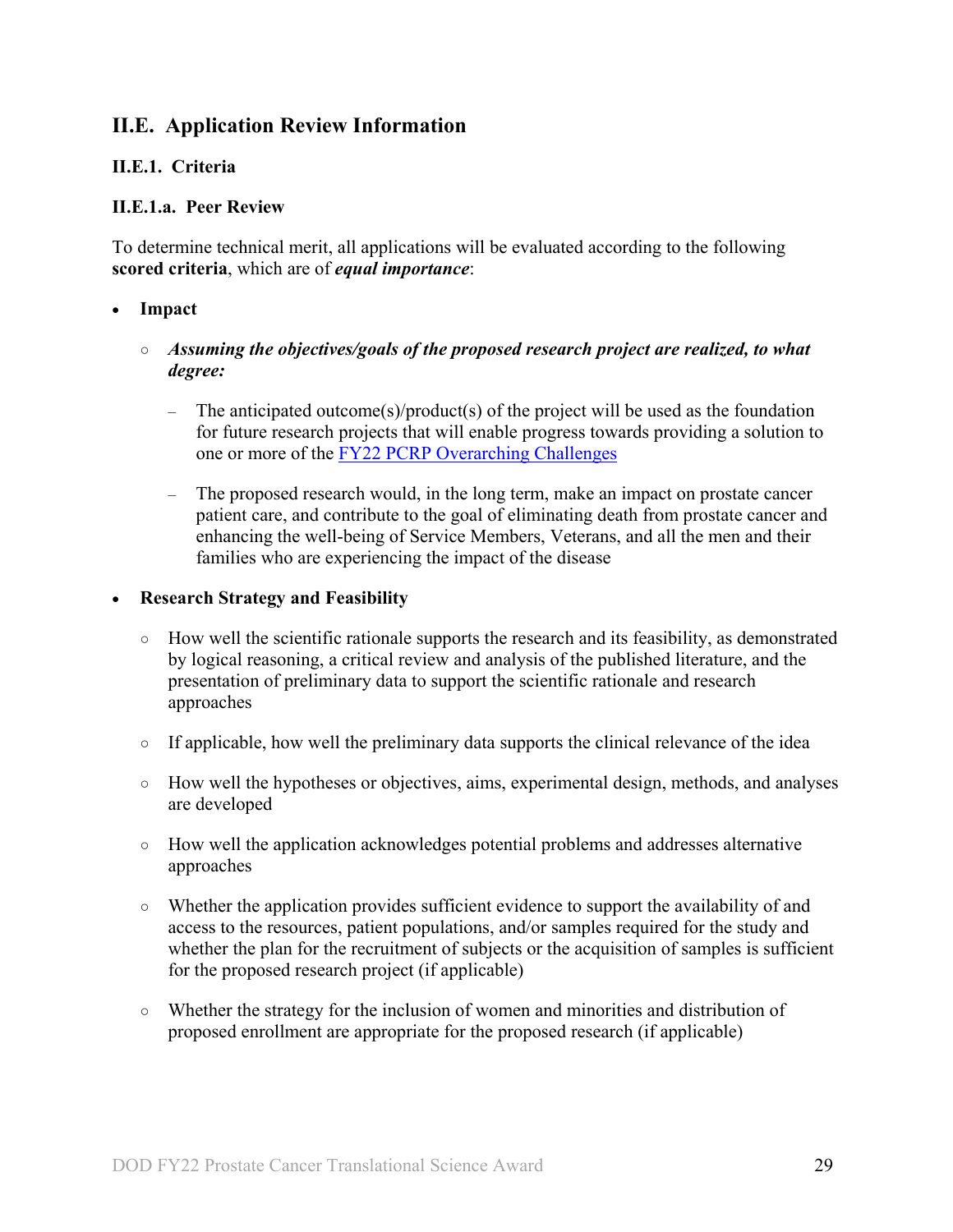- If animal studies are included, how well the study (or studies) is designed to achieve reproducible and rigorous results, including controls, sample size estimation, blinding, randomization, and data handling
- If applicable, whether data will be appropriately reported and documented to support a regulatory filing with the FDA

## • **Statistical Plan**

○ Whether the statistical plan, including sample size projections and power analysis, is adequate for the study (if applicable)

## • **Transition Plan**

- How well the application demonstrates feasible methods and strategies to move the project's findings to the next phase of development, clinical trials, and/or delivery to the commercial market after successful completion of the award
- Whether the application appropriately addresses available opportunities and potential barriers that could impact the progress of commercializing and/or translating the study results into clinical practice
- Whether the timeline for expected post-award progress is reasonable, and contains appropriate milestones and deliverables for advancing the study results toward clinical impact
- Whether the proposed transition plan includes sufficient evidence that the PI has or can secure additional funding or whether the plan clearly describes potential options to secure the additional funding needed to bring the outcomes to the next phase of development
- Whether the collaborations and other resources described are sufficient to provide continuity of development
- How well the plans are described for distribution of the findings or intervention to the prostate cancer community

## • **Personnel**

- To what degree the research team's background is appropriate with respect to its ability to perform the proposed work, including whether there is evidence of sufficient clinical and/or statistical expertise (if applicable)
- How appropriate the levels of effort are for successful conduct of the proposed work
- **Partnering PI Option:** How the partners' combined expertise will better address the research question and support why the work should be done together rather than through separate efforts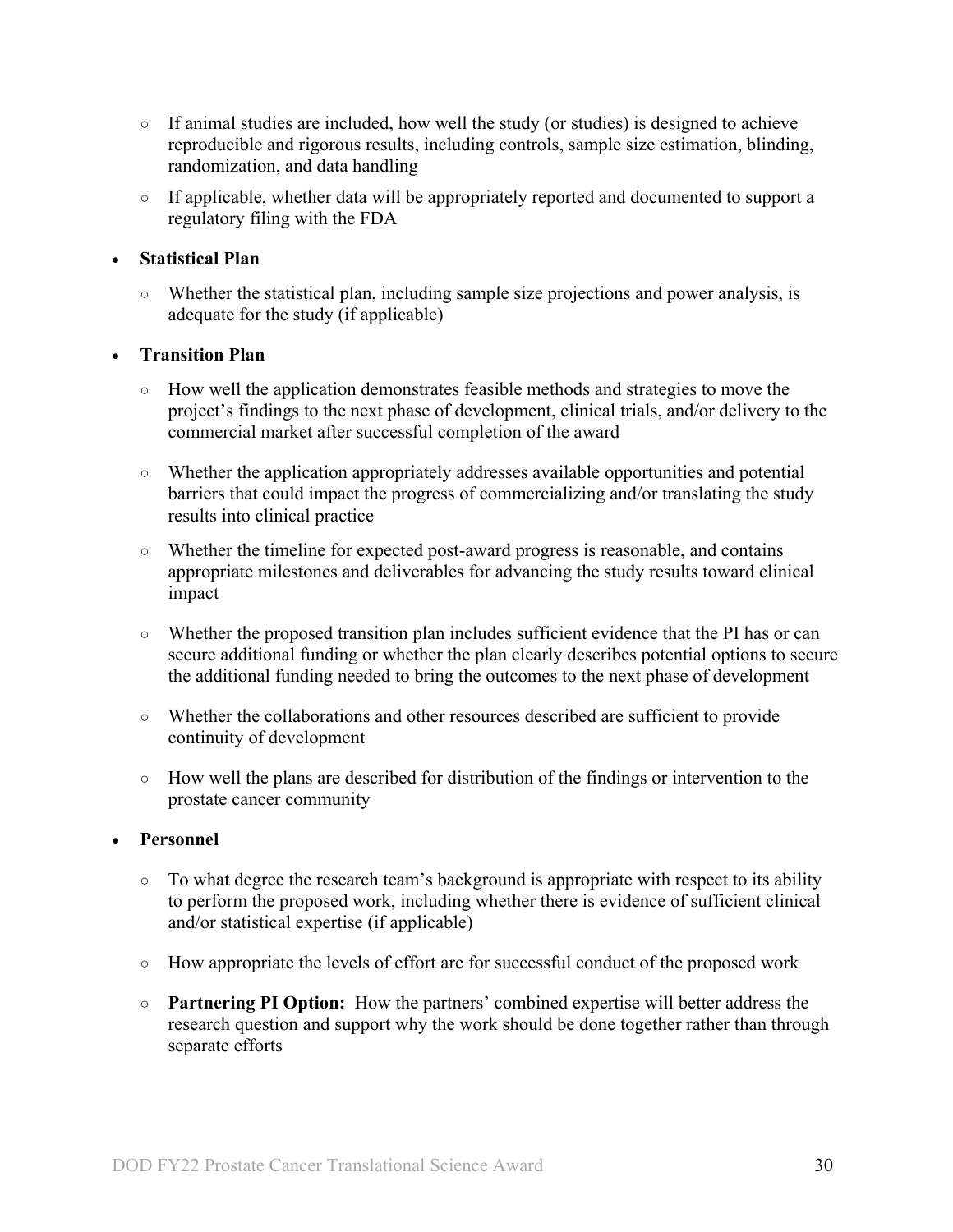In addition, the following **unscored criteria** will also contribute to the overall evaluation of the application:

#### • **Environment**

- To what degree the scientific environment is appropriate for the proposed research
- How well the research requirements are supported by the availability of and access to facilities and resources (including patient populations, samples, and collaborative arrangements)
- To what degree the quality and extent of institutional support are appropriate for the proposed research
- If applicable, to what degree the intellectual and material property plan is appropriate
- **Data and Research Resources Sharing Plan**
	- To what degree the plan for sharing of project data and research resources is appropriate and reasonable to facilitate use by the wider prostate cancer research community
- **Budget**
	- Whether the **direct** costs exceed the allowable direct costs as published in the program announcement
	- Whether the budget is appropriate for the proposed research

#### • **Application Presentation**

○ To what extent the writing, clarity, and presentation of the application components influence the review

## <span id="page-30-0"></span>**II.E.1.b. Programmatic Review**

To make funding recommendations and select the application(s) that, individually or collectively, will best achieve the program objectives, the following criteria are used by programmatic reviewers:

- Ratings and evaluations of the peer reviewers
- Relevance to the mission of the Defense Health Program and FY22 PCRP, as evidenced by the following:
	- Adherence to the intent of the award mechanism
	- Program portfolio composition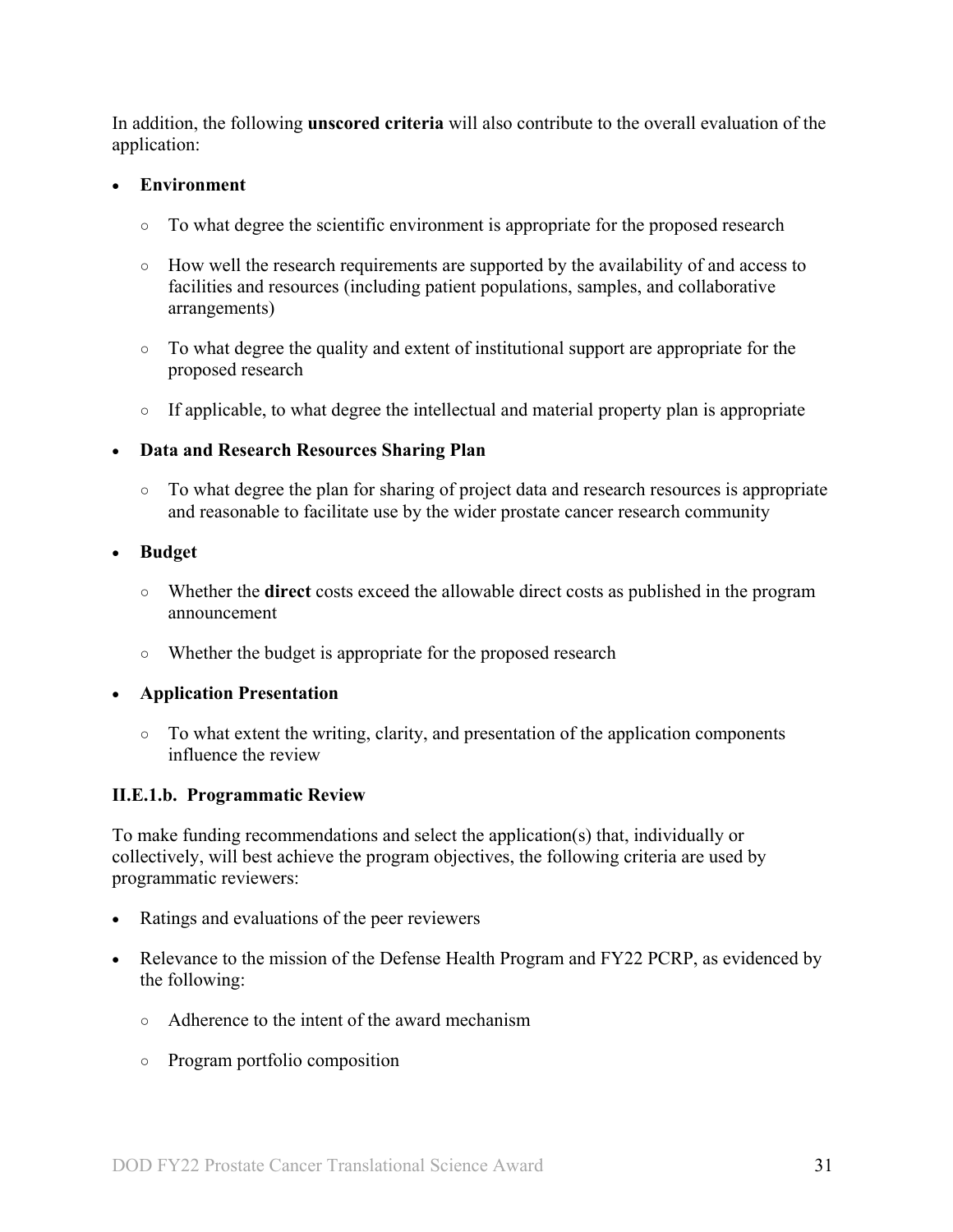- Programmatic relevance to [FY22 PCRP Overarching Challenges](#page-2-2)
- Relative impact

## <span id="page-31-0"></span>**II.E.2. Application Review and Selection Process**

All applications are evaluated by scientists, clinicians, and consumers in a two-tier review process. The first tier is **peer review**, the evaluation of applications against established criteria to determine technical merit, where each application is assessed for its own merit, independent of other applications. The second tier is **programmatic review**, a comparison-based process in which applications with high scientific and technical merit are further evaluated for programmatic relevance. Final recommendations for funding are made to the Commanding General, USAMRDC. *The highest-scoring applications from the first tier of review are not automatically recommended for funding. Funding recommendations depend on various factors as described in Section [II.E.1.b, Programmatic Review.](#page-30-0)* Additional information about the two-tier process used by the CDMRP can be found at [https://cdmrp.army.mil/](https://cdmrp.army.mil/about/2tierRevProcess) [about/2tierRevProcess.](https://cdmrp.army.mil/about/2tierRevProcess) An information paper describing the funding recommendations and review process for the award mechanisms for the PCRP will be provided to the PI(s) and posted on the CDMRP website.

All CDMRP review processes are conducted confidentially to maintain the integrity of the meritbased selection process. Panel members sign a statement declaring that application and evaluation information will not be disclosed outside the panel. Violations of confidentiality can result in the dissolving of a panel(s) and other corrective actions. In addition, personnel at the applicant or collaborating organizations are prohibited from contacting persons involved in the review and approval process to gain protected evaluation information or to influence the evaluation process. Violations of these prohibitions will result in the administrative withdrawal of the organization's application. Violations by panel members or applicants that compromise the confidentiality of the review and approval process may also result in suspension or debarment from federal awards. Furthermore, the unauthorized disclosure of confidential information of one party to another third party is a crime in accordance with 18 USC 1905.

## <span id="page-31-1"></span>**II.E.3. Integrity and Performance Information**

Prior to making an assistance agreement award where the federal share is expected to exceed the simplified acquisition threshold, as defined in 2 CFR 200.1, over the period of performance, the federal awarding agency is required to review and consider any information about the applicant that is available in the Federal Awardee Performance and Integrity Information System (FAPIIS).

An applicant organization may review FAPIIS, accessible through SAM, and submit comments to FAPIIS on any information about the organization that a federal awarding agency previously entered and is currently available in FAPIIS.

The federal awarding agency will consider any comments by the applicant, in addition to other information in the designated integrity and performance system, in making a judgment about the applicant's integrity, business ethics, and record of performance under federal awards when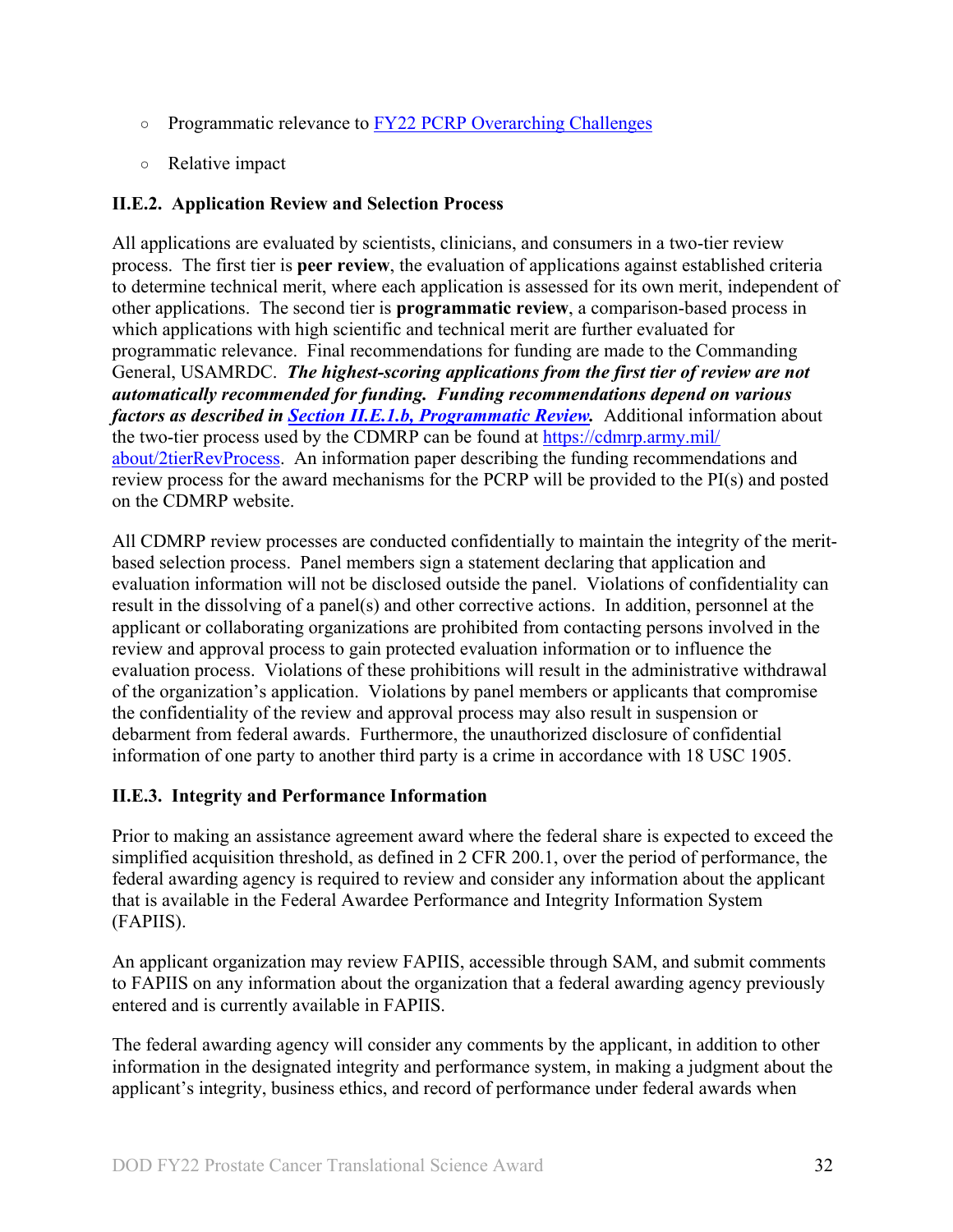determining a recipient's qualification prior to award, according to the qualification standards of the Department of Defense Grant and Agreement Regulations (DoDGARs), Section 22.415.

## <span id="page-32-0"></span>**II.E.4. Anticipated Announcement and Federal Award Dates**

All application review dates and times are indicated in [Section I, Overview of the Funding](#page-0-1)  [Opportunity.](#page-0-1)

Each PI and organization will receive email notification of posting of the funding recommendation in eBRAP. Each PI will receive a peer review summary statement on the strengths and weaknesses of the application.

# <span id="page-32-1"></span>**II.F. Federal Award Administration Information**

## <span id="page-32-2"></span>**II.F.1. Federal Award Notices**

Awards supported with FY22 funds are anticipated to be made no later than September 30, 2023. Refer to the General Application Instructions, Appendix 2, for additional award administration information.

After email notification of application review results through eBRAP, and if selected for funding, a representative from the USAMRAA will contact the Business Official authorized to negotiate on behalf of the PI's organization.

**Pre-Award Costs:** An institution of higher education, hospital, or non-profit organization may, at its own risk and without the government's prior approval, incur obligations and expenditures to cover costs up to 90 days before the beginning date of the initial budget period of a new award. Refer to the General Application Instructions, Section III.A.5.

*Only an appointed USAMRAA Grants Officer may obligate the government to the expenditure of funds.* No commitment on the part of the government should be inferred from discussions with any other individual. **The award document signed by the Grants Officer is the official authorizing document.**

Federal Government Organizations: Funding made to federal government organizations (to include intramural DOD organizations) will be executed through the Military Interdepartmental Purchase Request (MIPR) or Funding Authorization Document (FAD) process. Transfer of funds is contingent upon appropriate safety and administrative approvals. Intramural applicants and collaborators are reminded to coordinate receipt and commitment of funds through their respective Resource Manager/Task Area Manager/Comptroller or equivalent Business Official(s).

## **II.F.1.a. PI Changes and Award Transfers**

Changes in PI(s) are not allowed, except under extenuating circumstances that will be evaluated on a case-by-case basis and at the discretion of the Grants Officer.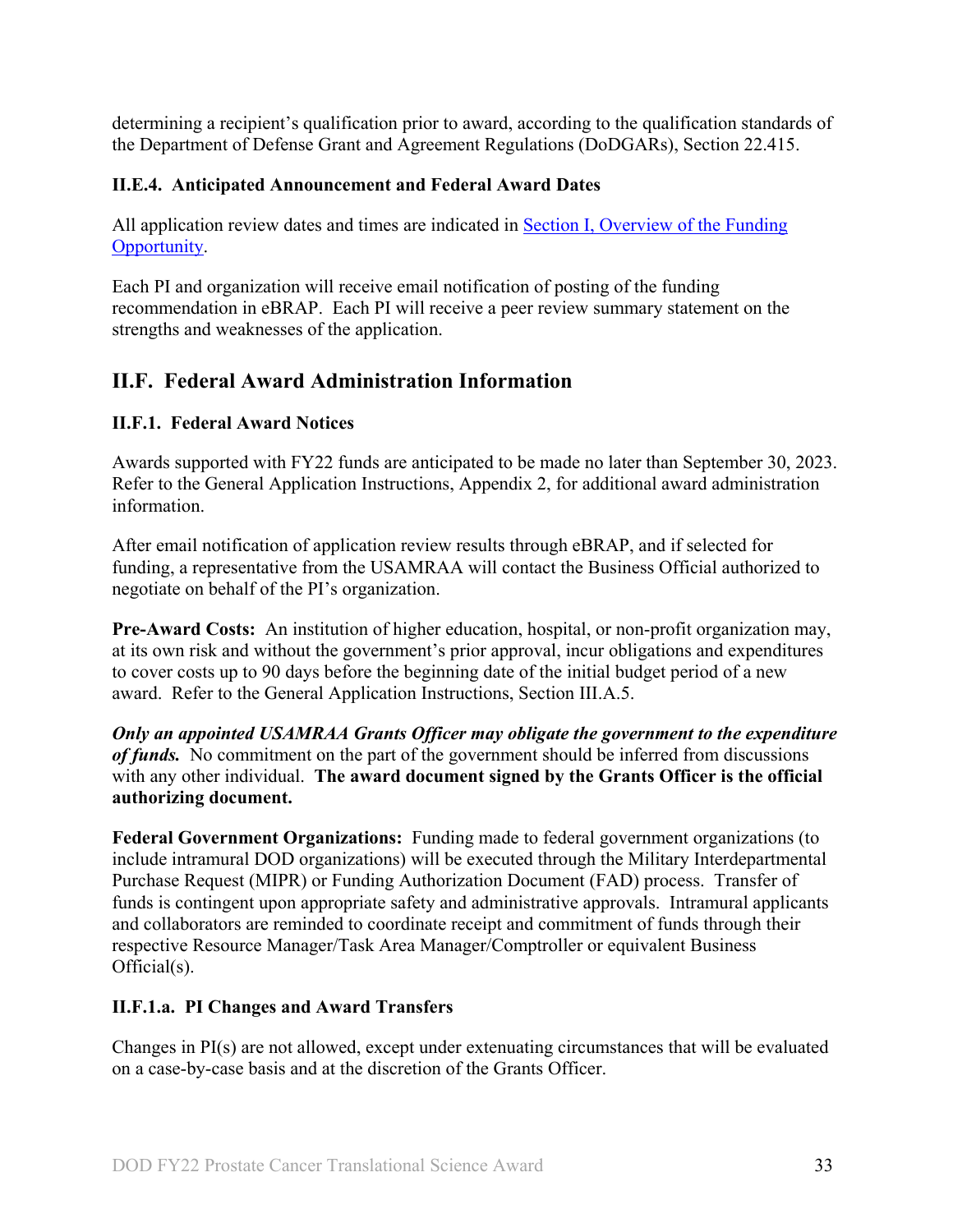*Partnering PI Option:* An organizational transfer of an award supporting the Initiating PI or Partnering PI is discouraged and will be evaluated on a case-by-case basis and only allowed at the discretion of the Grants Officer.

An organizational transfer of an award will not be allowed in the last year of the (original) period of performance or any extension thereof.

Refer to the General Application Instructions, Appendix 2, Section B, for general information on organization or PI changes.

## <span id="page-33-0"></span>**II.F.2. Administrative and National Policy Requirements**

Applicable requirements in the DoDGARs found in 32 CFR, Chapter I, Subchapter C, and 2 CFR, Chapter XI, apply to grants and cooperative agreements resulting from this program announcement.

Refer to the General Application Instructions, Appendix 2, for general information regarding administrative requirements.

Refer to the General Application Instructions, Appendix 5, for general information regarding national policy requirements.

Refer to full text of the latest DoD [R&D General Terms and Conditions;](https://www.onr.navy.mil/work-with-us/manage-your-award/manage-grant-award/grants-terms-conditions) the [USAMRAA](https://www.usamraa.army.mil/Pages/Resources.aspx)  [General Research Terms and Conditions with Institutions of Higher Education, Hospitals, and](https://www.usamraa.army.mil/Pages/Resources.aspx)  [Non-Profit Organizations: Addendum to the DoD](https://www.usamraa.army.mil/Pages/Resources.aspx) R&D General Terms and Conditions; and the [USAMRAA General Research Terms and Conditions with For-Profit Organizations,](https://www.usamraa.army.mil/Pages/Resources.aspx) for further information.

*New Requirement:* Certification Regarding Disclosure of Funding Sources. The proposing entity must comply with Section 223(a) of the William M. (Mac) Thornberry National Defense Authorization Act for Fiscal Year 2021, which requires that the PI, Partnering PIs (if applicable), and all key personnel:

- Certify that the current and pending support provided on the application is current, accurate, and complete;
- Agree to update such disclosure at the request of the agency prior to the award of support and at any subsequent time the agency determines appropriate during the term of the award; and
- Have been made aware of the requirements under Section  $223(a)(1)$  of this Act.

False, fictitious, or fraudulent statements or claims may result in criminal, civil, or administrative penalties (18 USC 1001).

# <span id="page-33-1"></span>**II.F.3. Reporting**

Refer to the General Application Instructions, Appendix 2, Section A, for general information on reporting requirements. *If there are technical reporting requirement delinquencies for any*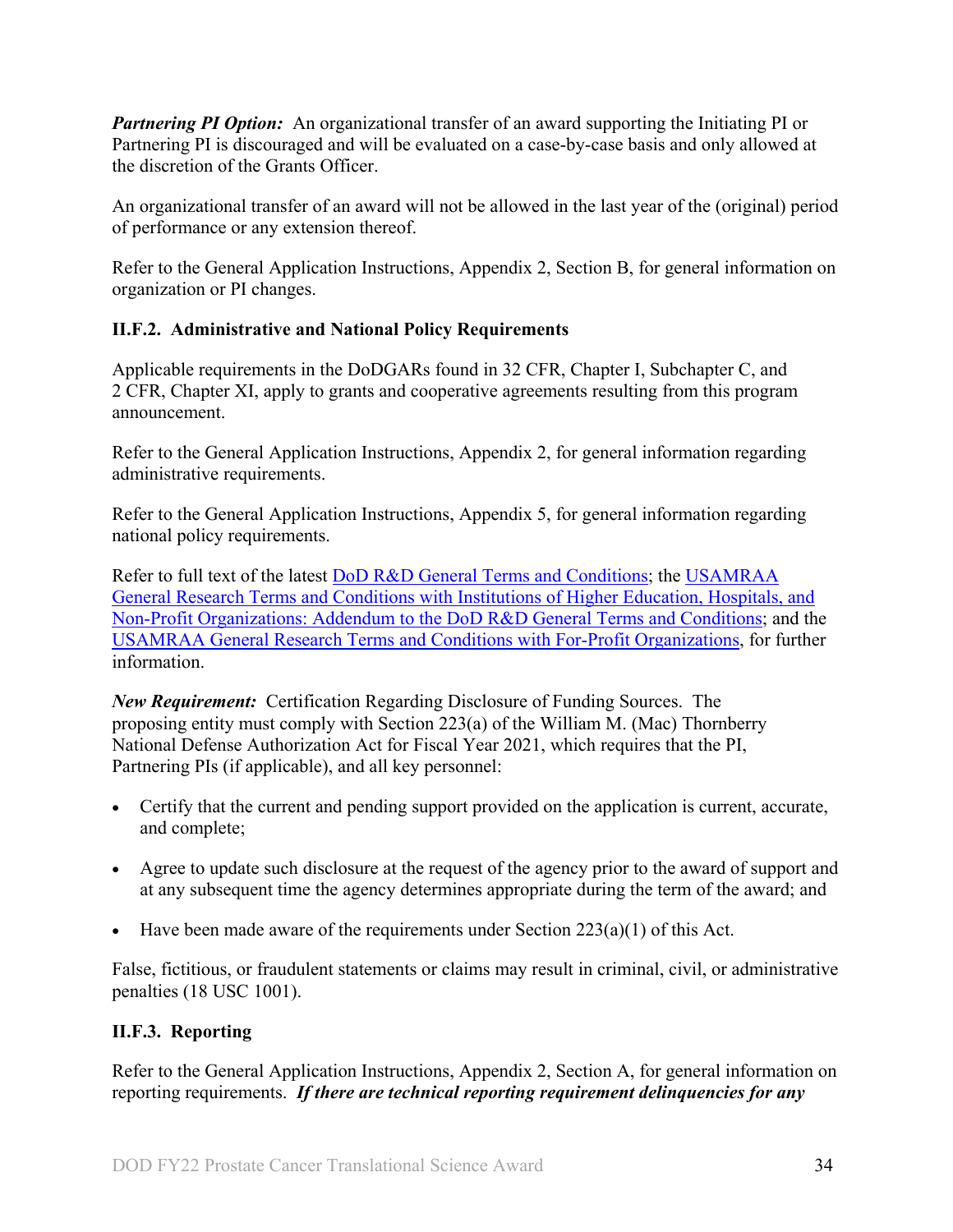#### *existing USAMRAA-sponsored awards at the applicant organization, no new awards will be issued to the applicant organization until all delinquent reports have been submitted.*

Annual progress reports as well as a final progress report will be required.

The Award Terms and Conditions will specify if more frequent reporting is required.

Award Expiration Transition Plan: An Award Expiration Transition Plan must be submitted with the final progress report. Use the one-page template "Award Expiration Transition Plan," available on the eBRAP "Funding Opportunities & Forms" web page [\(https://ebrap.org/eBRAP/public/Program.htm\)](https://ebrap.org/eBRAP/public/Program.htm) under the "Progress Report Formats" section. The Award Expiration Transition Plan must outline whether and how the research supported by this award will progress and must include source(s) of funding, either known or pending.

PHS Inclusion Enrollment Reporting Requirement *(only required for clinical research studies)*: Enrollment reporting on the basis of sex/gender, race, and/or ethnicity will be required with each annual and final progress report. The PHS Inclusion Enrollment Report is available on the "Funding Opportunities & Forms" web page [\(https://ebrap.org/eBRAP/public/Program.htm\)](https://ebrap.org/eBRAP/public/Program.htm) in eBRAP

Awards resulting from this program announcement may entail additional reporting requirements related to recipient integrity and performance matters. Recipient organizations that have federal contract, grant, and cooperative agreement awards with a cumulative total value greater than \$10M are required to provide information to FAPIIS about certain civil, criminal, and administrative proceedings that reached final disposition within the most recent 5-year period and that were connected with performance of a federal award. These recipients are required to disclose, semiannually, information about criminal, civil, and administrative proceedings as specified in the applicable Representations (see General Application Instructions, Appendix 5, Section B).

# <span id="page-34-0"></span>**II.G. Federal Awarding Agency Contacts**

## <span id="page-34-1"></span>**II.G.1. eBRAP Help Desk**

Questions related to program announcement content or submission requirements as well as questions related to the pre-application or intramural application submission through eBRAP should be directed to the eBRAP Help Desk, which is available Monday through Friday from 8:00 a.m. to 5:00 p.m. ET. Response times may vary depending upon the volume of inquiries.

Phone: 301-682-5507

Email: [help@eBRAP.org](mailto:help@eBRAP.org)

## <span id="page-34-2"></span>**II.G.2. Grants.gov Contact Center**

Questions related to extramural application submission through Grants.gov portal should be directed to the Grants.gov Contact Center, which is available 24 hours a day, 7 days a week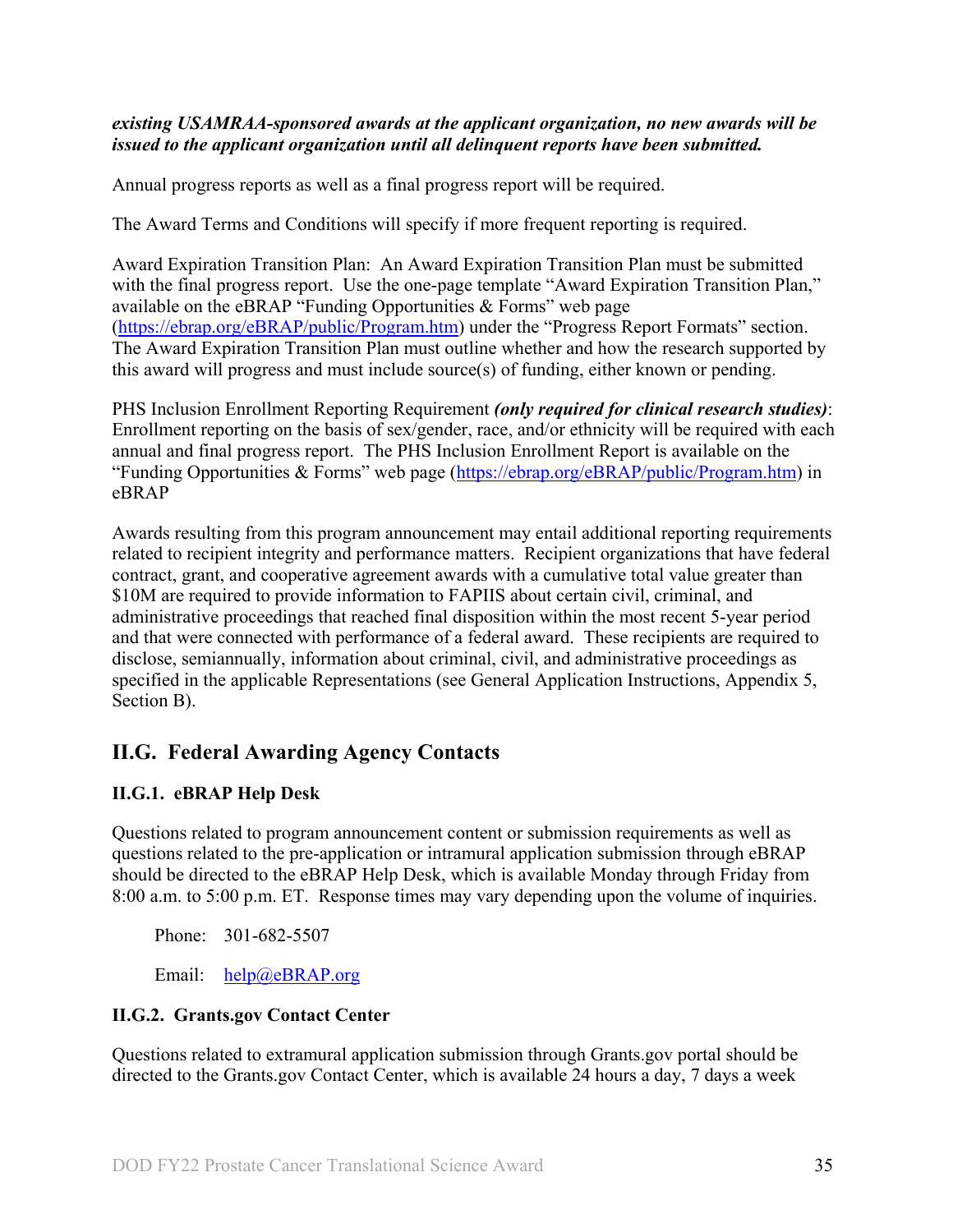(closed on U.S. federal holidays). Note that the eBRAP Help Desk is unable to provide technical assistance with Grants.gov submission.

Phone: 800-518-4726; International 1-606-545-5035

Email: [support@grants.gov](mailto:support@grants.gov)

Sign up on Grants.gov for "send me change notification emails" by following the link on the "Synopsis" page for the program announcement or by responding to the prompt provided by Grants.gov when first downloading the Grants.gov application package. If the Grants.gov application package is updated or changed, the original version of the application package may not be accepted by Grants.gov.

# <span id="page-35-0"></span>**II.H. Other Information**

# <span id="page-35-1"></span>**II.H.1. Program Announcement and General Application Instructions Versions**

Questions related to this program announcement should refer to the program name, the program announcement name, and the program announcement version code 702a. The program announcement numeric version code will match the General Application Instructions version code 702.

# <span id="page-35-2"></span>**II.H.2. Administrative Actions**

After receipt of applications, the following administrative actions may occur:

# **II.H.2.a. Rejection**

The following will result in administrative rejection of the application:

- Pre-application was not submitted.
- Project Narrative exceeds page limit.
- Project Narrative is missing.
- Budget is missing.
- More than one application is received naming the same investigator as PI, Initiating PI, or Partnering PI. Only the first application received will be accepted; additional applications will be administratively rejected.

# **II.H.2.b. Modification**

- Pages exceeding the specific limits will be removed prior to review for all documents other than the Project Narrative.
- Documents not requested will be removed.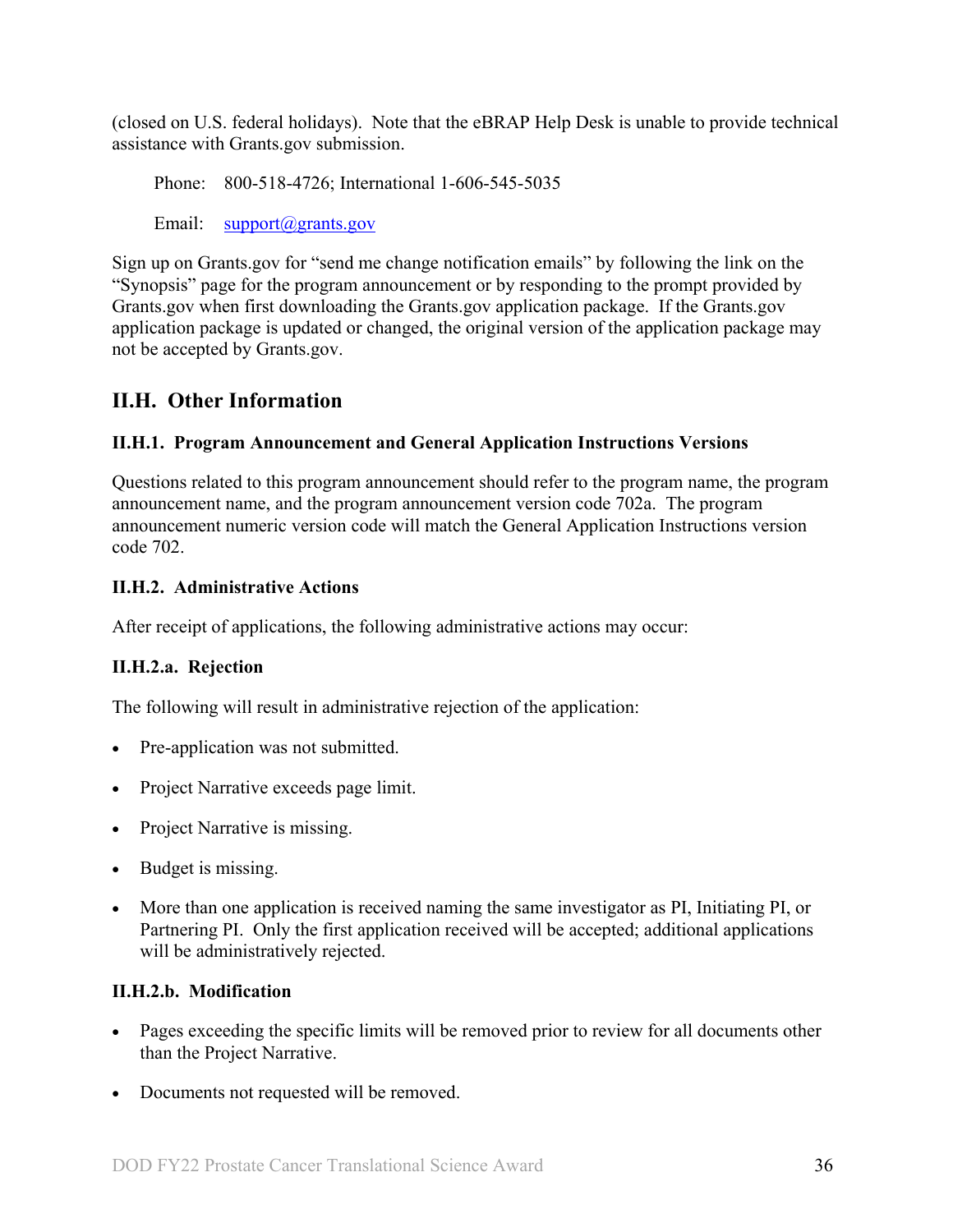#### <span id="page-36-0"></span>**II.H.2.c. Withdrawal**

The following may result in administrative withdrawal of the application:

- An FY22 PCRP Programmatic Panel member is named as being involved in the research proposed or is found to have assisted in the pre-application or application processes including, but not limited to, concept design, application development, budget preparation, and the development of any supporting documentation. *A list of the FY22 PCRP Programmatic Panel members can be found at<https://cdmrp.army.mil/pcrp/panels/panel22>.*
- The application fails to conform to this program announcement description.
- Inclusion of URLs, with the exception of links in References Cited and Publication and/or Patent Abstract sections.
- Page size is larger than 8.5 inches x 11.0 inches (approximately 21.59 cm x 27.94 cm).
- To preserve the integrity of its peer and programmatic review processes, the CDMRP discourages inclusion of any employee of its review contractors having any role in the preparation, research or other duties for submitted applications. For FY22, the identities of the peer review contractor and the programmatic review contractor may be found at the CDMRP website [\(https://cdmrp.army.mil/about/2tierRevProcess\)](https://cdmrp.army.mil/about/2tierRevProcess). Applications that include names of personnel from either of these companies may be administratively withdrawn.
- Personnel from applicant or collaborating organizations are found to have contacted persons involved in the review or approval process to gain protected evaluation information or to influence the evaluation process.
- Applications from extramural organizations, including non-DOD federal agencies, received through eBRAP may be withdrawn.
- Applications submitted by an intramural DOD organization may be withdrawn if the intramural organization cannot coordinate the use of contractual, assistance, or other appropriate agreements to provide funds to extramural collaborators.
- Submission of the same research project to different funding opportunities within the same program and fiscal year.
- The application does not address at least one of the [FY22 Overarching Challenges.](#page-2-2)
- A clinical trial is proposed.
- The PI does not meet the eligibility criteria.
- *Partnering PI Option:* Failure to submit all associated (Initiating and Partnering PI) applications by the deadline.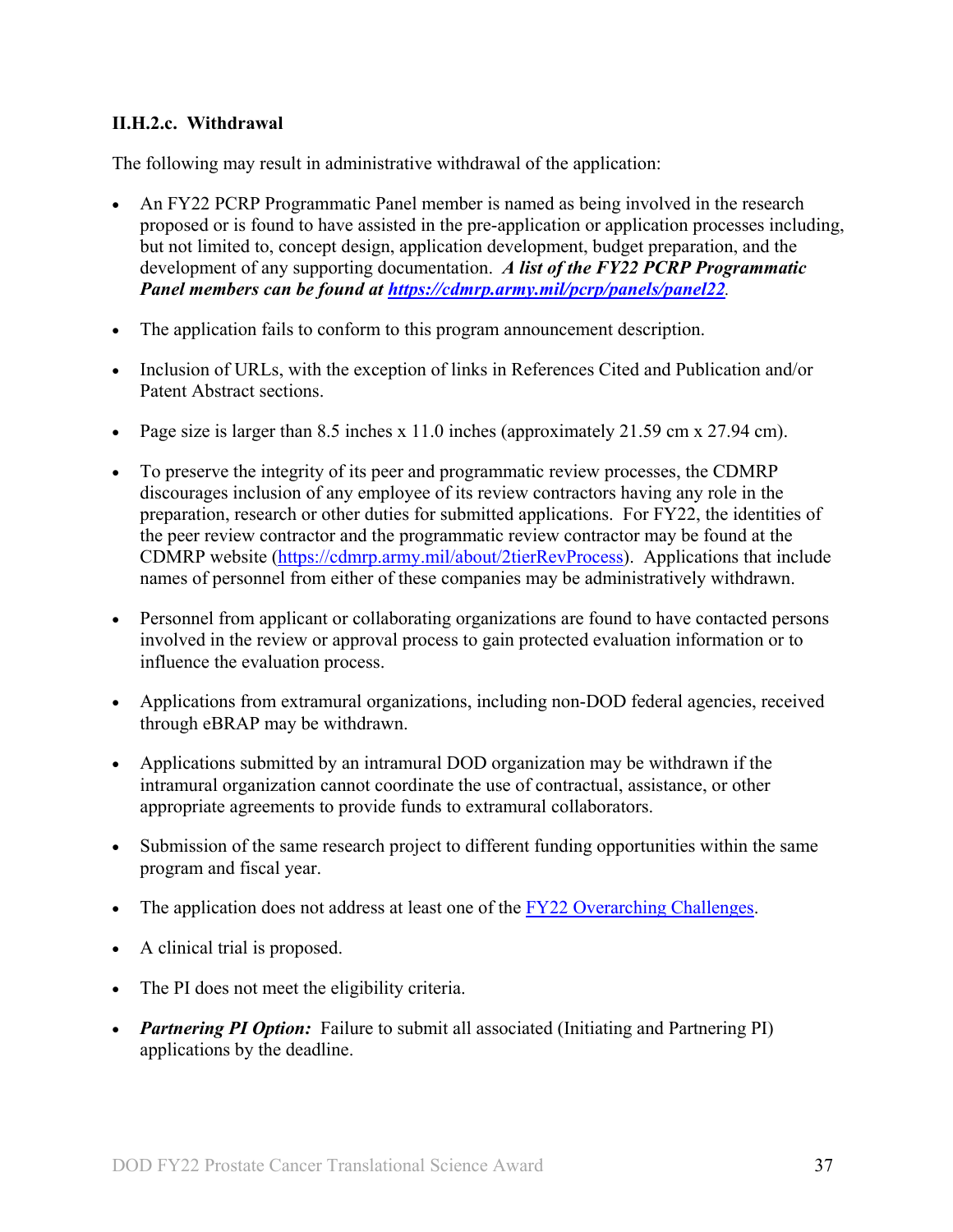### **II.H.2.d. Withhold**

Applications that appear to involve research misconduct will be administratively withheld from further consideration pending organizational investigation. The organization will be required to provide the findings of the investigation to the USAMRAA Grants Officer for a determination of the final disposition of the application.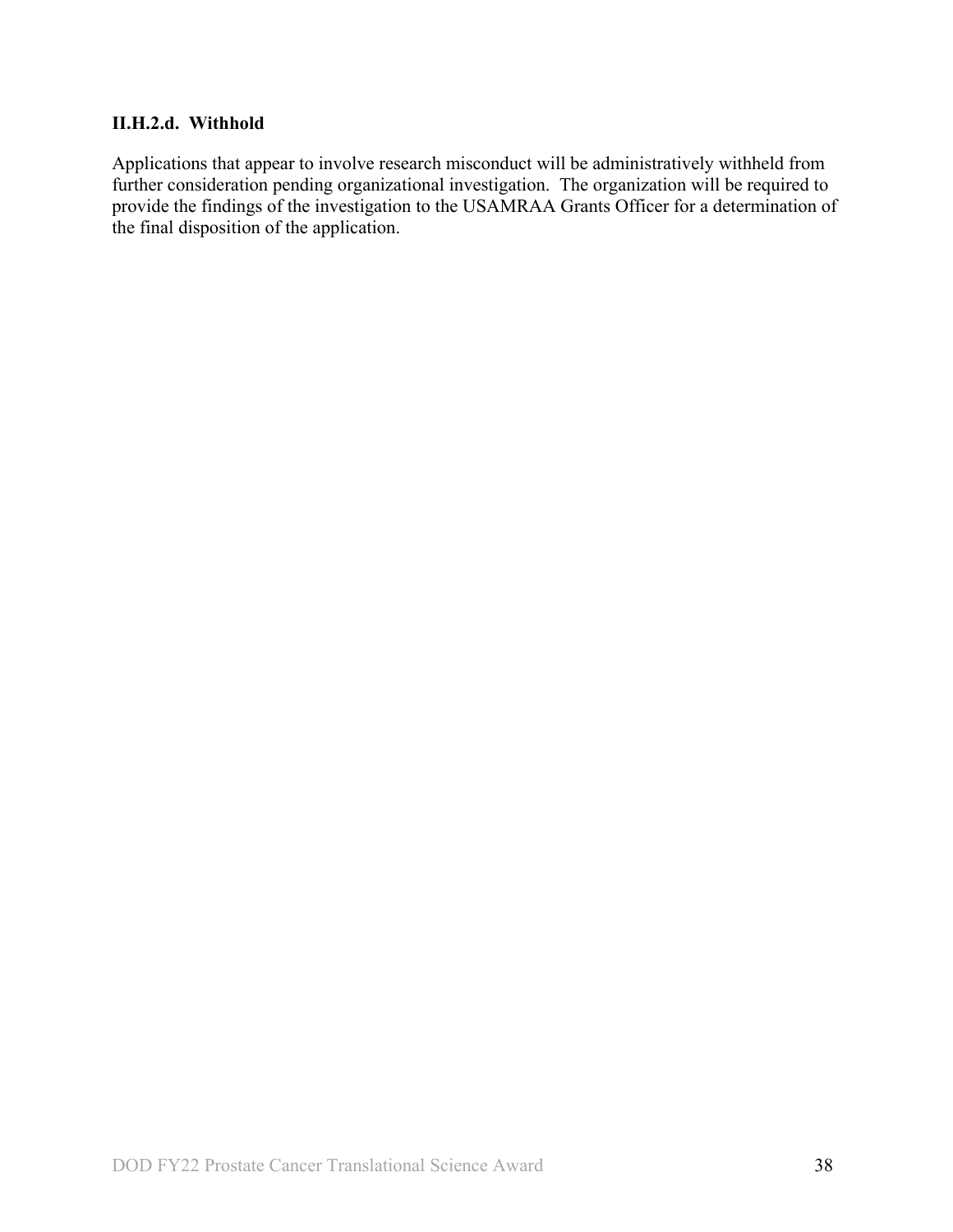| <b>Application</b><br><b>Components</b>                                                                  | <b>Action</b>                                                                                                                                                                                                                                                                                                                                                                                                                                                                                                                                                                                                                                                                                                                                                                                                                                                                                                                                                                                                                                        | Single or<br><b>Initiating PI</b><br>Completed | <b>Partnering</b><br>PI<br>Completed |
|----------------------------------------------------------------------------------------------------------|------------------------------------------------------------------------------------------------------------------------------------------------------------------------------------------------------------------------------------------------------------------------------------------------------------------------------------------------------------------------------------------------------------------------------------------------------------------------------------------------------------------------------------------------------------------------------------------------------------------------------------------------------------------------------------------------------------------------------------------------------------------------------------------------------------------------------------------------------------------------------------------------------------------------------------------------------------------------------------------------------------------------------------------------------|------------------------------------------------|--------------------------------------|
| SF424 Research &<br>Related Application<br>for Federal<br>Assistance<br>(extramural<br>submissions only) | Complete form as instructed                                                                                                                                                                                                                                                                                                                                                                                                                                                                                                                                                                                                                                                                                                                                                                                                                                                                                                                                                                                                                          |                                                |                                      |
| Summary (Tab 1) and<br><b>Application Contacts</b><br>(Tab 2) (intramural<br>submissions only)           | Complete tabs as instructed                                                                                                                                                                                                                                                                                                                                                                                                                                                                                                                                                                                                                                                                                                                                                                                                                                                                                                                                                                                                                          |                                                |                                      |
| <b>Attachments</b>                                                                                       | Project Narrative: Upload as Attachment<br>1 with file name "ProjectNarrative.pdf"<br>Supporting Documentation: Upload as<br>Attachment 2 with file name<br>"Support.pdf"<br>Technical Abstract: Upload as<br>Attachment 3 with file name<br>"TechAbs.pdf"<br>Lay Abstract: Upload as Attachment 4<br>with file name "LayAbs.pdf"<br>Statement of Work: Upload as<br>Attachment 5 with file name "SOW.pdf"<br>Impact Statement: Upload as<br>Attachment 6 with file name<br>"Impact.pdf"<br>Partnership Statement: Upload as<br>Attachment 7 with file name<br>"Partnership.pdf"<br>Transition Plan: Upload as Attachment 8<br>with file name "Transition.pdf"<br>Inclusion of Women and Minorities:<br>Upload as Attachment 9 with file name<br>"Inclusion.pdf" if applicable<br>Representations (extramural submissions<br>only): Upload as Attachment 10 with file<br>name "RequiredReps.pdf"<br><b>Suggested Collaborating DOD Military</b><br>Facility Budget Format: Upload as<br>Attachment 11 with file name<br>"MFBudget.pdf" if applicable |                                                |                                      |
| Research & Related<br>Personal Data                                                                      | Complete form as instructed                                                                                                                                                                                                                                                                                                                                                                                                                                                                                                                                                                                                                                                                                                                                                                                                                                                                                                                                                                                                                          |                                                |                                      |

<span id="page-38-0"></span>**II.H.3. Application Submission Checklist**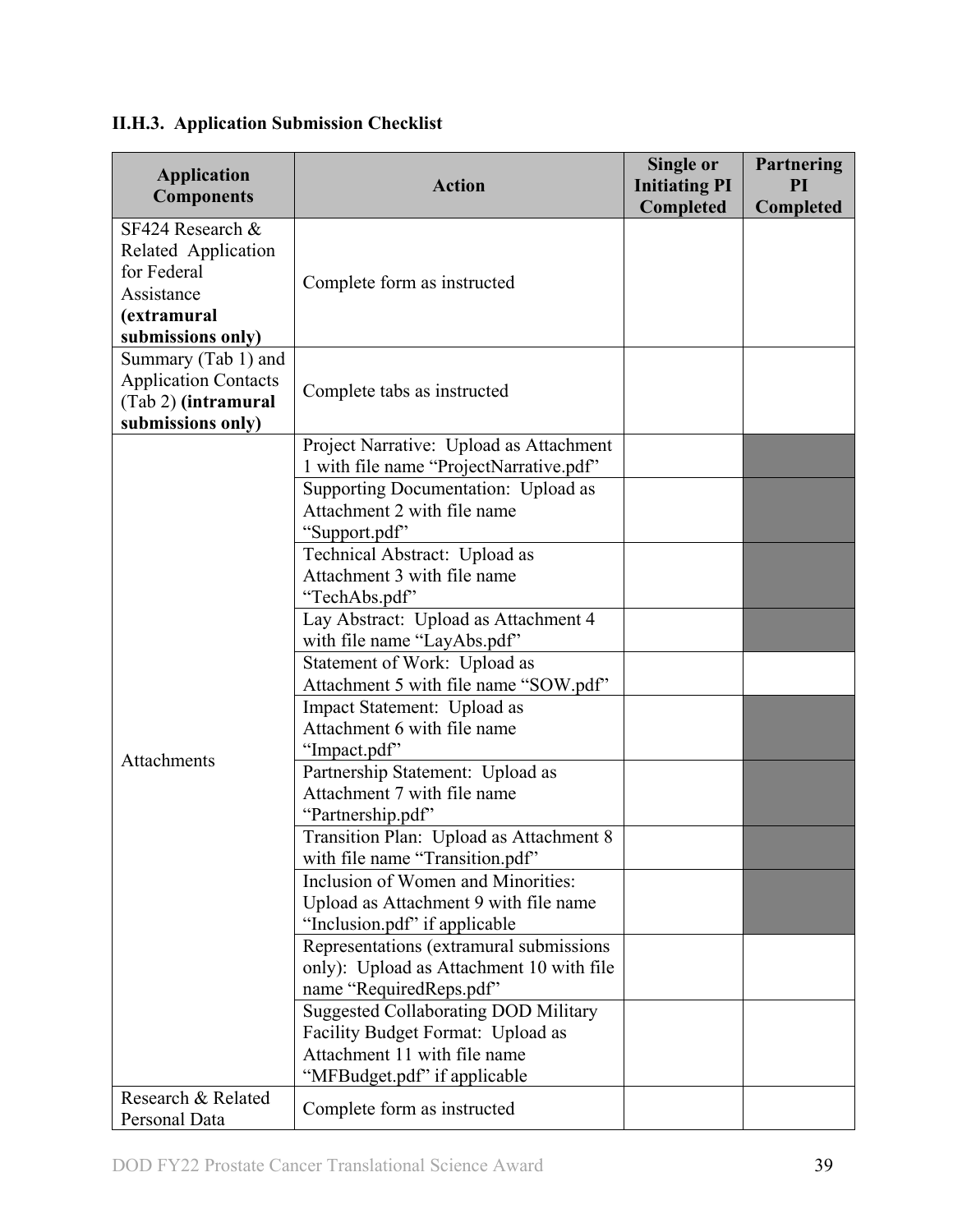| <b>Application</b><br><b>Components</b>                            | <b>Action</b>                                                                                                           | Single or<br><b>Initiating PI</b><br>Completed | Partnering<br>PI<br>Completed |
|--------------------------------------------------------------------|-------------------------------------------------------------------------------------------------------------------------|------------------------------------------------|-------------------------------|
|                                                                    | Attach PI Biographical Sketch<br>(Biosketch LastName.pdf) to the<br>appropriate field                                   |                                                |                               |
| Research & Related<br>Senior/Key Person<br>Profile (Expanded)      | Attach PI Previous/Current/Pending<br>Support (Support_LastName.pdf) to the<br>appropriate field                        |                                                |                               |
|                                                                    | <b>Attach Biographical Sketch</b><br>(Biosketch LastName.pdf) for each<br>senior/key person to the appropriate field    |                                                |                               |
|                                                                    | <b>Attach Previous/Current/Pending</b><br>(Support LastName.pdf) for each<br>senior/key person to the appropriate field |                                                |                               |
| Research & Related                                                 | Complete as instructed. Attach Budget                                                                                   |                                                |                               |
| Budget (extramural<br>submissions only)                            | Justification (BudgetJustification.pdf) to<br>the appropriate field                                                     |                                                |                               |
| Budget (intramural                                                 | Complete the Suggested DOD Military                                                                                     |                                                |                               |
| submissions only)                                                  | Budget Format, including justification                                                                                  |                                                |                               |
| Project/Performance                                                | Complete form as instructed                                                                                             |                                                |                               |
| Site Location(s) Form                                              |                                                                                                                         |                                                |                               |
| Research & Related<br><b>Subaward Budget</b><br>Attachment(s) Form | Complete form as instructed                                                                                             |                                                |                               |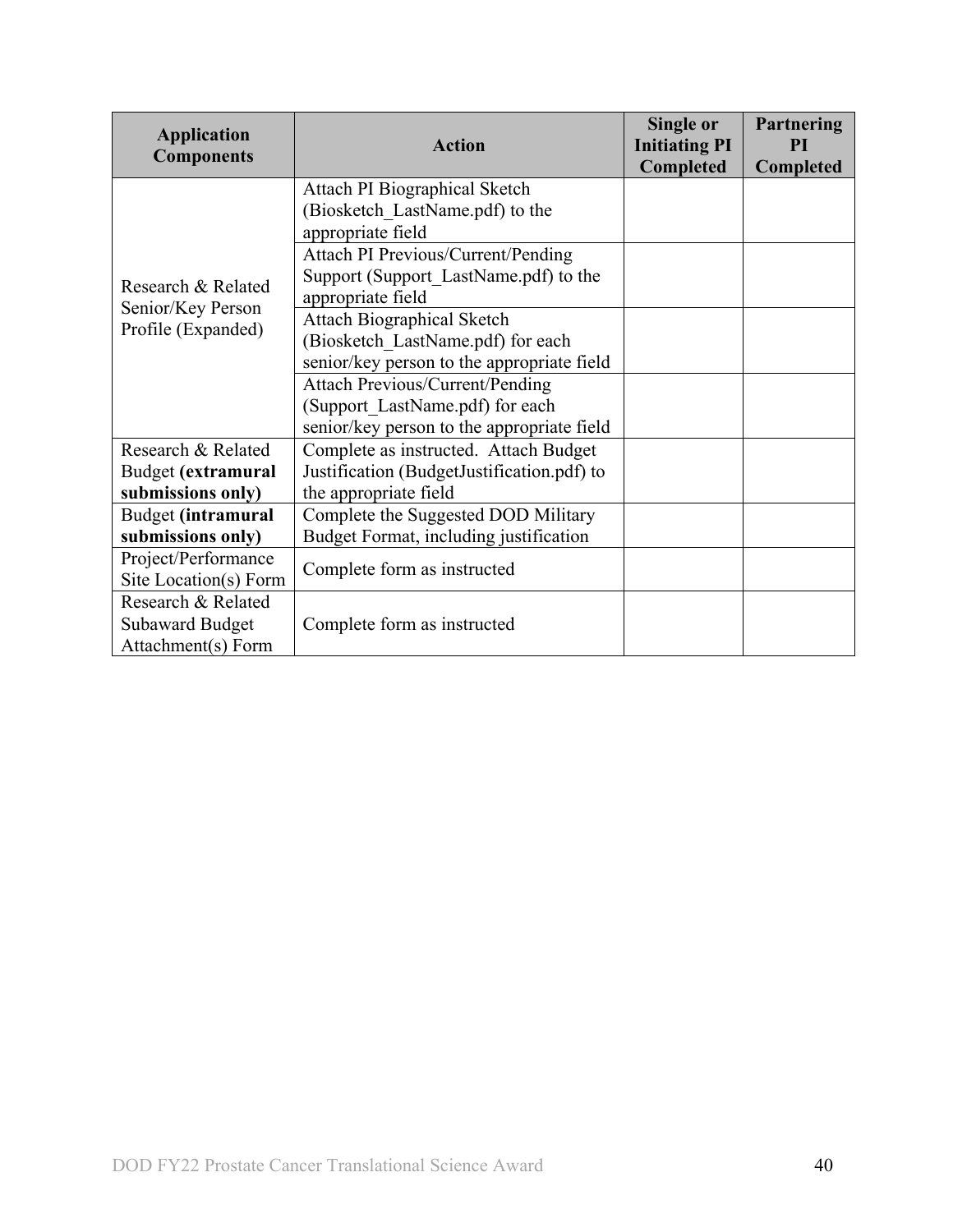# <span id="page-40-0"></span>**APPENDIX 1: ACRONYM LIST**

| ACOS/R&D       | Associate Chief of Staff for Research and Development        |
|----------------|--------------------------------------------------------------|
| <b>ACURO</b>   | Animal Care and Use Review Office                            |
| <b>ARRIVE</b>  | Animal Research: Reporting In Vivo Experiments               |
| <b>CDMRP</b>   | <b>Congressionally Directed Medical Research Programs</b>    |
| <b>CFR</b>     | Code of Federal Regulations                                  |
| <b>DOD</b>     | Department of Defense                                        |
| <b>DoDGARs</b> | Department of Defense Grant and Agreement Regulations        |
| <b>DUNS</b>    | Data Universal Numbering System                              |
| eBRAP          | <b>Electronic Biomedical Research Application Portal</b>     |
| EC             | <b>Ethics Committee</b>                                      |
| ET             | <b>Eastern Time</b>                                          |
| FAD            | <b>Funding Authorization Document</b>                        |
| <b>FAPIIS</b>  | Federal Awardee Performance and Integrity Information System |
| <b>FDA</b>     | Food and Drug Administration                                 |
| FY             | <b>Fiscal Year</b>                                           |
| <b>HRPO</b>    | Human Research Protection Office                             |
| <b>IACUC</b>   | Institutional Animal Care and Use Committee                  |
| <b>IRB</b>     | <b>Institutional Review Board</b>                            |
| LOI            | Letter of Intent                                             |
| M              | Million                                                      |
| MB             | Megabytes                                                    |
| <b>MIPR</b>    | Military Interdepartmental Purchase Request                  |
| <b>NIH</b>     | National Institutes of Health                                |
| ORCID          | Open Researcher and Contributor ID, Inc.                     |
| <b>ORP</b>     | Office of Research Protections                               |
| <b>PCRP</b>    | Prostate Cancer Research Program                             |
| <b>PDF</b>     | <b>Portable Document Format</b>                              |
| <b>PHS</b>     | <b>Public Health Service</b>                                 |
| PI             | Principal Investigator                                       |
| <b>SAM</b>     | <b>System for Award Management</b>                           |
| <b>SOW</b>     | <b>Statement of Work</b>                                     |
| <b>STEM</b>    | Science, Technology, Engineering, and/or Mathematics         |